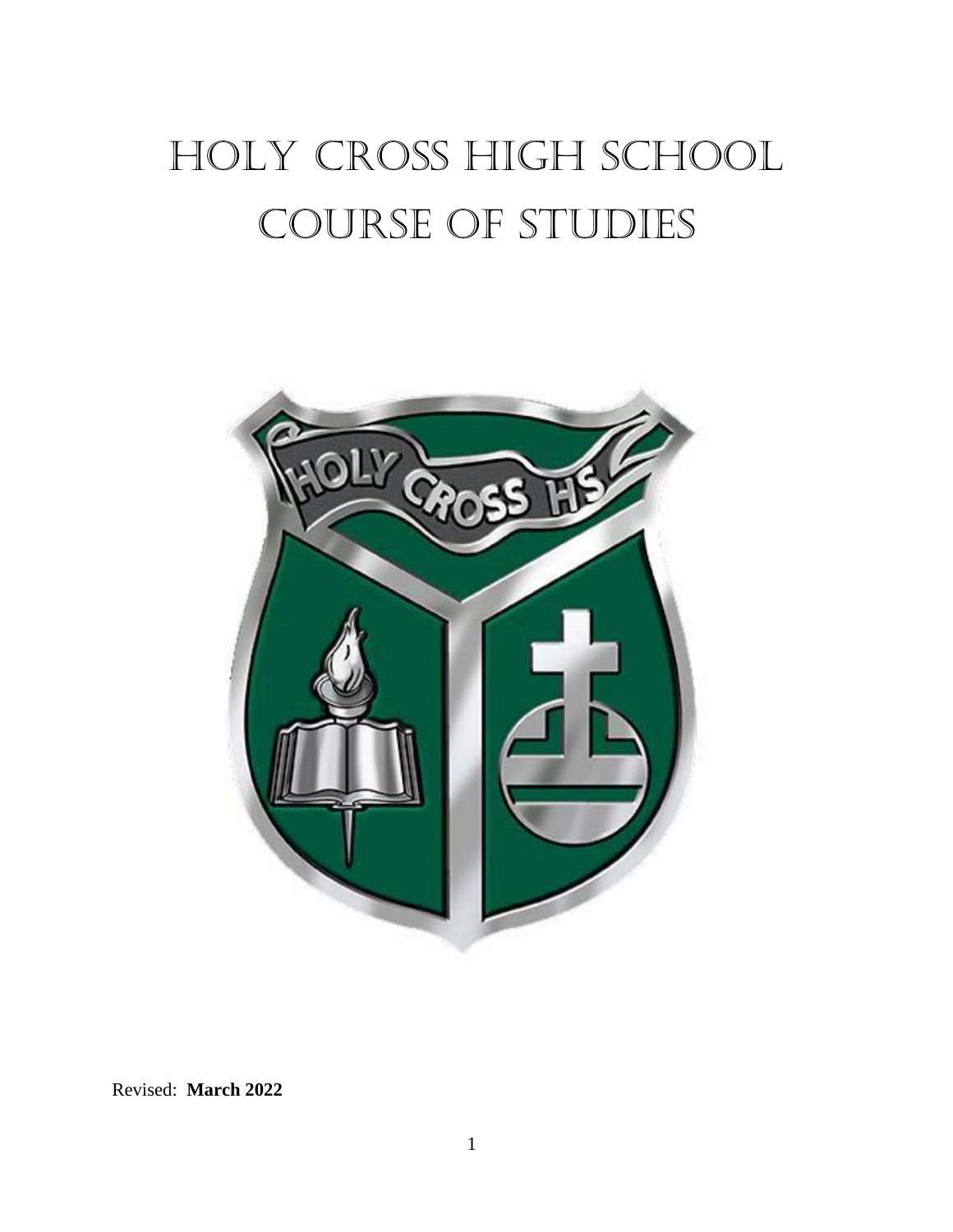#### **DIOCESE OF SCRANTON**

"They devoted themselves to the teaching of the apostles and to the communal life, to the breaking of the bread and to the prayers. Awe came upon everyone, and many wonders and signs were done through the apostles. All who believed were together and had all things in common; they would sell their property and possessions and divide them among all according to each one's need. Every day they devoted themselves to meeting together in the temple area and to breaking bread in their homes. They are their meals with exultation and sincerity of heart, praising God and enjoying favor with all the people. And every day the Lord added to their number those who were being saved." Acts 2:42-47

#### **DIOCESAN MISSION STATEMENT**

"We, the Catholic faithful of the Diocese of Scranton, in union with our Holy Father, the Pope, are called through Baptism to share the mission, which Jesus Christ has entrusted to the One, Holy, Catholic and Apostolic Church. Priests, deacons, religious, and laity, under the leadership of our Bishop, cooperate to proclaim the Gospel in accordance with the teaching of the Church, to celebrate the sacraments, especially the Eucharist, for the salvation of all, and to witness by Grace to the Kingdom of God so as to promote a culture of life, justice and peace."

#### **CATHOLIC SCHOOLS' MISSION STATEMENT**

"We, the Catholic Schools of the Diocese of Scranton, are committed to educate students and their families in the Catholic faith. We provide a Catholic education that is spiritually sound and academically excellent. We strive to prepare our students to be faith-filled leaders and life-long learners dedicated to serving the church and society."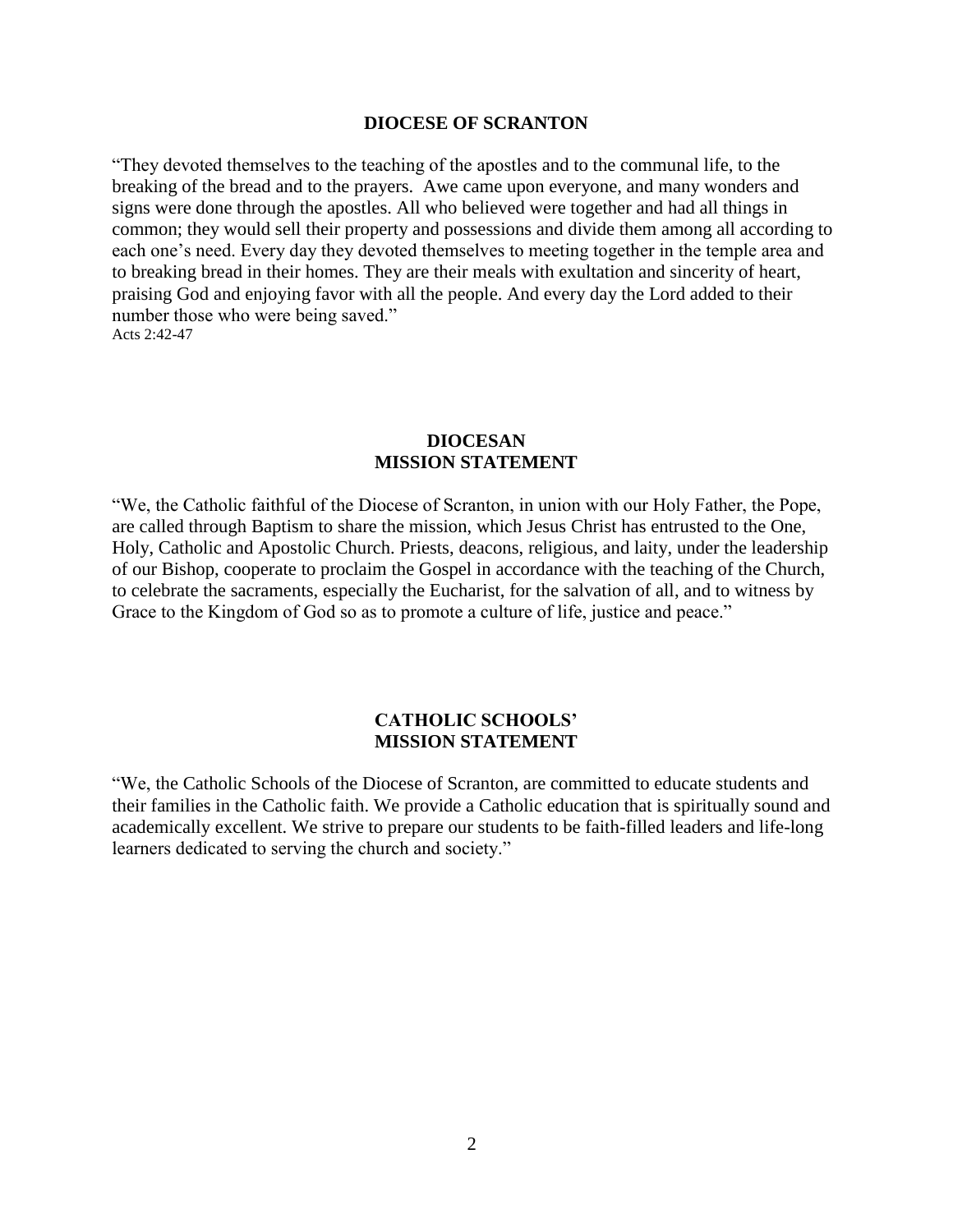#### **Holy Cross High School Mission Statement**

Holy Cross High School, an institution of excellence, is committed to the development of the whole person, offering comprehensive academic, social and athletic programs which are rooted in the Gospel and teaching of the Catholic Church. A Roman Catholic High School in the Diocese of Scranton, Holy Cross challenges its students to appreciate life-long learning and to develop character, leadership and integrity in a caring environment in order to promote a culture of peace, justice and service.

#### **Holy Cross High School Belief Statements**

We Believe:

- That the Gospel teachings of Jesus serve as the core of all Religious, academic and extracurricular activities at Holy Cross High School.
- That through our Baptism we are called to share in the mission of Jesus Christ, proclaiming the Gospel, fully and actively celebrating the sacraments, and promoting a culture of life, justice and peace rooted in Christian service.
- That our Catholic faith fosters a welcoming family, faith-based environment for all people, regardless of race, creed or culture.
- That a respect for the dignity and value of self and others is essential for all growth, and that the whole person – mind, body and spirit – must be nurtured.
- That a challenging curricular program in the arts, sciences and humanities seeks to instill an appreciation for life-long learning and fosters the development of Christian leadership, character and integrity in all students.
- That our students' diverse physical and athletic abilities be developed to their full potential.
- That family participation, along with quality education, is important for our students to achieve their full potential.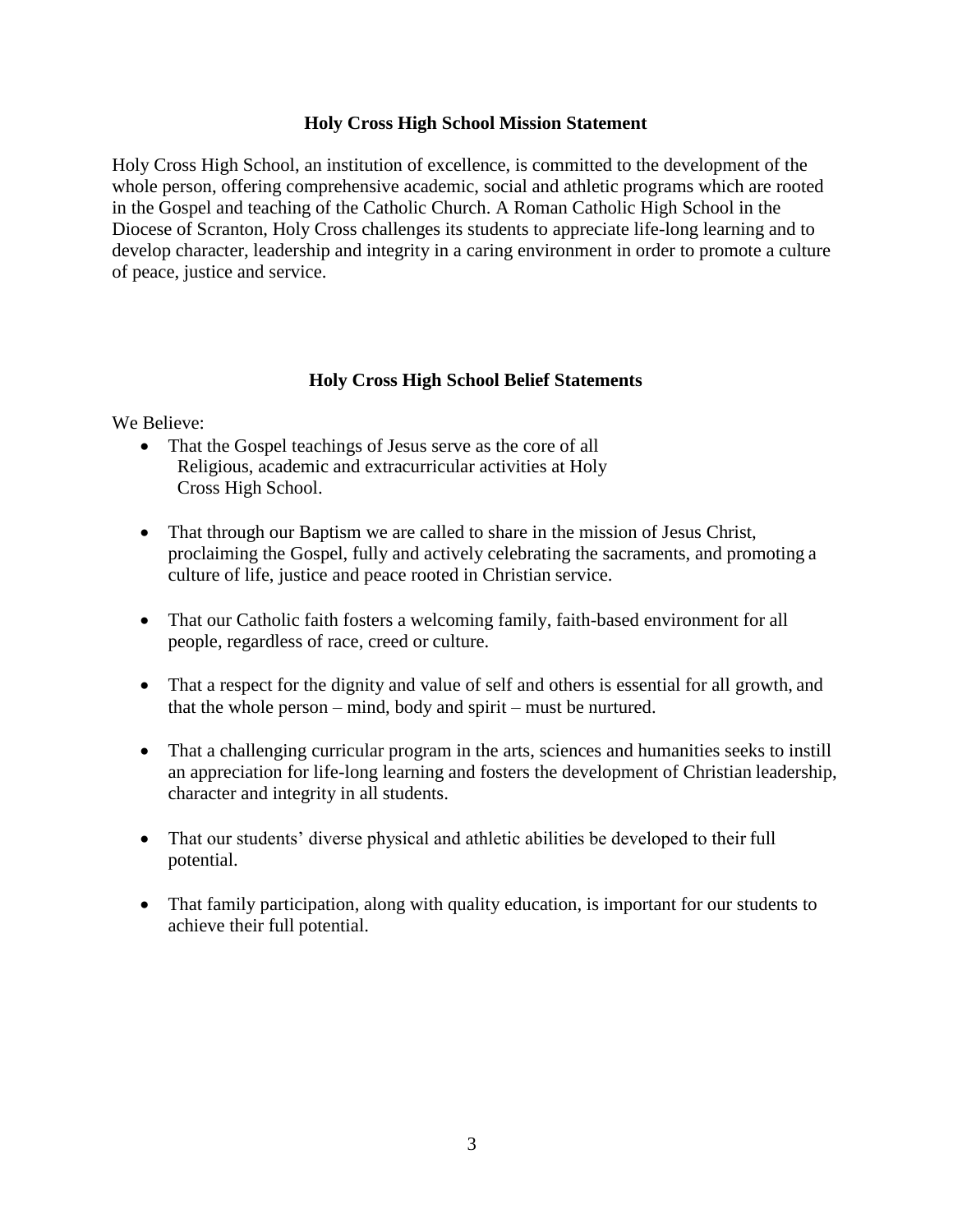### **GENERAL INFORMATION**

#### **ACCREDITATION**

Holy Cross High School is accredited by the Commonwealth of Pennsylvania and the Middle States Association of Colleges and Secondary Schools.

#### **GENERAL**

Holy Cross High School is a comprehensive high school. Students are encouraged to select courses based on individual abilities, achievement, and goals within the limits of the specialized graduation requirements. Choice in sequence is based on standardized testing, teacher recommendations, and counseling assistance. Advanced Placement (AP) courses are available in AP English Literature and Composition; AP English Language and Composition; AP United States History; AP United States Government and Politics; AP Biology; AP Chemistry; AP Calculus; AP Art History; and AP Studio Art.

Career Technology courses are offered to sophomores, juniors and seniors at the Lackawanna County Career Technology Center on half-day sessions.

### **COURSE SELECTION GUIDELINES**

#### **GUIDELINES FOR SCHEDULE PLANNING**

In selecting your courses, please keep in mind the following:

- 1. A minimum of seven and one half (7.5) credit courses, to include Theology, English, Science, Social Studies, Math and Physical Education, in each of grades 9 through 12 is required.
- 2. Study the description of subjects and pay special attention to the pre-requisites for certain courses.
- 3. Discuss choices with your current teachers. They are excellent guides to the next level of courses in their departments.
- 4. Learn the requirements for entrance into the college or school that you plan to attend after graduation or for entrance into the kind of work that you intend to pursue. These requirements form minimum guidelines. Do not be too quick to limit your opportunities.
- 5. Discuss the course selections that you have chosen with your parents.
- 6. Carefully select your courses since no schedule changes will be made without the permission of the Principal. The school will address schedule changes on an individual basis.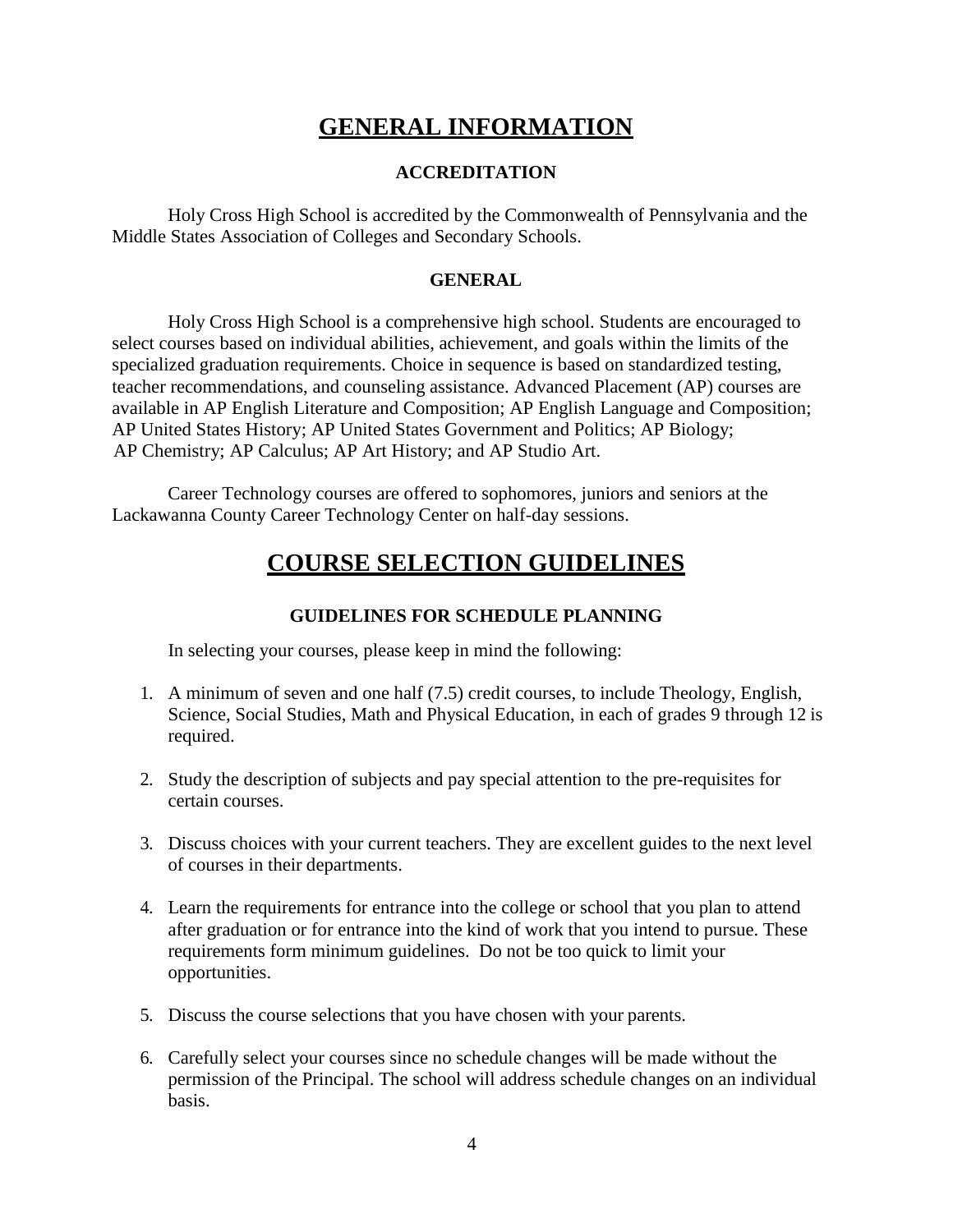### **COURSE OF STUDY FRESHMAN**

The following courses, listed by department, are normally available for selection by students in their freshman year at Holy Cross High School. An asterisk (\*) denotes courses designated as electives.

#### **Computer Science**

Introduction to Computers

#### **English**

Honors English 1 English 1 English I Concepts Grammar and Usage Critical Reading

#### **Fine Arts/Humanities**

Introduction to Art Introduction to Music

### **Foreign/Classic Language**

Spanish 1 French 1 Latin 1 Spanish Language Culture 1

#### **Health/Physical Education**

Physical Education

#### **Mathematics**

Honors Geometry Algebra 1 Algebra 1A Algebra 1A Concepts

#### **Science**

Honors Physical Science Physical Science Physical Science Concepts

#### **Social Studies**

Honors U.S. History 2 U.S. History 2

### **Theology**

Theology 1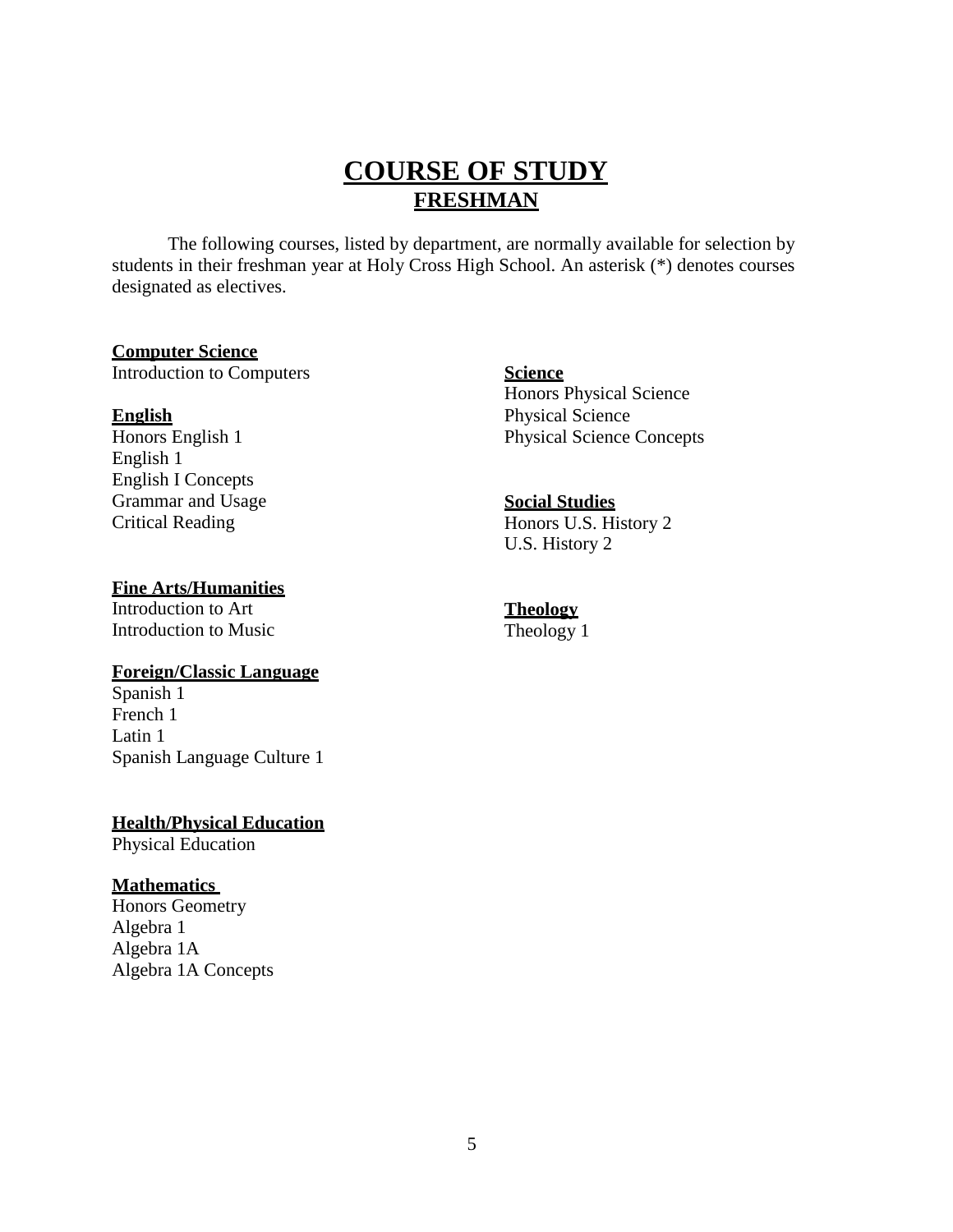### **COURSE OF STUDY SOPHOMORE**

The following courses, listed by department, are normally available for selection by students in their sophomore year at Holy Cross High School. An asterisk (\*) denotes courses designated as electives.

#### **Computer Science**

Computer Applications\* Computer Concepts\* Web Design\* Advanced Computer Topics\*

#### **English**

Honors English 2 English 2 English 2 Concepts The Write Way: Grammar and Usage\*

#### **Fine Arts/Humanities**

Art  $1*$ Chorus\* Advanced Chorus\*

#### **Foreign/Classic Language**

Spanish 2 French 2 Latin 2 Spanish Language Culture 2

#### **Health/Physical Education**

Physical Education Fitness and Movement\*

#### **Mathematics**

 Honors Algebra 2 Algebra 2 Honors Geometry **Geometry** Geometry Concepts Algebra 1B Concepts

#### **Science**

Honors Biology Biology Biology Concepts

#### **Social Studies**

Honors American Government American Government World Geography/Int'l Relations\* Life Skills\*

#### **Theology**

Theology 2 Awaken to Prayer\*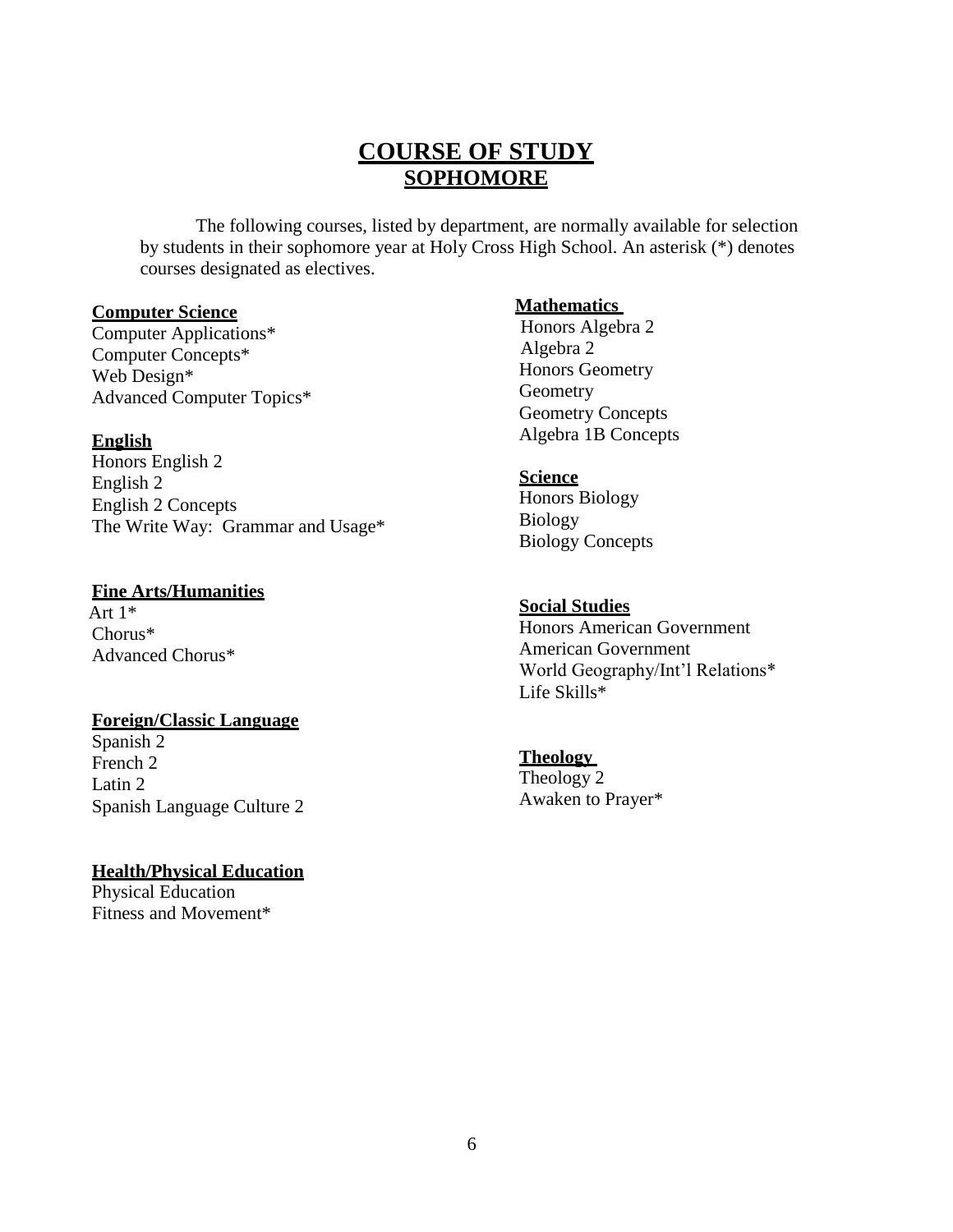### **COURSE OF STUDY**

#### **JUNIOR**

The following courses, listed by department, are normally available for selection by students in their junior year at Holy Cross High School. An asterisk (\*) denotes courses designated as electives.

#### **Computer**

Computer Applications\* Advanced Computer Topics\* Web Design\*

#### **English**

Honors English 3 English 3 English 3Concepts Creative Writing\* Literature to Film\* Introduction to Film\* The Write Way: Grammar and Usage\* AP English Language & Composition\*

#### **Fine Arts/Humanities**

Art 1\* Art 2\* Digital Media Design\* Chorus\* Advanced Chorus\*

#### **Foreign/Classic Language**

Honors Spanish 3 Honors French 3 Honors Latin 3

#### **Health/Physical Education**

Physical Education Health Fitness and Movement\*

#### **Mathematics**

Honors Pre-Calculus with Trigonometry Pre-Calculus with Trigonometry Honors Algebra 2 Algebra 2 Algebra 2 Concepts Personal Finance with Consumer Applications\*

#### **Science**

Honors Chemistry **Chemistry** Chemistry Concepts Honors Biology 2\* Environmental Science\* Forensic Science\* Honors Anatomy/Physiology\* Human Anatomy\* Intro to Design and Basic Engineering\*

#### **Social Studies**

Honors World History 2 World History 2 Criminal Law\* Sociology\* Psychology\* World Geography & Inter. Relations\* AP US Government\*

#### **Theology**

Theology 3 Awaken to Prayer\*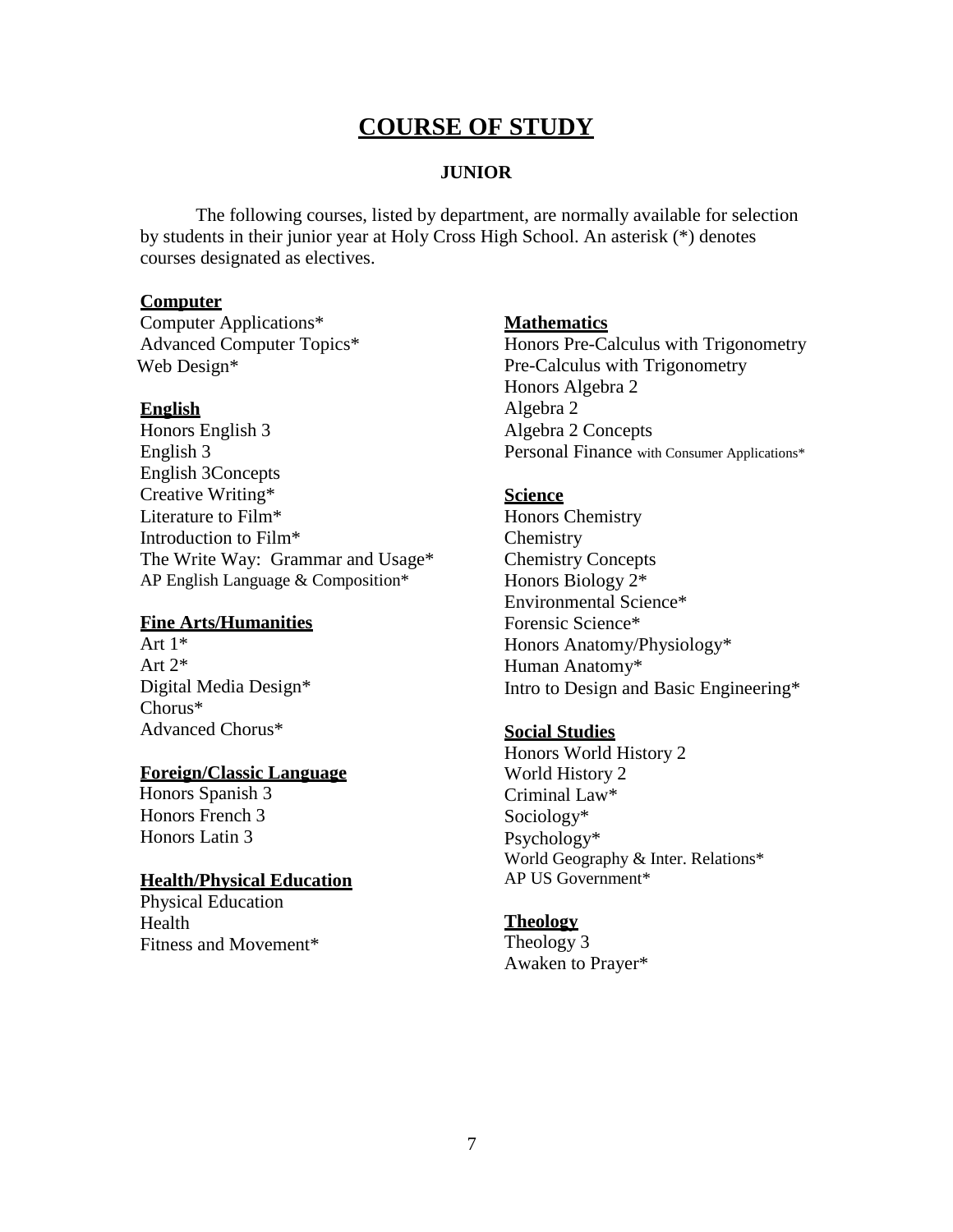### **COURSE OF STUDY**

#### **SENIOR**

The following courses, listed by department, are normally available for selection by students in their senior year at Holy Cross High School. An asterisk (\*) denotes courses designated as electives.

#### **Computer**

Computer Applications\* Advanced Computer Topics\* Web Design\*

#### **English**

A.P. English Literature & Composition Honors English 4 English 4 English 4 Concepts Introduction to Film\* Literature to Film\* Creative Writing\* AP English Language & Composition\*

#### **Fine Arts/Humanities**

Art 2\* Art  $3*$ Digital Media Design\* AP Studio Art\* Chorus\* Advanced Chorus\*

#### **Foreign/Classic Language**

Honors Spanish 4\* Honors French 4\* Honors Latin 4\*

#### **Mathematics**

AP Calculus Honors Calculus Honors Pre-Calculus with Trigonometry Pre-Calculus with Trigonometry Honors Finite Mathematics with Statistics Consumer Math Concepts Personal Finance with Consumer Applications\*

#### **Health/Physical Education**

Physical Education Fitness and Movement\*

#### **Science**

Honors Physics Physics Physics Concepts Honors Biology 2\* Honors Chemistry 2\* Honors Anatomy/Physiology\* Human Anatomy\* Environmental Science\* Forensic Science\* Intro to Design and Basic Engineering\*

#### **Social Studies**

Modern America Honors Modern America AP U.S. History AP U. S. Government\* Criminal Law\* Sociology\* World Geography & Inter. Relations\*

#### **Theology**

Theology 4 St. Paul: A Man of Letters\* Awaken to Prayer\*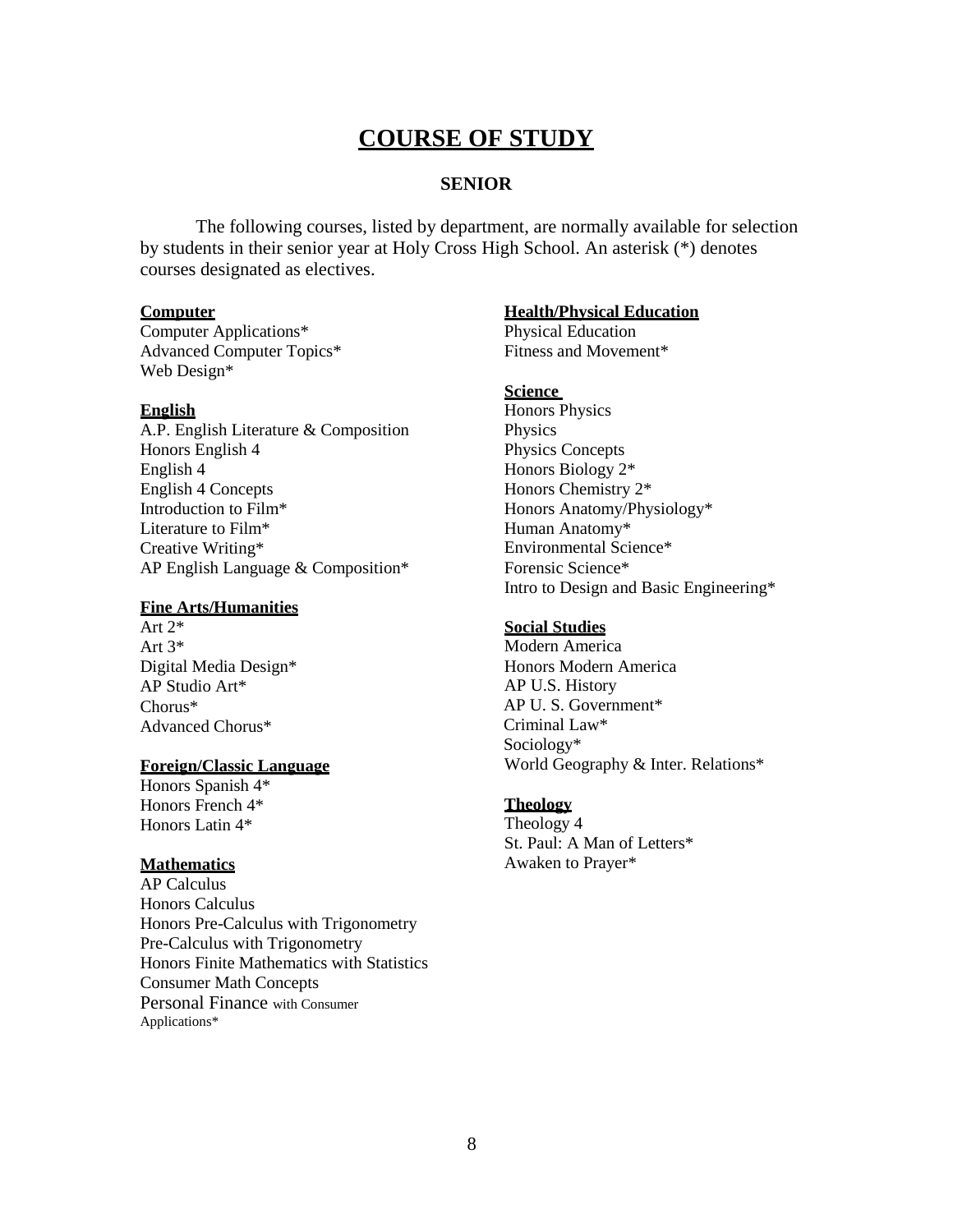### **Immaculate Heart of Mary Honors Program Holy Cross High School**

#### *Philosophy*

The Immaculate Heart of Mary Honors Program is a program that allows exceptional students to participate in a curriculum that offers courses which are broader in scope and are more demanding than the college preparatory curriculum. Students will be able to practice critical thinking and analytical skills that will aid them in developing their potential. The Immaculate Heart of Mary Honors Program will challenge outstanding students with a demanding education that stresses independent work and intense engagement with the faculty and other Honors students both in and out of the classroom.

Students completing the program will be awarded a diploma "with distinction." Students graduating with a cumulative grade point average of 3.30 to 3.59 will be awarded a distinction of "Cum Laude," students graduating with a cumulative grade point average of 3.60 to 3.79 will be awarded a distinction of Magna Cum Laude, while students graduating with a cumulative grade point average of 3:80 and higher will be awarded a distinction of "Summa Cum Laude."

#### *Admission*

Recommendation of students into the Immaculate Heart of Mary Honors Program will occur upon completion of the third quarter of the sophomore year. Criteria for selection include:

- a. Placement in the top **10%** of the class
- b. A cumulative grade point average of **3.50** or above
- c. Intellectual aptitude
- d. Overall school performance (past and current), including attendance and discipline records.

Characteristics of candidates include:

- a. High academic achievement and intellectual ability
- b. Self-motivation
- c. Self-discipline
- d. Good organizational skills
- e. Excellent written expression
- f. Avid interest in reading
- g. Good oral communication skills
- h. Ability to work independently and collaboratively
- i. Good citizenship and attendance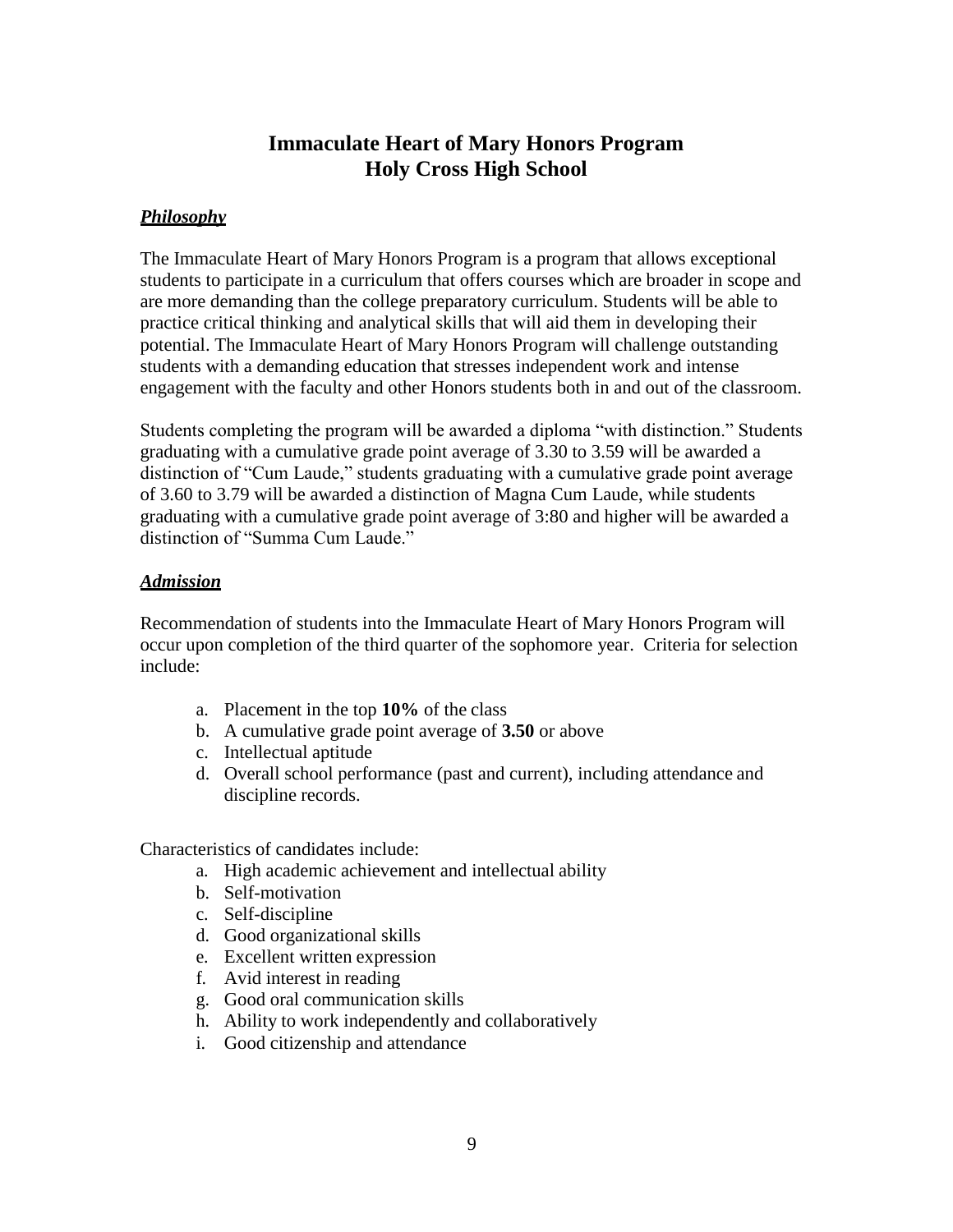#### **Holy Cross High School Immaculate Heart of Mary Scholars Program**

#### *Requirements*

Students must maintain an **85** or above average in all Honors and Advanced Placement level courses taken at Holy Cross High School and a minimum of a **C** in all courses taken at Marywood University. They must meet a high standard of academic integrity and not have excessive absences. Students will complete the following courses at Marywood University:

| I.H.M. Program: | Grade 11 Summer - General Psychology (PSY 211) (3 Credits)                |
|-----------------|---------------------------------------------------------------------------|
| $(15$ Credits)  | Grade 11 Fall – Composition and Rhetoric (ENGL 160) (3 Credits)           |
|                 | Grade 11 Spring - Introduction to World Literature (ENGL 180) (3 Credits) |
|                 | Grade 12 Fall - Roots of the Modern World (HIST 100) (3 Credits)          |
|                 | Grade 12 Spring - Introduction to Philosophy (PHIL 113) (3 Credits)       |

|                     | Course: PSY 211 General Psychology                                     |  | Relative Value: I.H.M. Level I |
|---------------------|------------------------------------------------------------------------|--|--------------------------------|
|                     | Credit: Marywood University 3 credits; Holy Cross High School 1 credit |  |                                |
| Pre-Requisite: None |                                                                        |  |                                |
| Location:           | Marywood University                                                    |  |                                |

Offers broad-based investigation of the nature of behavior, stressing general scientific principles, the complexity of human motivation, and the potential of psychology for the student's self-realization.

**Course: ENGL 160 Composition and Rhetoric** Relative Value: I.H.M. Level I Credit: Marywood University 3 credits; Holy Cross High School 1 credit Pre-Requisite: None Location: Marywood University

Provides intensive practice in exposition and argumentation as well as the demonstration of rhetorical principles. Also covers the term paper. This course requires a minimum of "C" in order to fulfill the University's requirement of competency in writing.

Course: **ENGL 180 Introduction to World Literature** Relative Value: I.H.M. Level I Credit: Marywood University 3 credits; Holy Cross High School 1 credit Pre-Requisite: ENGL 160 Location: Marywood University

This course surveys the literature of the world, both Western and Non-Western. Students will read landmark texts in several genres. Course content will vary by instructor.

Course: **HIST 100 Roots of the Modern World** Relative Value: I.H.M. Level II Credit: Marywood University 3 credits; Holy Cross High School 1 credit Pre-Requisite: ENGL 160, ENGL 180 Location: Marywood University

Studies the pivotal events and achievements of humankind, stressing the period from the Enlightenment to World War I and relating them to life in contemporary times.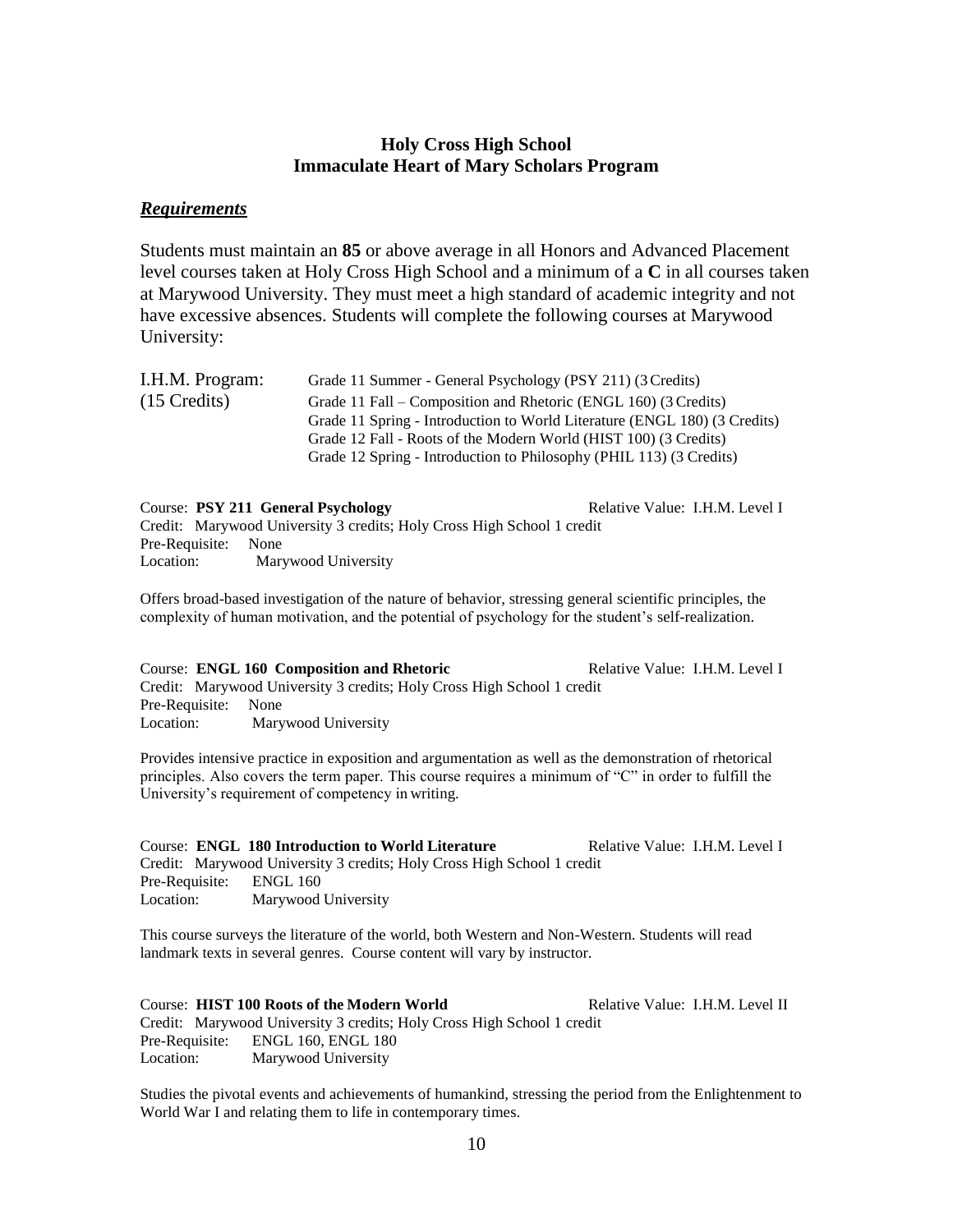Course: **Introduction to Philosophy (PHIL 113)** Relative Value: I.H.M. Level II Credit: Marywood University 3 credits; Holy Cross High School 1 credit Pre-Requisite: ENGL 160, ENGL 180, HIST 100 Location: Marywood University

An introduction to the broad range of thinkers and issues that constitute philosophy. Students will examine critically the accumulated wisdom about God, nature, and humanity in order to evaluate their own positions and choices and to make ethical decisions in an interdependent world.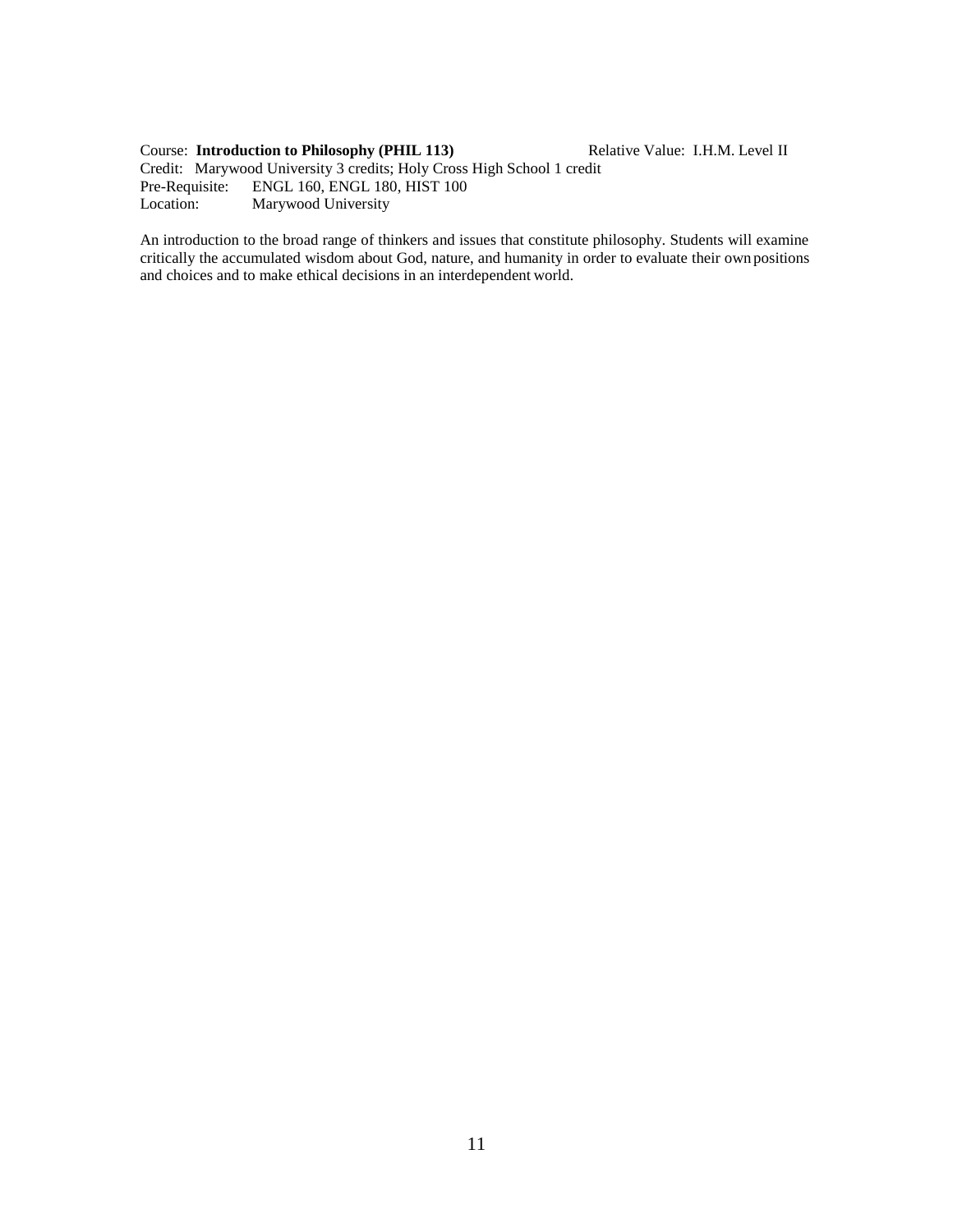#### **FRESHMAN SEQUENCE**

**Course: 6. Grammar and Usage 6. Grammar and Usage Relative Value: Pass/Fail** Credit: 0.25 Pre-Requisites: None

Since Grammar is the foundation of our English language, it is critical that students have a rudimentary understanding of how it works. This course will focus on parts of speech, phrases, clauses and sentence structure. This basic understanding will aid students in crafting words into sentences and sentences into coherent paragraphs.

| Course:        | <b>Introduction to Computers</b> | Relative Value: | Pass/Fail |
|----------------|----------------------------------|-----------------|-----------|
| Credit:        | 0.25                             |                 |           |
| Pre-Requisite: | <b>None</b>                      |                 |           |

Introduction to Computers is a one-quarter course for students in Grade 9. Students will learn how to use the school's network including logging on, saving files, and creating an organized file system. Students will learn how to effectively use the Internet for research and internet safety will be discussed. Students will use the Microsoft Office Suite including Word, Excel, and PowerPoint. How to use MLA formatting in MS Word will also be covered.

Course: **Introduction to Art** Relative Value: Pass/Fail Credit: 0.25 Pre-Requisite: None

Introduction to Art is designed to acquaint the students with the Elements and Principles of Art/Design. Students explore new ways of observing and thinking about art and their environment. Emphasis is placed on the individual's original interpretation and the development of creativity in a variety of media, which include: paper, paint, pencil, and drawing materials as they relate to two and three dimensional design and life drawing. Opportunities for aesthetic growth, expression, and self-reflection will be offered. An historic overview of the progression of art styles is also covered. Assessment will include projects, rubrics, sketchbook work and quizzes.

| Course:        | <b>Introduction to Music</b> |
|----------------|------------------------------|
| Credit:        | 0.25                         |
| Pre-Requisite: | None                         |

Relative Value: Pass/Fail

This is a course required of all freshmen. The student will become familiar with the major elements of musical style as well as an understanding of basic notation. An understanding of fundamental music vocabulary is stressed, with emphasis on intelligent and critical listening. Students will also learn to perform popular chords and songs through the study of the ukulele.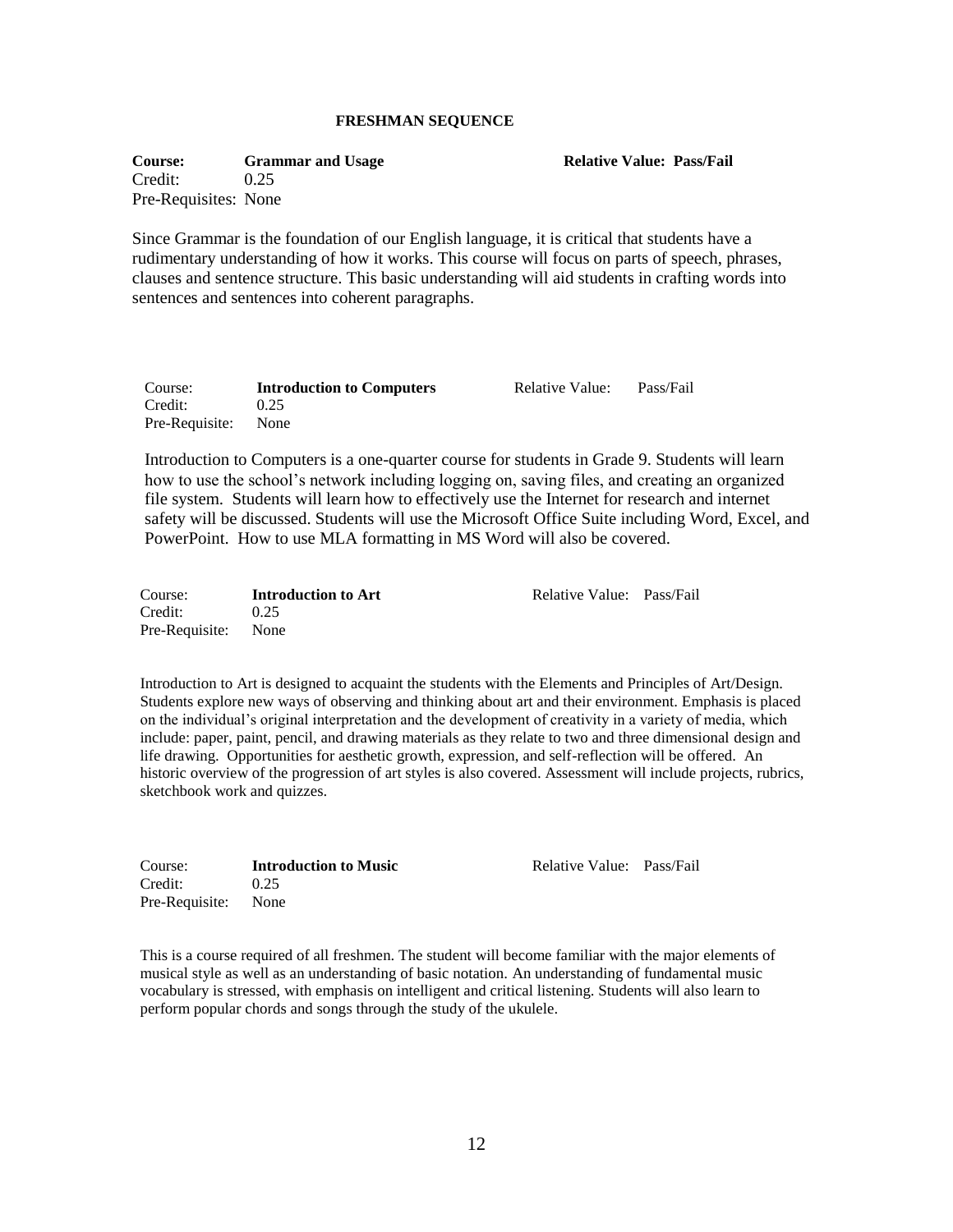#### **COMPUTER DEPARTMENT**

Relative Value: Table II

| Course:        | <b>Computer Applications</b> |
|----------------|------------------------------|
| Credit:        | 10                           |
| Pre-Requisite: | None                         |

The students will learn essential computer applications and internet skills for personal, academic, and professional success. They will use Microsoft Word/Google Docs/Google Drawings to create different types of documents such as infographics, posters, and MLA formatted papers. They will use Microsoft Excel/Google Sheets to create spreadsheets for both business and science applications and generate graphs to interpret spreadsheet data. Microsoft PowerPoint/Google Slides will be used to create and execute an artistic and professional presentation which includes text formatting, graphics, animation, and public speaking. Adobe Photoshop (or similar application) will be used to create high quality images and layouts using the basics of

layers, adjustments, tools, masking, filters, and gradients.

| Course: | <b>Advanced Computer Topics</b>                                  | Relative Value: Table II |  |
|---------|------------------------------------------------------------------|--------------------------|--|
| Credit: |                                                                  |                          |  |
|         | Pre-Requisites: Algebra 1 (80 or higher) and Department Approval |                          |  |

Advanced Computer Topics will cover a variety of more advanced high school level computer related topics. Topics will include an introduction to object oriented programming (Python), 3-D design & 3-D printing, and physical computing. Careers in information technology and computer science will also be explored. Assessments will include daily classwork, projects, and quizzes

**Course: Computer Concepts Course:** Relative Value: Pass/Fail Credit: 1.0 Co-Requisites: Concepts College Prep Courses

 This course covers similar material to Computer Applications but at a slower pace and with a smaller class size allowing for more individual assistance. The students will learn essential computer applications and internet skills for personal, academic, and professional success. They will use Microsoft Word/Google Docs/Google Drawings to create different types of documents such as infographics, posters, and MLA formatted papers. They will use Microsoft Excel/Google Sheets to create spreadsheets for both business and science applications and generate graphs to interpret spreadsheet data. Microsoft PowerPoint/Google Slides will be used to create and execute an artistic and professional presentation which includes text formatting, graphics, animation, and public speaking.

**Course: Web Design Course: Web Design Relative Value: Table II** Credit: 1.0 Pre-Requisites: Grade 10-Department Approval; Grades 11 and 12-No approval needed

This course introduces students to basic web design using HTML and CSS This course includes: planning and designing effective web pages, implementing web pages by writing HTML and CSS code, and enhancing web pages with the use of page layout techniques, text formatting, graphics, images, and multimedia. Students will also be introduced to Java scripting and open-source website creation platforms (example: WordPress). Students will produce a functional, multi-page website as the culminating project.

| Course: | A.P. Computer Science Principles                              | Relative Value: Table IV |  |
|---------|---------------------------------------------------------------|--------------------------|--|
| Credit: |                                                               |                          |  |
|         | Pre-Requisites: Advanced Computer Topics and Teacher Approval |                          |  |

The AP Computer Science Principles course is designed to be equivalent to a first-semester introductory college computing course. This course introduces students to the fundamental concepts of computer science and explores the impact computers and technology have on our society. It will emphasize the use of problem solving and algorithm development in coding.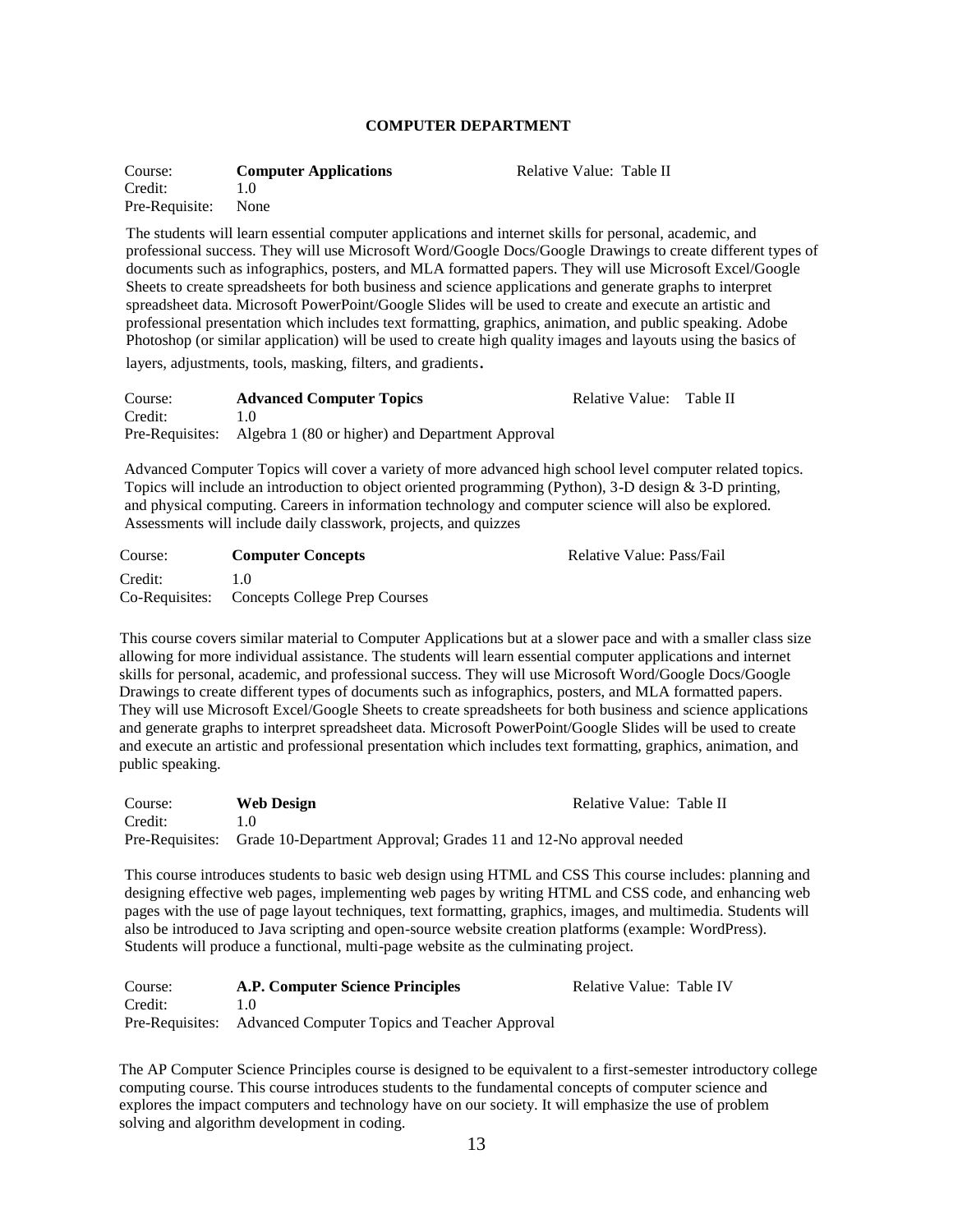#### **ENGLISH DEPARTMENT**

**Course: English 1 1 1 Relative Value: Table II Relative Value: Table II** Credit: 1.0 Pre-Requisite: None

English 1 consists of units of literature, vocabulary, grammar and composition. A genre approach is followed with respect to the literature, usually beginning with a short story unit. Novels, poetry, dramas and non-fiction essays are also studied. Each student will memorize and recite one Shakespearean soliloquy from The Tragedy of Romeo and Juliet. Vocabulary is gleaned from the literature and incorporated into the curriculum. Freshmen will be introduced to the Collins Writing Program. A very strong emphasis is placed on the study of grammar and composition. Each quarter has at least two weeks where grammar is presented, following composition. The parts of speech and their functions are taught as well as parts of a sentence, pronoun agreement and subject-verb agreement. Understanding grammatical constructions and usage within simple sentences and clauses is a strong part of the freshman writing curriculum. The students then apply their knowledge in the composition phase of the program.

| Course:             | <b>English 1 Concepts</b> | Relative Value: Table I |  |
|---------------------|---------------------------|-------------------------|--|
| Credit:             |                           |                         |  |
| Pre-Requisite: None |                           |                         |  |

In this course, a greater emphasis will be placed on basic reading and writing skills, accommodating the individual student. It is designed to review the basic concepts of grammar, namely, the parts of speech and the parts of the sentence. The students will improve their writing skills through the Collins Writing Program. A study of vocabulary will also be part of the curriculum, to be incorporated according to the teacher's discretion. Students will study short story, poetry, and nonfiction units. At least one novel will be studied.

| Course: | <b>Honors English 1</b>                      | Relative Value: Table III |  |
|---------|----------------------------------------------|---------------------------|--|
| Credit: |                                              |                           |  |
|         | Pre-Requisite: Placement Test Language Score |                           |  |

A review of grammar will occur at this time, and the students will develop writing skills through the Collins Writing Program. A genre approach will be used with respect to the study of literature. The students will study a minimum of three novels, two plays (one of which will be Shakespearean), one epic poem, as well as units of short stories, poetry, and nonfiction selections. A study of vocabulary is incorporated into the curriculum. Each student will memorize and recite one Shakespearean soliloquy from The Tragedy of Romeo and Juliet.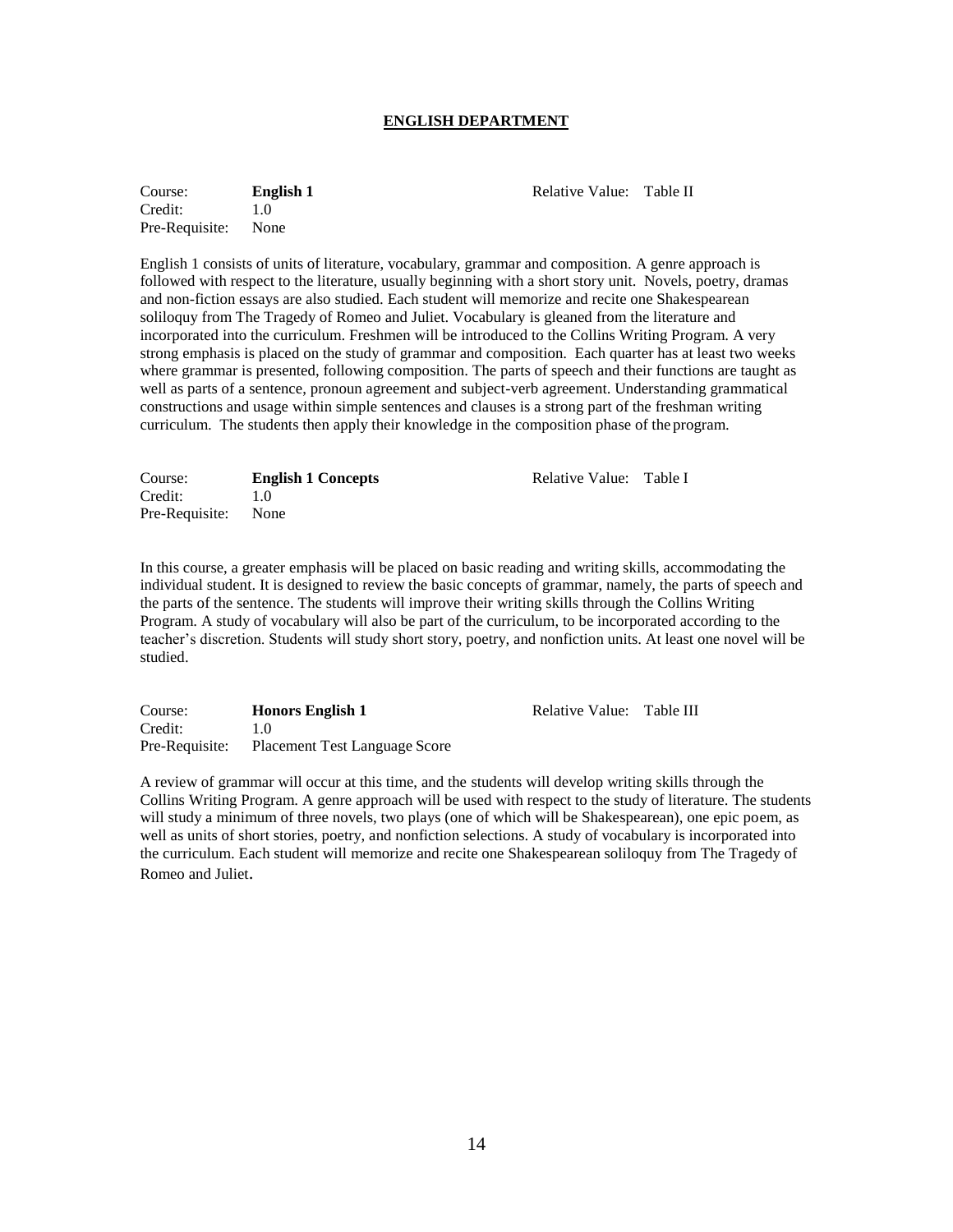**Course: English 2 2 2 Relative Value: Table II** Credit: 1.0 Pre-Requisite: English 1

English 2 consists of the study of the short story, the novel, drama, poetry, and non-fiction works. A genre approach is used with respect to the study of literature. The students read a minimum of three novels and two plays, one of which is a Shakespearean play. Students are required to recite a passage from William Shakespeare's play. Students continue to develop their writing skills through the Collins Writing Program. Grammar and usage are reviewed through this writing program. Sophomores study verbal usage as well as clauses to help them develop writing skills. Vocabulary is also incorporated into the curriculum as students prepare for the PSAT and SAT tests. By the end of their sophomore year, students complete a research paper utilizing MLA formatting and deliver a short formal speech corresponding to their research paper.

| Course:        | <b>English 2 Concepts</b>       | Relative Value: Table I |  |
|----------------|---------------------------------|-------------------------|--|
| Credit:        |                                 |                         |  |
| Pre-Requisite: | English 1 or English 1 Concepts |                         |  |

This course will place a greater emphasis on basic writing and reading skills, accommodating the individual student. Included in the curriculum are novels, plays and a collection of short stories, poems and nonfiction works. Vocabulary and writing skills are emphasized at this level. Grammar and usage are incorporated into the Collins Writing Program. At least two novels and one play are studied.

| Course: | <b>Honors English 2</b>                  | Relative Value: Table III |  |
|---------|------------------------------------------|---------------------------|--|
| Credit: |                                          |                           |  |
|         | Pre-Requisite: Department Recommendation |                           |  |

Honors English 2 consists of a more advanced study of the short story, the novel, drama, poetry and nonfiction works. A genre approach is used with respect to the study of literature. The honor students read a minimum of four novels and four plays, two of which are Greek dramas and one Shakespearean play. Students are expected to read independently. Students are also required to recite a passage from a Shakespearean play. The sophomore honor students continue to develop their writing skills through the Collins Writing Program introduced to them freshman year. Grammar and usage are incorporated into this writing program. A study of vocabulary continues throughout the school year as students prepare for the PSAT and SAT tests. By the end of their sophomore year, students complete a research paper utilizing MLA formatting and deliver a short formal speech corresponding to their research paper.

| Course:                  | English 3 | Relative Value: Table II |  |
|--------------------------|-----------|--------------------------|--|
| Credit:                  | 10        |                          |  |
| Pre-Requisite: English 2 |           |                          |  |

The English 3 course is a comprehensive chronological study of American literature, from the European settlement of America to the  $21<sup>st</sup>$  century, within the genres of poetry, drama, the short story, the novella, and the novel. Non-fiction works, including sermons, speeches, letters, journals, and essays, will also be introduced. Students will begin to engage in a greater questioning of literature and will study literary elements including figurative language, mood, imagery, symbolism, and tone. Composition, including a research paper, is also a major component of the course and the Collins Writing program will be implemented.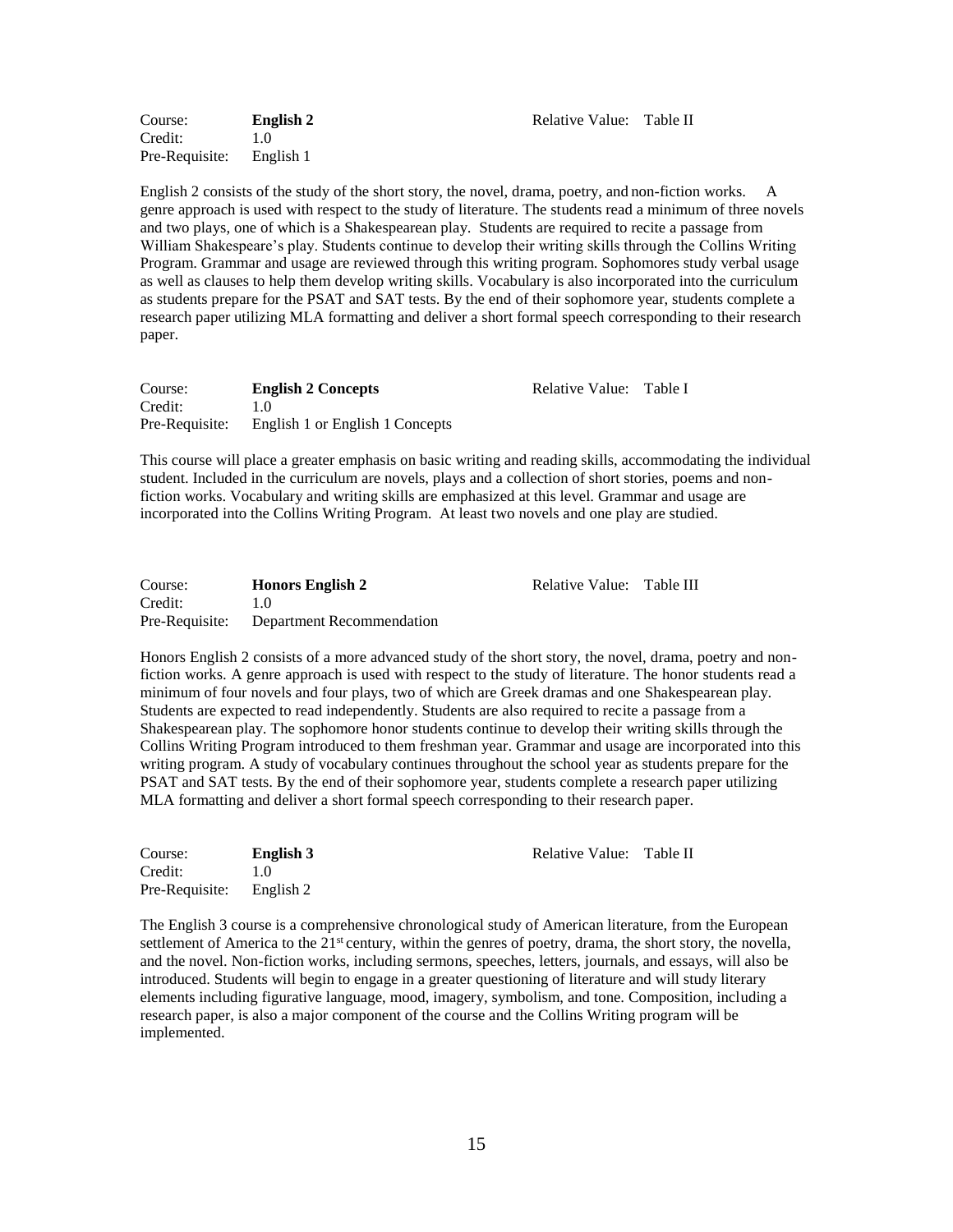**Course: English 3 Concepts** Relative Value: Table I Credit: 1.0 Pre-Requisite: English 2 or English 2 Concepts

This course will be a continuation of the skill levels taught in English 2 Concepts with an emphasis on a thematic approach to American literature. The study of major American novels and plays are also a requirement of the course. Varying writing assignments will be included. Grammar and usage will be reviewed through these assignments. Students will study literary terms and find examples of terms in literary selections.

**Course: Honors English 3** Relative Value: Table III Credit: 1.0 Pre-Requisite: Department Recommendation

Honors English 3 is an accelerated curriculum for academically advanced students. A study of American literature through the 21st century will be reviewed exclusively through writing assignments. Grammar and usage will be reviewed through these assignments. The writing program may include creative writing assignments, the essay, and the research paper. The comprehensive study of major American novels, as well as plays may also be a requirement of the course. Vocabulary and speech requirements will also be integral to the course. Mandatory outside readings will be done in conjunction with the text.

| Course:                  | English 4 | Relative Value: Table II |  |
|--------------------------|-----------|--------------------------|--|
| Credit:                  |           |                          |  |
| Pre-Requisite: English 3 |           |                          |  |

The English 4 course is a comprehensive chronological study of British literature, from the Anglo-Saxon period to the Modern era, within the genres of poetry, drama, and the novel. Informational texts will also be introduced. Students will begin to engage in a greater questioning of literature and will study literary elements including figurative language, mood, imagery, symbolism, and tone. Compositions of various lengths and time frames, including a research paper, is also a major component of the course.

| Course:        | <b>English 4 Concepts</b>       | Relative Value: | Table I |
|----------------|---------------------------------|-----------------|---------|
| Credit:        |                                 |                 |         |
| Pre-Requisite: | English 3 or English 3 Concepts |                 |         |

The English 4 Concepts course is a survey of British literature, from the Anglo-Saxon period to the Modern era, within the genres of poetry, drama, and the novel. Informational tests will be introduced. Students will begin to engage in a greater questioning of literature and will study literary elements. Composition, over various lengths and time frames, is also a major component of the course.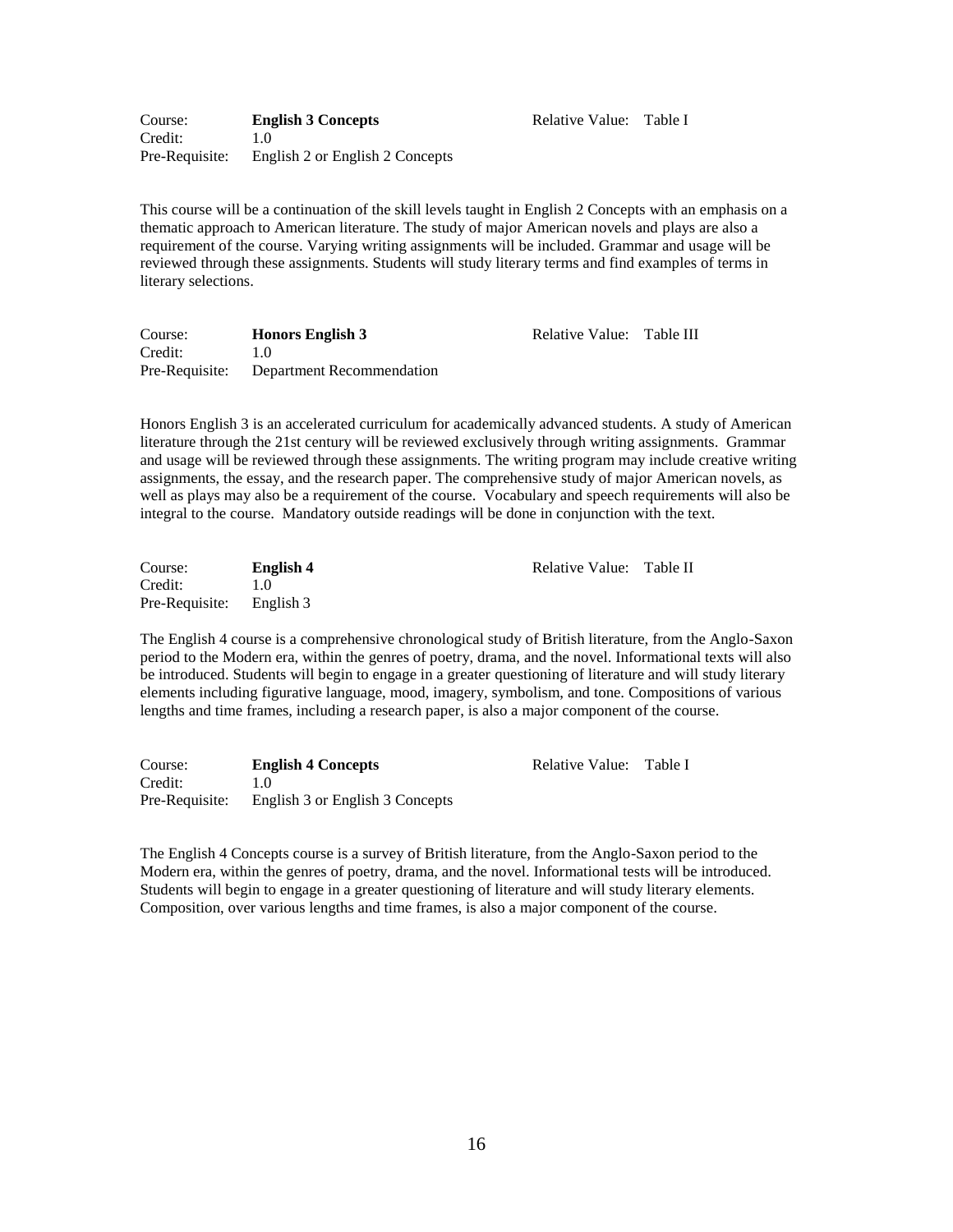| Course:        | <b>Honors English 4</b>   |
|----------------|---------------------------|
| Credit:        | 1.0                       |
| Pre-Requisite: | Department Recommendation |

Relative Value: Table III

The Honors English 4 course is a comprehensive chronological study of British literature, from the Anglo-Saxon period to the Modern era, within the genres of poetry, drama, and the novel. Informational texts will also be introduced. Students will begin to engage in a greater questioning of literature and will study literary elements including figurative language, mood, imagery, symbolism, and tone. Composition, of various lengths and time frames, including a research paper, is also a major component of the course.

| Course: | <b>Advanced Placement English Literature and Composition</b> |                          |  |
|---------|--------------------------------------------------------------|--------------------------|--|
|         |                                                              | Relative Value: Table IV |  |
| Credit: | 1()                                                          |                          |  |
|         | Pre-Requisite: Department Recommendation                     |                          |  |

The Advanced Placement English Literature and Composition course engages students in the careful reading and critical analysis of literature. Through the close reading of selected works students will deepen their understanding of the ways writers use language to provide both meaning and pleasure for their readers. As they read, students will consider a work's structure, style, and themes as well as other elements including figurative language, imagery, symbolism, and tone. This course follows the nine units prescribed by the College Board, which includes studies of short fiction, long fiction (including novels and play), and poetry. Compositions include monthly writings on literary topical genres typical of the expectations of college freshmen as well as essays that mimic what students will experience on the AP English Literature and Composition exam in May.

| Course:        | <b>Advanced Placement English Language and</b><br>Composition | Relative Value: Table IV |  |
|----------------|---------------------------------------------------------------|--------------------------|--|
| Credit:        | 1.0                                                           |                          |  |
| Pre-Requisite: | Departmental Approval                                         |                          |  |

This AP English Language and Composition course aligns to an introductory college-level rhetoric and writing curriculum, which requires students to develop evidence-based analytical and argumentative essays that proceed through several stages or drafts. Students will also evaluate, synthesize, and cite research to support their arguments in a variety of speeches. Throughout the course, students develop a personal style by making appropriate grammatical choices. Additionally, students read and analyze the rhetorical elements and their effects in non-fiction texts, including graphic images as forms of text, from many disciplines and historical periods.

| Course:             | <b>Creative Writing</b> | Relative Value: Table II |  |
|---------------------|-------------------------|--------------------------|--|
| Credit:             |                         |                          |  |
| Pre-Requisite: None |                         |                          |  |

Subject writing based on investigating and reporting whereas Creative Writing has solid roots in a writer's real-world experiences and memories. Both writing styles are fundamental in journalism. Students participating in this elective will develop their writing skills through weekly journal assignments and classroom editing. Students can expect project-based assignments. They will create their own poetry, short stories, children's book, and essays throughout the year.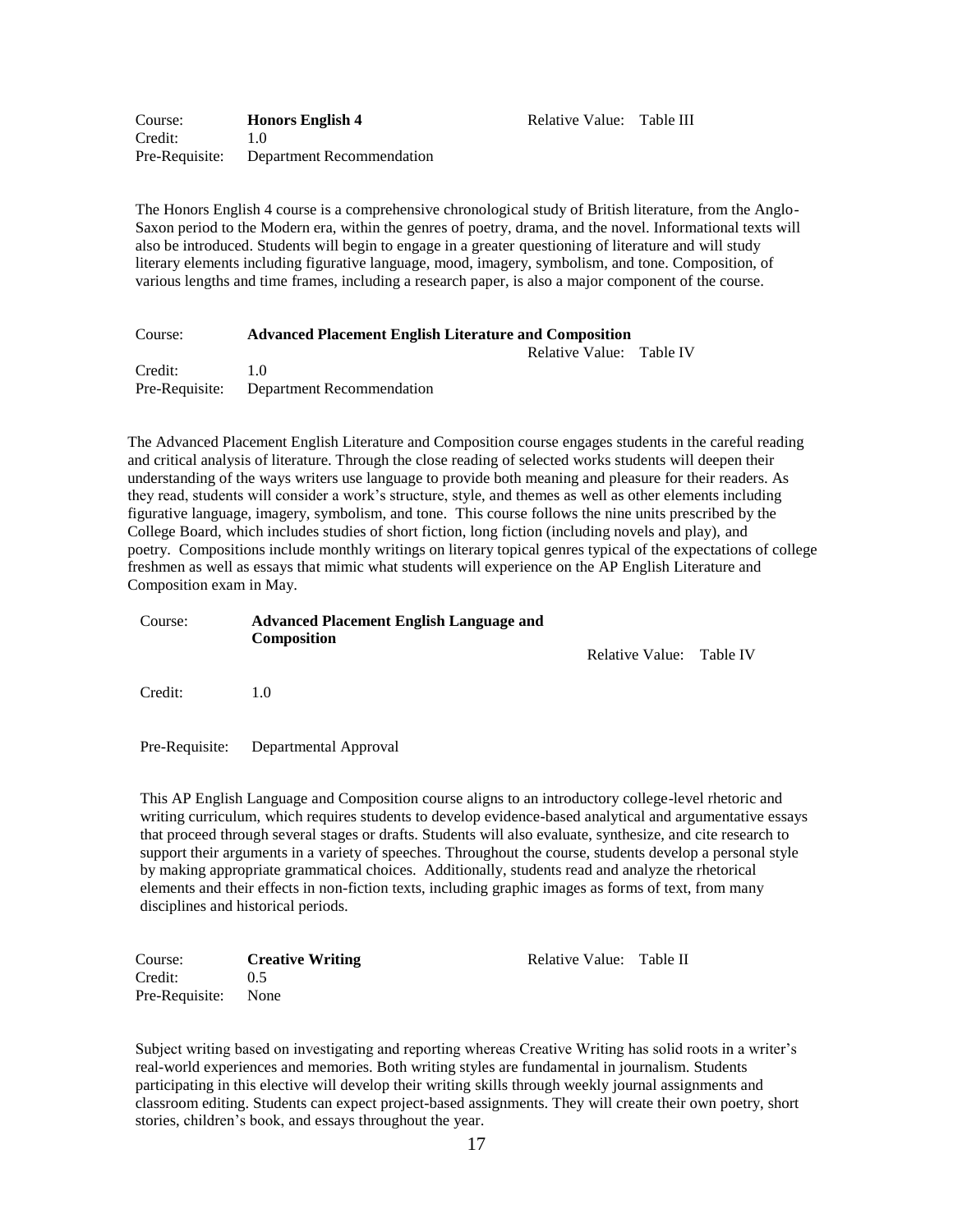**Course: Literature to Film Relative Value: Table II** Credit: 1.0 Pre-Requisite: None

The Literature to Film course offers a look at various works of literature (including novels, novellas, short stories, and children's literature) and the relationship between those works and the films that they have inspired. Students will have a chance to view black and white films, color films, and animated works including traditional animation and stop-motion animation. In addition to deepening their analytical skills, students will also gain an appreciation for film techniques.

**Course: Introduction to Film Relative Value:** Table II Credit: 1.0 Pre-Requisite: Department Recommendation

The Introduction to Film course is designed to draw awareness to the genre of film as a form of modern day literature. Careful consideration has been taken to ensure that the works studied are important works of film. Additionally, students will study a variety of scripts, storyboards, and screenplays for writing technique and analysis. Students will observe, analyze and evaluate a variety of pivotal movies over the course of the year. A sample syllabus may contain Life is Beautiful (Elie Weisel's *Night*), Casablanca, Citizen Kane, On the Waterfront, The Philadelphia Story, Toy Story, Beauty and the Beast, Star Wars, The Maltese Falcon, Rear Window, The Wizard of Oz, High Noon, Stagecoach, Oklahoma!, Chicago, Meet Me in St. Louis, The Pride of the Yankees, We Are Marshall, Remember the Titans, Adam's Rib, Fantasia, Shrek, Cinderella, It Happened One Night, Singin' in the Rain, Vertigo, Mr. Smith Goes to Washington, Raiders of the Lost Ark, The Last Crusade, and The Sixth Sense.

| Course:             | <b>Critical Reading</b> | Relative Value: Pass/Fail |
|---------------------|-------------------------|---------------------------|
| Credit:             |                         |                           |
| Pre-Requisite: None |                         |                           |

Students will be introduced to the idea of reading as a process with different strategies used before, during, and after reading. Students will learn how to critically read many different kinds of text, including short stories, poems, plays, and nonfiction. Textbook selections from other subject areas will be studied as well. An emphasis will also be placed on reading in the everyday world by using current articles from newspapers and magazines. A study of prefixes, suffixes, and word roots will be ongoing.

| Course:        | The Write Way: Grammar and Usage | Relative Value: Table II |  |
|----------------|----------------------------------|--------------------------|--|
| Credit:        |                                  |                          |  |
| Pre-Requisite: | None                             |                          |  |

This elective is intended for college-bound students who are interested in honing their composition and oral skills by learning the requisites of the English language. Students will gain a practical understanding of grammar governing syntax, sentence structure and mechanics. Students will be expected to write a variety of short assignments.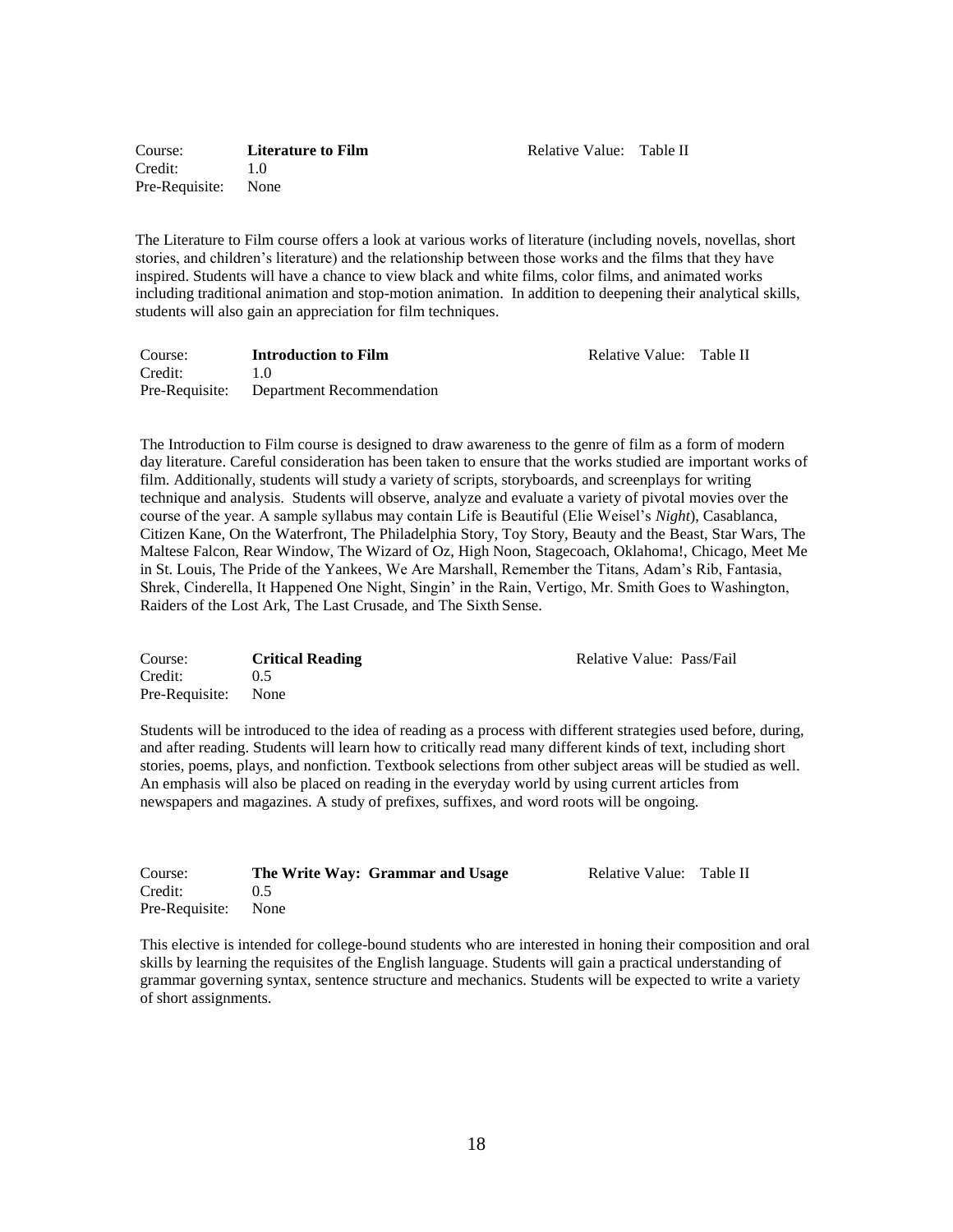#### **FINE ARTS**

#### **ART DEPARTMENT**

Credit: 1.0 Pre-Requisite: None

**Course: Art 1 Relative Value: Table II** 

This course explores characteristics of artists and creative people through the examination of themes that help students find their individual artistic voice. Art 1 is largely driven by student choice with a strong emphasis on experimentation of a wide range of mediums. This course is open to students of all skill levels and artistic abilities. Student success will be determined by consistent effort and openness to new ways of thinking. Creativity will be strongly encouraged throughout the coursework. Grading is based on rubric criteria, reflections in the form of writing samples and electronic message board as well as sketchbook activities and artistic journaling.

| Course:             | Art 2 | Relative Value: Table II |  |
|---------------------|-------|--------------------------|--|
| Credit:             |       |                          |  |
| Pre-Requisite: None |       |                          |  |

This course will emphasize greater skill development in a modified choice based setting. Art 2 will continue to explore themes that explore students' viewpoint, opinions and artistic voice. Art 2 is designed for the student who is interested in further developing their skills and viewpoint as a more serious art student. Students will continue to examine master artists, reflect and make connections through their artwork and the artwork of others. Art 2 will also begin to lay the foundation for Advanced Placement Studio Art for those interested in receiving college credit in the senior year. Grading is based on rubric criteria, reflections in the form of writing samples and electronic message board as well as sketchbook activities and artistic journaling.

Course: **Art 3 Article 2 Art Art 3 Relative Value: Table III** Credit: 1.0 Pre-Requisites: Art 2 and Department Approval

Art 3 is designed for advanced skill development with exploration of student driven concentration of a specific theme. The course is designed for creative students with a high level of independent motivation who would like to continue their art studies, but whose interests fall outside the scope of the Advanced Placement guidelines. Examples of concentration explorations may include fashion and textile design, jewelry, medical and scientific illustration, painting and drawing for enjoyment. Grading will be primarily based on projects and rubric criteria, however some research, reflection and journaling may be required depending on concentration and subject matter choice.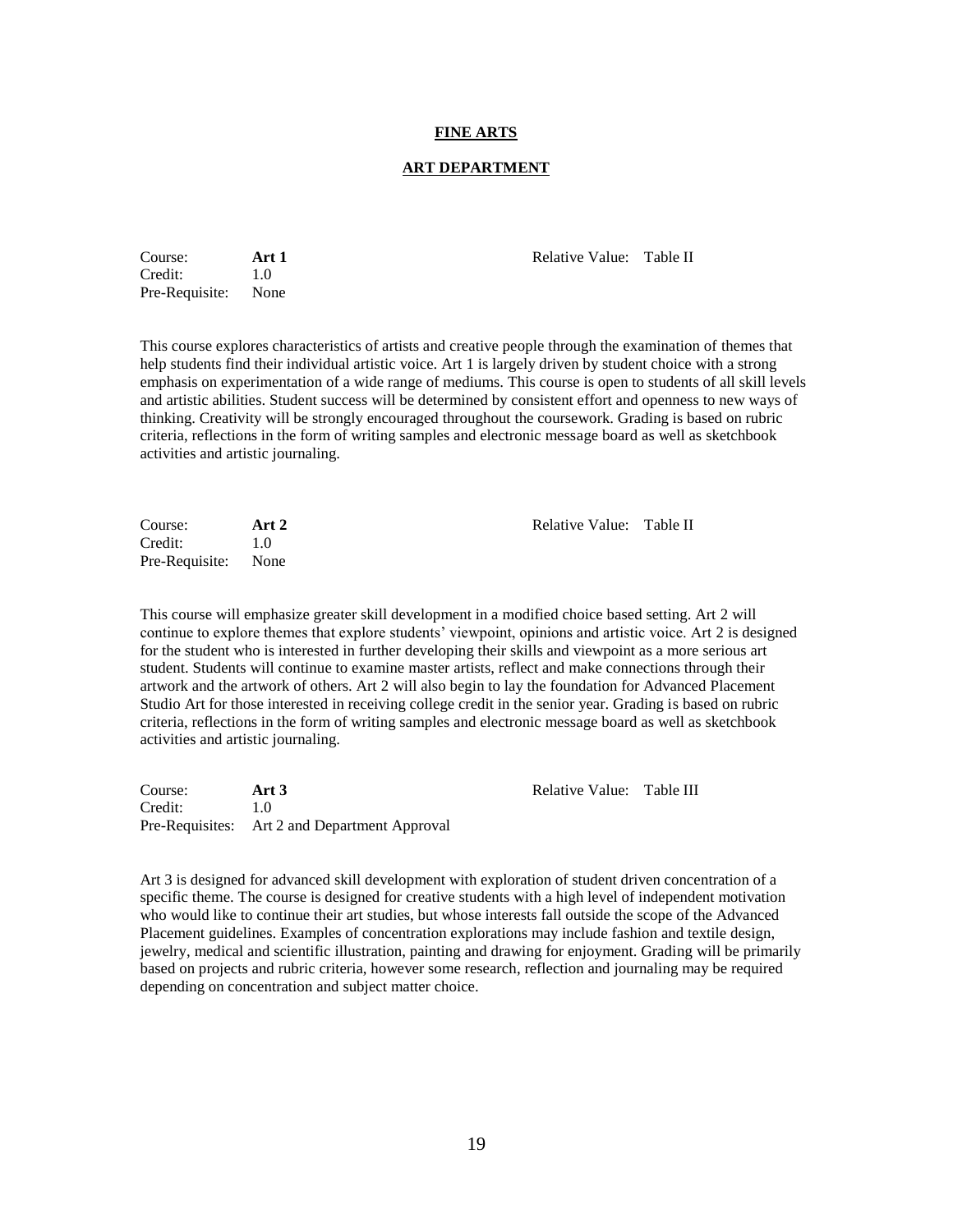Course: **A.P. Studio Art** Relative Value: Table IV Credit: 1.0 Pre-Requisites: Art 1 or Art 2 and Department Approval

The Advance Placement Studio Art course follows guidelines set forth by College Board and A.P. Central to allow students to work toward a portfolio that will be judged for potential college credit. There are three A.P. Studio Art courses which include Drawing, 2D Design and 3D Design. Students will be required to select one course and execute related artwork. All A.P. Studio Art courses focus on three central areas including breath, concentration and quality. All students registered for the A.P. Studio Art class must complete a portfolio and submit to A.P. Central in May (additional fees apply). A.P. Studio Art is designed for highly motivated students with an intrinsic drive to create sophisticated college level artwork. Students will be asked to work independently and in class to research and explore drawing and design problems. Summer work may be requested. Grading will be based solely on project rubrics and time management with strict project deadlines.

**A.P. Drawing** focuses on all types of wet and dry mediums that make artful marks such as pastel, pen, color pencils, acrylic, watercolor, etc.

**A.P. 2D Design** focuses on design elements and principles on a 2D surface. 2D Design portfolios may include drawings and designs with traditional studio materials as well as photography, digital illustrations and commercial art/graphic design artwork.

**A.P. 3D Design** also explores design problems, however all work will be 3D in nature and includesmore sculptural pieces.

Course: **Digital Media Design by Relative Value:** Table II Credit: 1.0 Pre-Requisite: None

The digital media course will address design as it relates to the dynamic world of screen viewing. This course introduces students to the fundamentals of digital graphics using Adobe Creative Suite, and other web based design tools. Students will examine bitmap graphics, vector graphics and drawings, audio, video, typography and layout design. Topics may include but are not limited to photography, web design, social media content creation, video editing, and animation processes. This course is intended for creative students who are considering such fields as graphic design, web design, game design, etc. and acts as a prerequisite for further web development and coding classes. Portfolios will be developed and participation in the Art Department exhibit is required. Assessments will include project rubrics, reflections and electronic message board posts, outside photography and prints.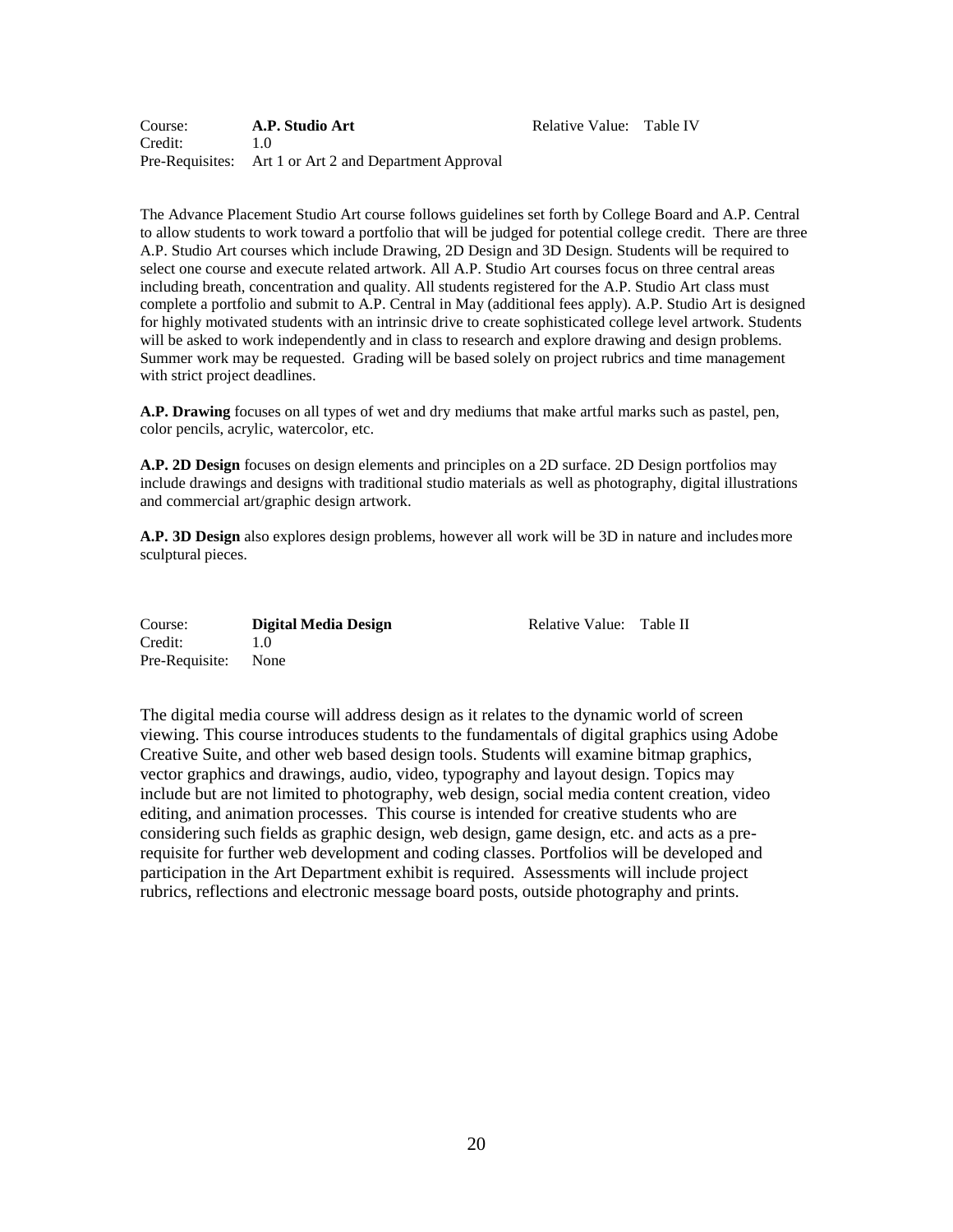#### **MUSIC DEPARTMENT**

Credit: 1.0 Pre-Requisite: None

**Course: Chorus Chorus Relative Value: Pass/Fail** 

Chorus develops musical skills in the areas of vocal techniques, music reading and performance. All singers participate in school concerts, assemblies, and liturgies. Due to the nature of being both and academic class and a co-curricular activity, attendance at out-of-school events will be factored into the student's grade. Students are encouraged to take advantage of cultural activities (theater, vocal ensembles, private lessons, etc.) in the area. Throughout the year, students in chorus will also have the opportunity to learn simple chords and songs on the ukulele.

| Course:        | <b>Advanced Chorus</b>      |
|----------------|-----------------------------|
| Credit:        | 10                          |
| Pre-Requisite: | Acceptance by audition only |

Relative Value: Pass/Fail

This class will give students the opportunity to be involved in a higher level of choral music. The content of the course is designed to develop the student's technical, musical, and performance skills. The music studied by this choir is challenging and requires a desire for excellence on the part of the members. Literature covers a variety of historical periods and languages, including 4 – part a cappella polyphony in French, German, Italian, and Latin. Students will be required to sight-sing melodies, and label and perform rhythms of varying difficulties. Students will also be required to learn music theory and develop aural skills. In addition to seasonal concert events, this group will, as course requirements, be involved in various community events throughout the year. This will give students the opportunity to perform in front of diverse audiences and showcase their talents to the greater community. Due to the nature of being both an academic class and a co-curricular activity, attendance at out-of-school events will be factored into the student's grade. Students are encouraged to take advantage of cultural activities (theater, vocal ensembles, private lessons, etc.) in the area. Throughout the year, students in advanced chorus will also have the opportunity to learn simple chords and songs on the ukulele.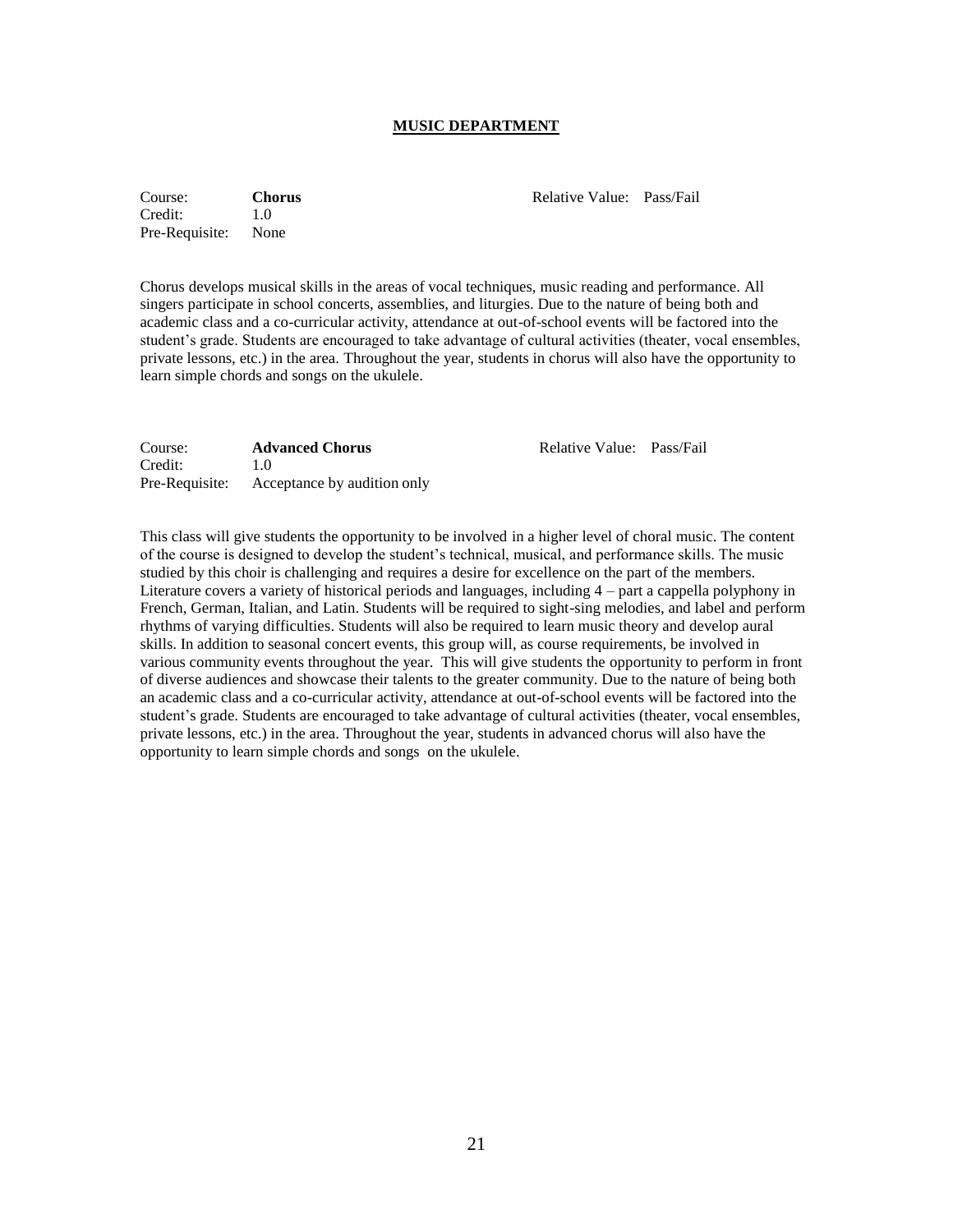#### **FOREIGN/CLASSIC LANGUAGE DEPARTMENT**

| Course:             | <b>French 1</b> |
|---------------------|-----------------|
| Credit:             | 10              |
| Pre-Requisite: None |                 |

The primary focus of first year French is the development of the language as a means of communication about subjects of everyday interest. The four basic language skills of listening, speaking, reading and writing are introduced. Primary emphasis is placed on the skills of listening and speaking, using appropriate vocabulary and grammar necessary to help the student attain an acceptable level of proficiency. Among the methods used to acquire these skills are repetition and drill, dialogues, and directed dialogues. Students will take the National French Exam during this course.

| Course:                 | <b>French 2</b> | Relative Value: Table II |  |
|-------------------------|-----------------|--------------------------|--|
| Credit:                 |                 |                          |  |
| Pre-Requisite: French 1 |                 |                          |  |

French 2 continues the four basic skills of listening, speaking, reading and writing begun in French 1. The primary goal of this course is to promote conversation in the French language, with good pronunciation. A large portion of class time is spent in discussing the content of the reading selections used in drilling the vocabulary and grammar structures present in them. Students will take the National French Exam during this course.

Course: **Honors French 3** Relative Value: Table III Credit: 1.0 Pre-Requisites: French 2 and Department Approval

Relative Value: Table II

The goal of French 3 is to achieve a reasonable fluency in the French language. Some of the more advanced elements of French grammar, idioms, and composition are introduced to students. In order to perfect the reading and writing skills, a variety of reading materials are used. Appropriate videos and audio recordings are utilized to enhance the skills of listening and speaking. Students will take the National French Exam during this course.

Course: **Honors French 4** Relative Value: Table III Credit: 1.0 Pre-Requisites: French 3 and Department Approval

.

French 4 proposes to help the students express themselves more fluently, to fortify previously learned grammar; to develop an appreciation of contemporary French art, literature, and music; to increase the student's knowledge and understanding of the French language, culture, and people; and to develop a spirit of achievement in the student. More advanced vocabulary and grammatical points are presented. Comprehension and writing skills are advanced through dictations, journal entries and the reading of short stories. Students will take the National French Exam during this course.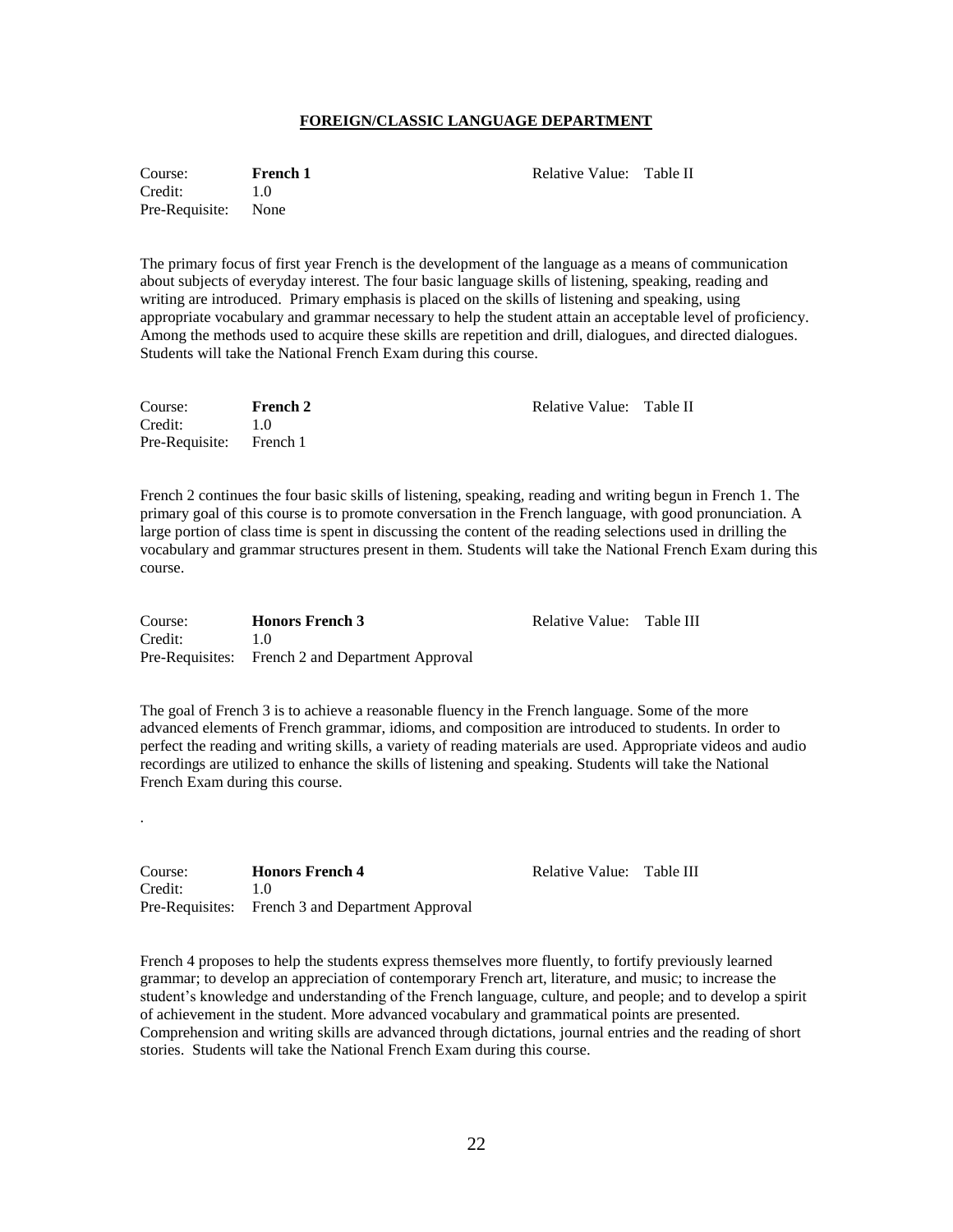**Course: Latin 1 1 1 1 Relative Value: Table II** Credit 1.0 Pre-Requisite: None

The first course in Latin involves basic grammar, vocabulary, derivatives, translation, and culture. The declensions, conjugations, and rules of grammar are drilled thoroughly so that students may recognize basic grammatical constructions in Latin, as well as in English and in foreign languages. Vocabulary building is stressed both for reading selections in Latin and for increasing word power in English through derivatives. The story of Aeneas and other miscellaneous selections, written in simple Latin, are translated into English throughout the year. Latin abbreviations and expressions using in English are presented to help students recognize and appreciate interesting and useful proverbs, mottos, and sayings used in the modern world. Elements of day-to-day Roman culture (e.g., parts of the house, gods and goddesses, Roman numerals) are also studied. Students will take the National Latin Exam during this course.

| Course: | <b>Honors Latin 2</b>                           |
|---------|-------------------------------------------------|
| Credit: | 10                                              |
|         | Pre-Requisites: Latin 1 and Department Approval |

**Relative Value: Table II** 

The second year student translates a choice of readings, which are graduated in difficulty. These include selections from the following: The Timeline Labors of Hercules, Julius Caesar's Commentaries and Ovid's *Metamorphoses*. In addition to a systematic review of first year grammar, more involved grammatical constructions are represented and drilled to facilitate the reading of the Latin authors. Drill in vocabulary and English derivatives is continued in order to build word power. Latin expressions used in English are presented to help the modern reader appreciate and cope with interesting and useful maxims, proverbs and terms used in law. In addition, medical and pharmacological abbreviations are included to provide students with advantage in competitive medical studies. Students will take the National Latin Exam during this course.

Course: **Honors Latin 3** Relative Value: Table III Credit: 1.0 Pre-Requisites: Latin 2 Teacher Recommendation and Department Approval.

Third year Latin is designed to take the student beyond the elementary level of reading and understanding Latin literature. Latin 3 focuses on Cicero's orations and letters with special attention to Cicero's rhetorical devices, the importance of the study of rhetoric in ancient times, and a typical outline of a classical oration. There is complete review of Latin forms, syntax and vocabulary needed for mastery during first, second and third years of high school Latin. Latin 3 also presents a rich variety of further Latin readings. Selections from Pliny, Ovid and post-classical Latin round out the content of third year Latin. Latin expressions used in English are presented to help the modern reader appreciate and cope with interesting and useful maxims, proverbs and terms used in law. In addition, medical and pharmacological abbreviations are included to provide students with advantage in competitive medical studies. Students will take the National Latin Exam during this course.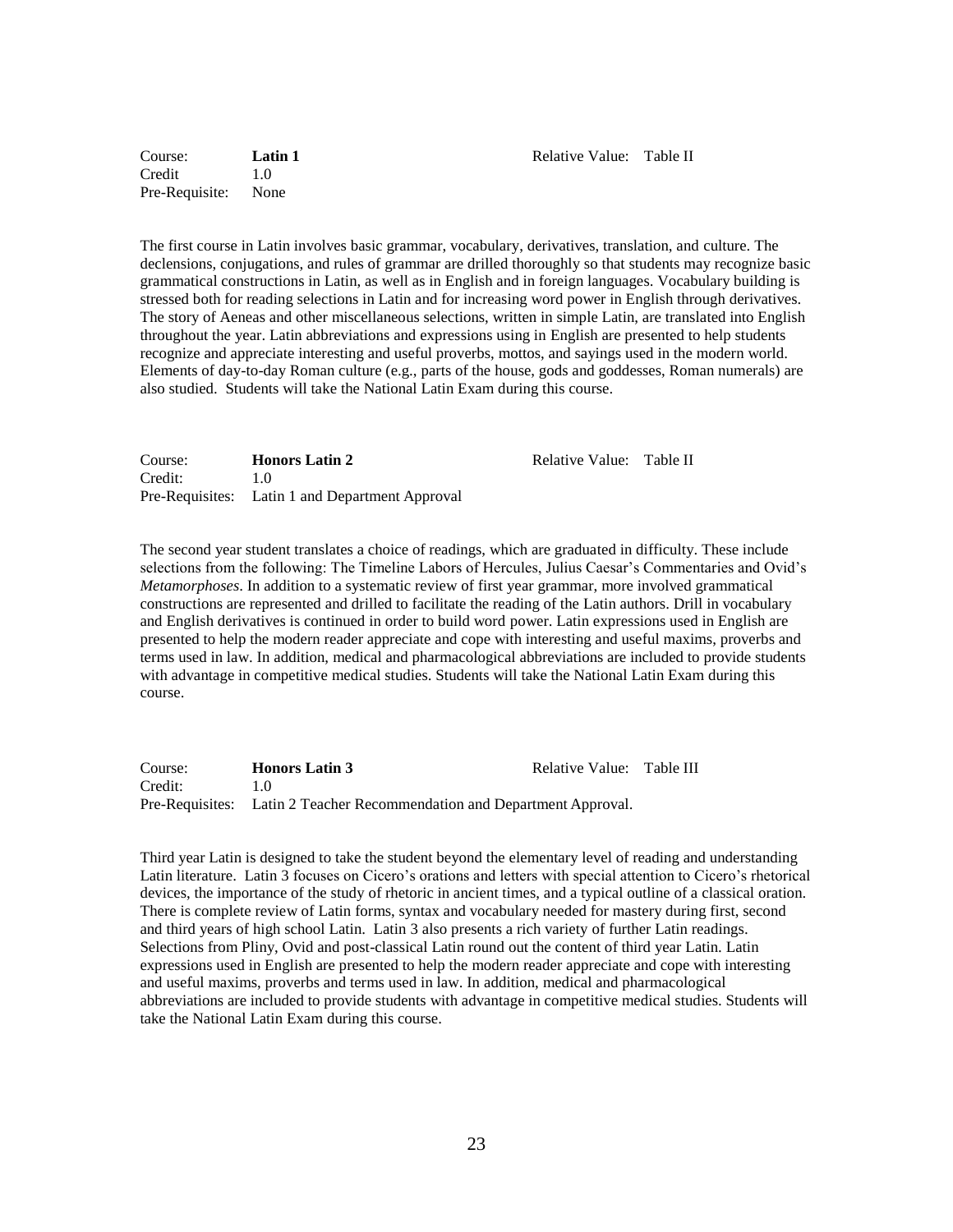| Course: | <b>Honors Latin 4</b>                                                   | Relative Value: Table III |  |
|---------|-------------------------------------------------------------------------|---------------------------|--|
| Credit: |                                                                         |                           |  |
|         | Pre-Requisites: Latin 3 Teacher Recommendation and Department Approval. |                           |  |

Fourth year Latin is designed for a course in the reading of Latin poetry. Latin 4 focuses on Vergil's *Aeneid*  with special attention to Latin verse, rules of scansion, figures of speech, grammatical constructions common in Latin poetry and vocabulary needed for understanding poetry. Selections from Ovid, Catullus, Horace and Martial illustrate the range in subject, mood, meter and diction to be found in the Late Republic and Early Empire. Latin expressions used in English are presented to help the modern reader appreciate and cope with interesting and useful maxims, proverbs and terms used in law. In addition, medical and pharmacological abbreviations are included to provide students with advantage in competitive medical

studies. Students will take the National Latin Exam during this course.

| Course:        | Spanish 1 | Relative Value: Table II |
|----------------|-----------|--------------------------|
| Credit:        |           |                          |
| Pre-Requisite: | None      |                          |

Students develop the ability to communicate about themselves and their immediate environment using simple sentences containing basic language structures. The students will communicate in all four language skills – listening, speaking, reading and writing. Emphasis will be placed on the ability to communicate orally and in writing.

Students will demonstrate an understanding of traditions, customs, beliefs, and cultural contributions and how these relate to the native language. Students will connect information about the language with concepts studied in other subjects. Through the study of language and culture, students will develop insight into their own language and culture. Students may participate in the National Spanish Exam to compete against their peers from all parts of the country. Students will take the National Spanish Exam during this course.

| Course:                 | Spanish 2 | Relative Value: Table II |  |
|-------------------------|-----------|--------------------------|--|
| Credit:                 |           |                          |  |
| Pre-Requisite: Spanish1 |           |                          |  |

Students will continue to develop proficiency in all language skills – listening, reading, speaking and writing. Emphasis will be placed on the ability to communicate both orally and in writing. More complex sentence and language structures will be utilized. The students will read short stories and produce writing samples.

Students will demonstrate an understanding of traditions, customs, beliefs, and cultural contributions in relation to the native language. Students will connect information about the language with concepts used in other subjects. Through the study of language and culture, students will recognize, compare, and contrast language concepts, and participate in a global community using their language skills to communicate with native speakers. Students may participate in the National Spanish Exam to compete against their peers from all parts of the country. Students will take the National Spanish Exam during this course.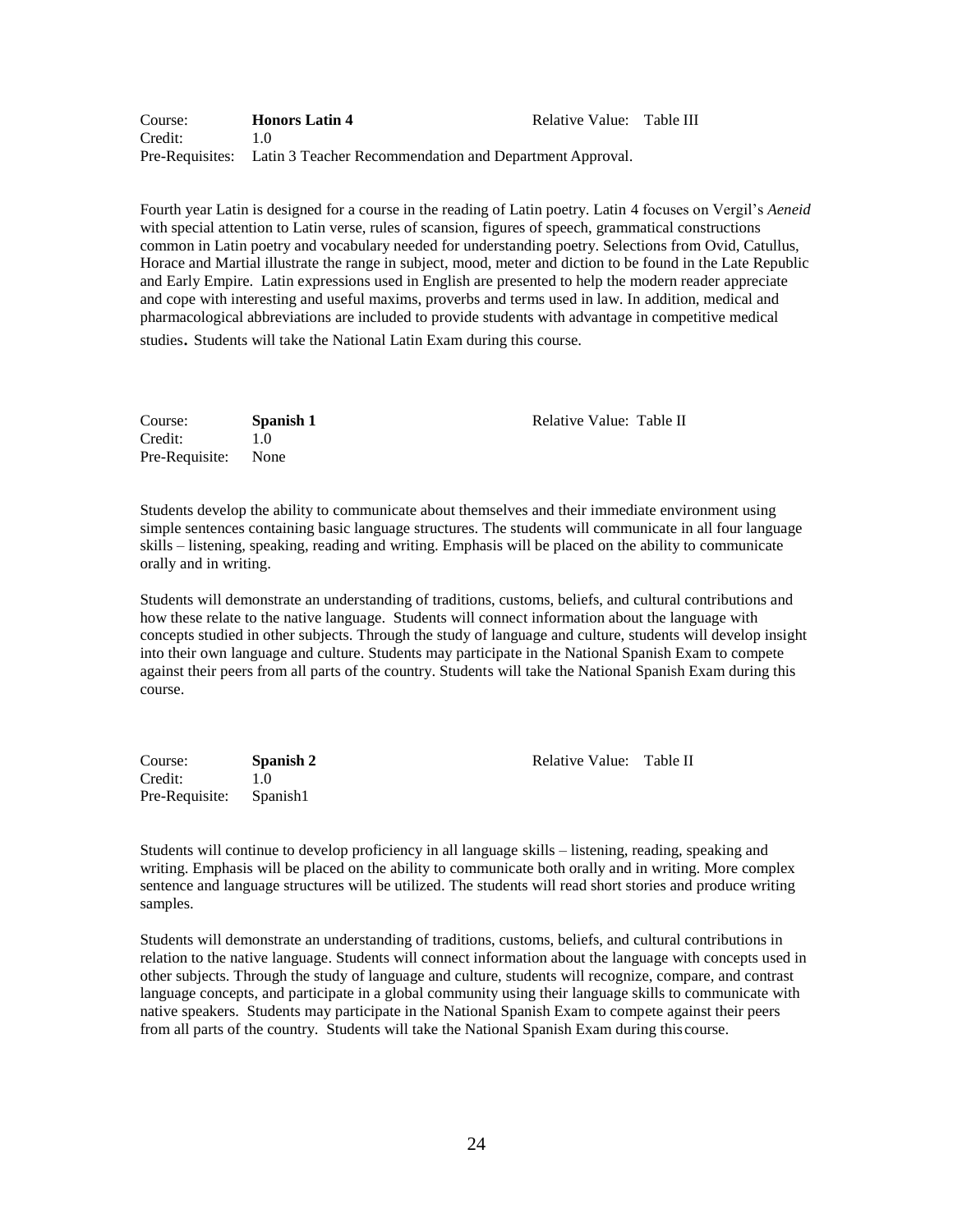| Course: | <b>Honors Spanish 3</b>                                                     | Relative Value: Table III |  |
|---------|-----------------------------------------------------------------------------|---------------------------|--|
| Credit: |                                                                             |                           |  |
|         | Pre-Requisites: Spanish 2, Teacher Recommendation, and Department Approval. |                           |  |

Students continue to develop and refine proficiency in all four language skills in all four areas: listening, speaking, reading and writing with an emphasis on the ability to interact orally and in writing. They communicate using more complex language structures on a variety of topics. At this level, students comprehend the main ideas of the authentic materials that they read and hear and are able to identify many details when the topics are familiar. Students gain a deeper understanding of the world around them while studying rights and responsibilities, future plans, choices, environment, technology and humanities. Students will take the National Spanish Exam during this course.

The course's primary goals are to:

- Communicate in Spanish;
- Demonstrate an understanding of traditions, customs, beliefs and cultural contributions and how these elements relate to language;
- Be able to acquire information and connect with other disciplines;
- Learn to function in a variety of practical settings using listening, speaking, reading and writing skills as well as knowledge of the target culture;
- Develop insight into English and their own culture;
- Be able to participate in national testing to compete against their peers from all parts of the country;
- Be introduced to vocabulary imbedded in authentic reading materials with a constant review of grammar introduced at all levels and integrated into readings.

| Course: | <b>Honors Spanish 4</b>                                                     | Relative Value: Table III |  |
|---------|-----------------------------------------------------------------------------|---------------------------|--|
| Credit: |                                                                             |                           |  |
|         | Pre-Requisites: Spanish 3, Teacher Recommendation, and Department Approval. |                           |  |

Students develop more sophisticated communication skills in all four areas: listening, speaking, reading and writing with an emphasis on the ability to interact orally and in writing. Authentic reading selections are emphasized at this level. Students communicate using more complex language structures and begin to express abstract ideas.

Students demonstrate an understanding of traditions, customs, beliefs and cultural contributions and how these elements relate to language. They are able to acquire information and connect with other disciplines and learn to function in a variety of practical settings using listening, speaking, reading and writing skills as well as knowledge of the target culture. Students will develop insight into English and their own culture and they will be able to participate in national testing to compete against their peers from all parts of the country. Students will be introduced to vocabulary imbedded in authentic reading materials. A constant review of grammar is introduced at all levels and integrated into readings. Students will take the National Spanish Exam during this course.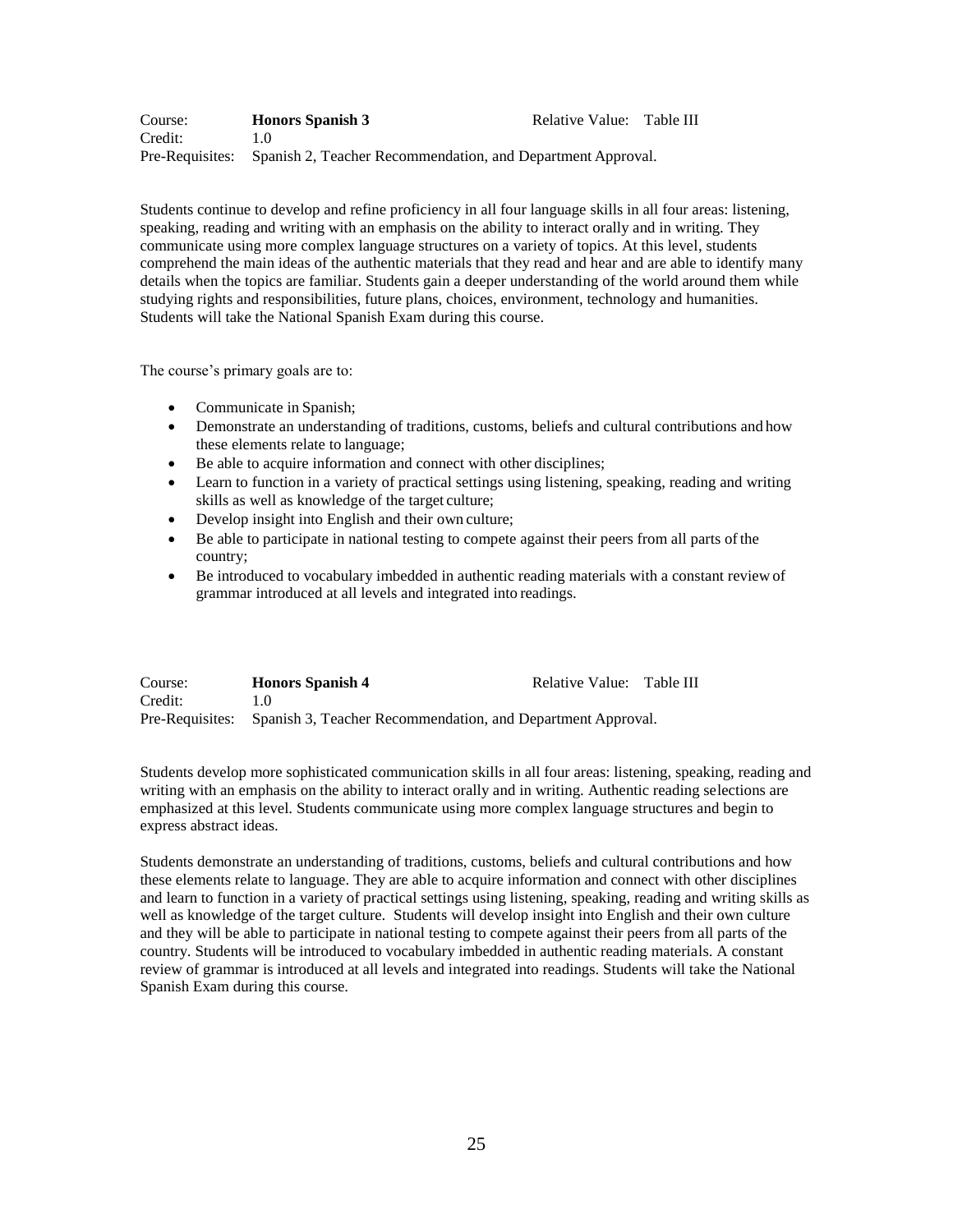Course: **Spanish Language Culture 1** Relative Value: Table I Credit: 1.0<br>Pre-Requisite: None Pre-Requisite:

This course introduces and cultivates the Spanish language. Basic everyday vocabulary is introduced through the spoken word while responses to questions are given in Spanish. Composition is also a part of this course.

Course: **Spanish Language Culture 2** Relative Value: Table I Credit: 1.0 Pre-Requisite: Spanish Language Culture 1

Through the study of language and culture, students will develop insight into their own language and culture. Basic language and grammar is introduced through written and spoken word. Videos, songs, and stories help the students learn of the Hispanic Culture.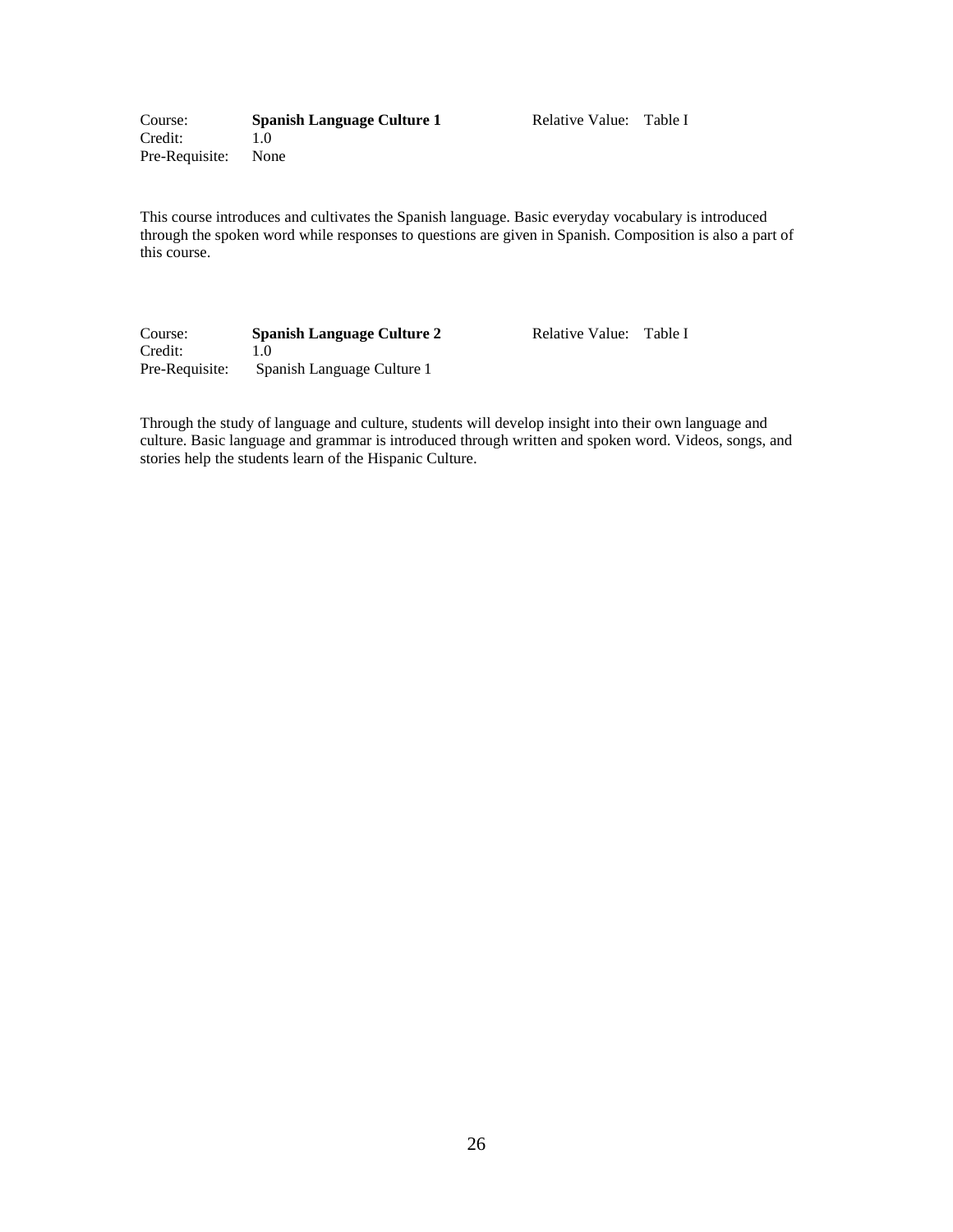#### **HEALTH AND PHYSICAL EDUCATION DEPARTMENT**

Course: **Health Education Relative Value: Table II** Credit: 0.5 Pre-Requisite: None

This course presents skills for wellness by providing accurate and thorough information that students need to make positive decisions about their health in the areas of physical health, mental health, social health, drugs, nutrition, violence prevention, and exercise. In this course, students are encouraged to realize the choices that they make in the present affect their health through life.

| Course:             | <b>Physical Education</b> | Relative Value: Pass/Fail |  |
|---------------------|---------------------------|---------------------------|--|
| Credit:             | 0.25                      |                           |  |
| Pre-Requisite: None |                           |                           |  |

Physical Education is an activity-based program offering both team activities and individual activities. An opportunity for every individual to develop and use physical skills at their ability level is offered. The emphasis in the physical education program is placed on movement, participation, good sportsmanship and developing a basis for lifetime physical fitness.

Course: **Fitness and Movement** Relative Value: Pass/Fail Credit: 0.5 Pre-Requisite: None

This course is a combination of strength and aerobic activities interspersed with team games. An emphasis is placed on students completing and qualifying for the Presidential Youth Fitness Program. Events included are a one mile run, push-up and curl-up tests, the sit and reach and a shuttle run. Students will practice setting individual fitness goals, while developing a basis for a lifetime of fitness and movement.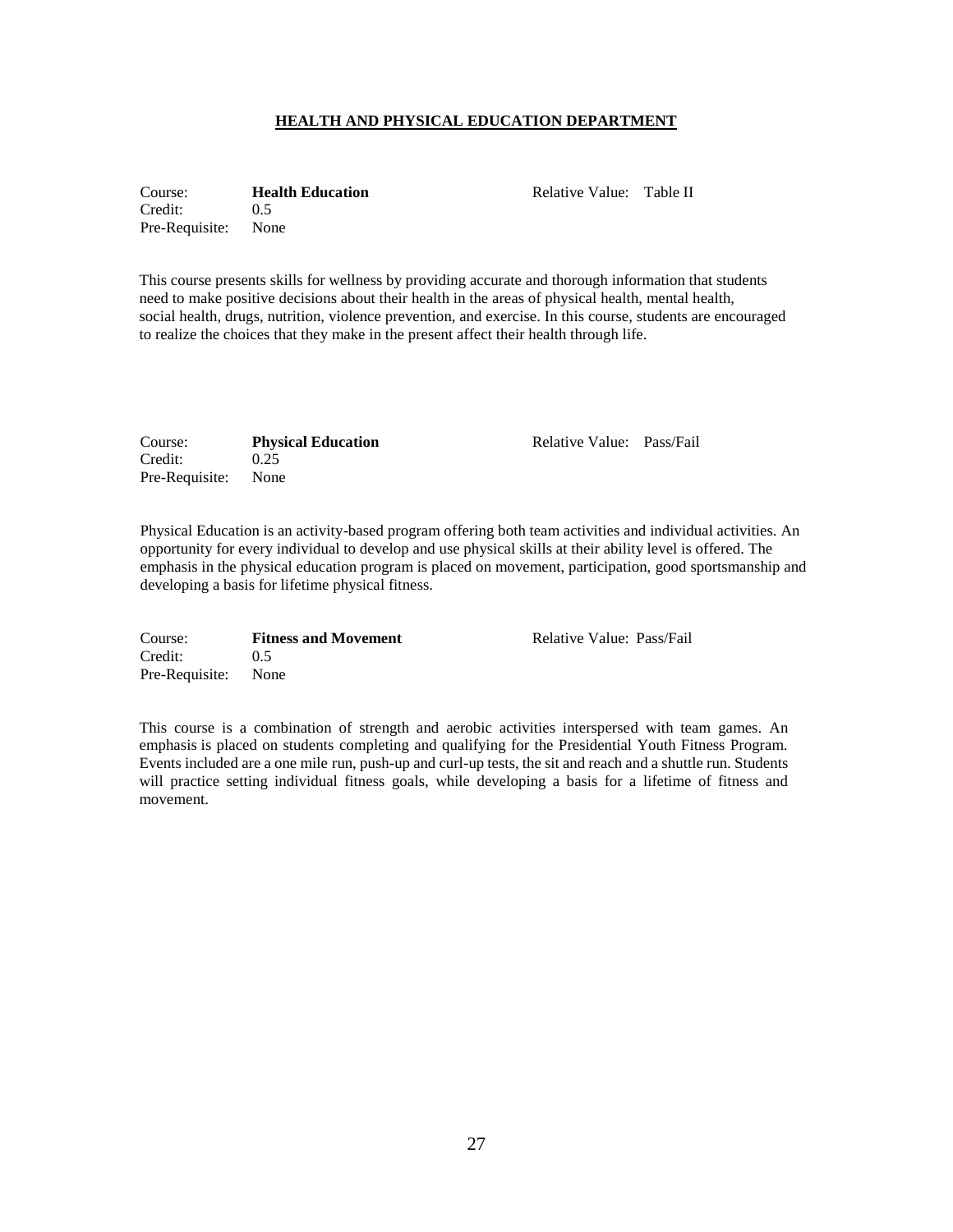#### **MATHEMATICS DEPARTMENT**

Course: **Algebra 1A Concepts** Relative Value: Table I Credit: 1.0 Pre-Requisite: None

This course will review basic arithmetic and reinforce previously learned skills. The topics include working with variables; solving equations using positive and negative numbers; application of formulas; working with polynomials; and an introduction to factoring.

| Course:             | Algebra 1 | Relative Value: Table II |  |
|---------------------|-----------|--------------------------|--|
| Credit:             |           |                          |  |
| Pre-Requisite: None |           |                          |  |

The emphasis of this course is algebraic theory and its major foci: the real number system, linear and polynomial equations and inequalities, factoring and related applications, rational and exponential functions, linear systems, and problem solving techniques.

| Course:        | Algebra 1A | Relative Value: Table II |  |
|----------------|------------|--------------------------|--|
| Credit:        |            |                          |  |
| Pre-Requisite: | None       |                          |  |

This course will review the number system and operations including positive and negative numbers in relation to the number line. Writing and simplifying expressions and properties of equalities will be emphasized in solving equations and graphing in the coordinate plane.

| Course:        | <b>Geometry Concepts</b> |
|----------------|--------------------------|
| Credit:        | 1.0                      |
| Pre-Requisite: | None                     |

Relative Value: Table I

This course is specifically designed as an informal discussion of basic geometry concepts. Topics include intuitive notions of point, line, plane; special angle relationships; linear relationships; parallel, perpendicular, skew; polygons and their special characteristics; circles; coordinate geometry; area and volume; similarity and congruence; guided proofs.

| Course:                  | Geometry | Relative Value: Table II |  |
|--------------------------|----------|--------------------------|--|
| Credit:                  |          |                          |  |
| Pre-Requisite: Algebra 1 |          |                          |  |

The emphasis of this course is a formal presentation of conceptual geometry and the fundamental logicof geometric theory. The focus is the development of analytic skills and the acquisition of facility with deductive proofs. All the basic concepts of geometry dealing with the conceptual notions of dimension, construction, area and perimeter, parallel lines, triangles, quadrilaterals, regular polygons, and circles.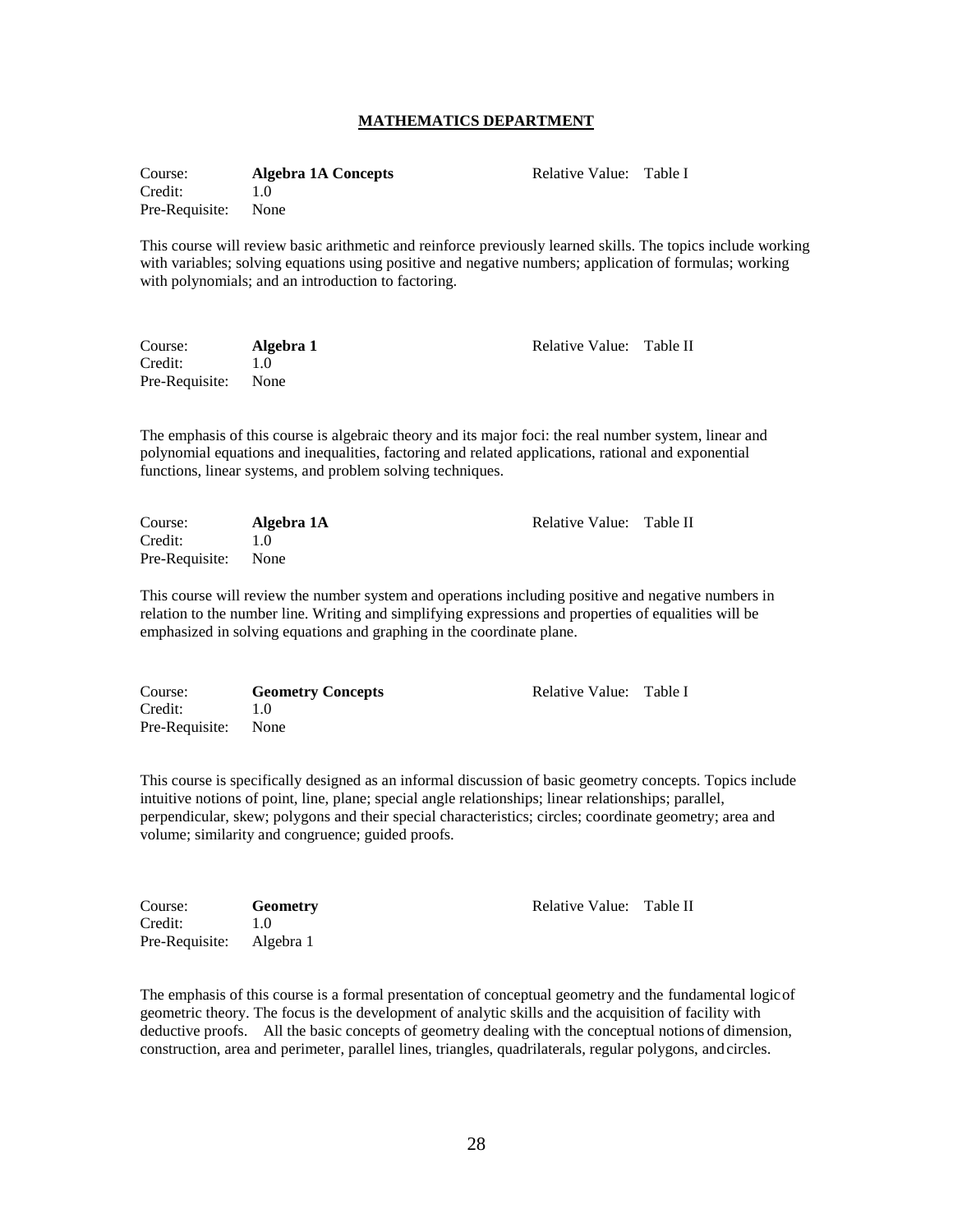| Course: | <b>Honors Geometry</b>                                  |
|---------|---------------------------------------------------------|
| Credit: | 1 <sub>0</sub>                                          |
|         | Pre-Requisites: Algebra 1 and Diocesan NWEA Assessment. |

This accelerated course is the study of advanced geometric theory and its logical extension to coordinate and transformational geometry. The focus of instruction is development of problem solving strategies and facility in creation of original proofs. All geometric concepts dealing with parallel lines, triangles, quadrilaterals, regular polygons, and circles are studied. Additionally, three-dimensional and coordinate geometry are integrated throughout. An introduction to trigonometry is also included.

**Course: Honors Algebra 2 2 Relative Value: Table III** Credit: 1.0 Pre-Requisites: Algebra 1 and Department Approval

Relative Value: Table III

This course is an in-depth study of algebraic theory. Topics include advanced techniques of factorization, quadratic, polynomial, exponential, logarithmic, rational functions and their graphs. Additionally, emphasis is placed upon inverse and composite functions; the complex number system; the rational root theorem and all applications of synthetic division; sequences, series, sigma notation and applications; fundamental counting principles; permutations and combinations.

| Course:                  | Algebra 2 | Relative Value: Table II |  |
|--------------------------|-----------|--------------------------|--|
| Credit:                  |           |                          |  |
| Pre-Requisite: Algebra 1 |           |                          |  |

This course is a study of algebraic theory. Topics include the complex number system, linear, quadratic, polynomial, radical, rational functions, systems of equations and inequalities, and continued development of analytical skills through practical applications.

Course: **Algebra 2 Concepts** Relative Value: Table I Credit: 1.0 Pre-Requisite: Algebra 1 or Algebra 1 Concepts

This course provides an opportunity for drill and practice at a pace commensurate with student ability. Skills practiced include solving linear equations, using basic factoring techniques, operating with rational expressions, and simplifying expressions/solving equations.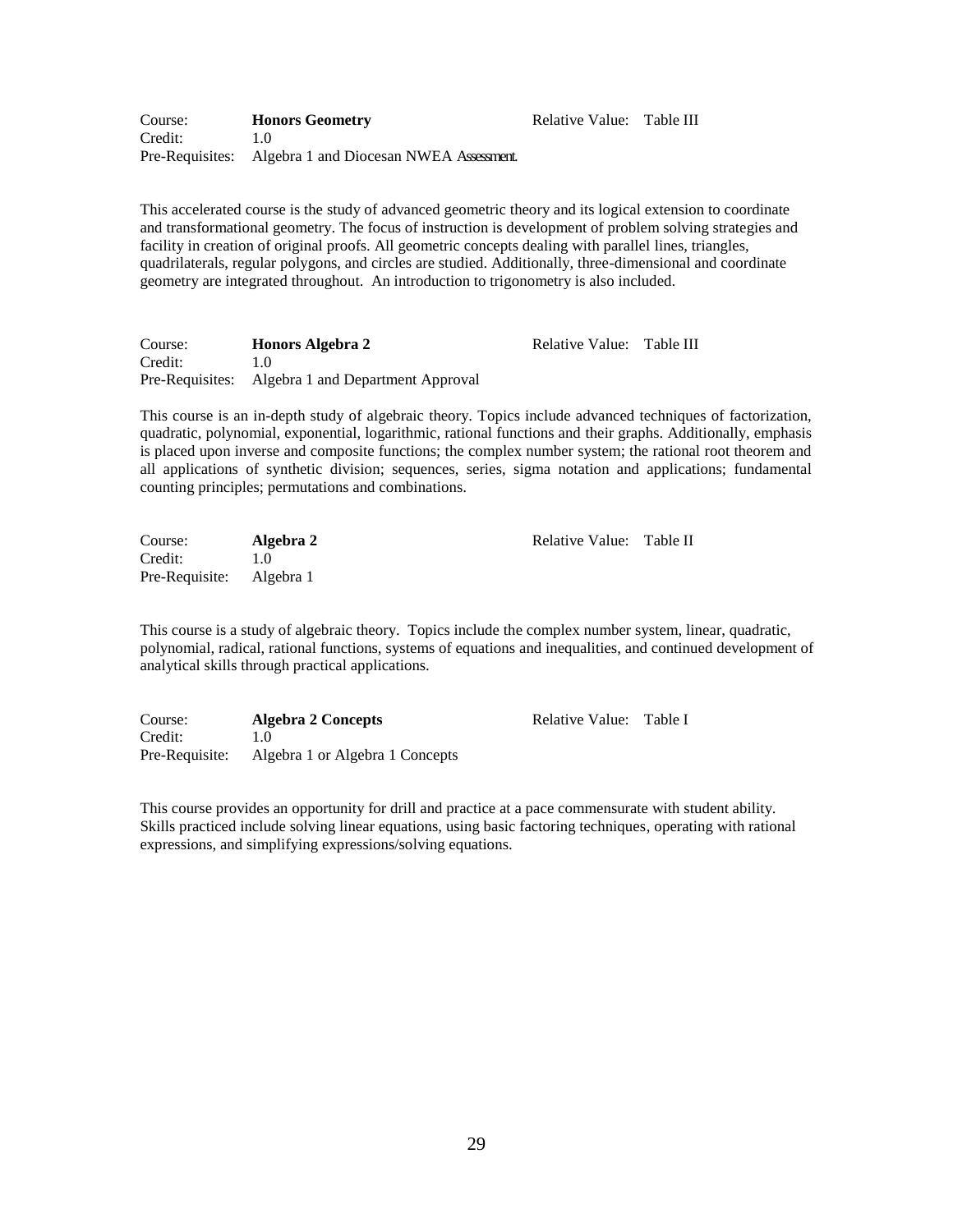Course: **Honors Pre-Calculus with Trigonometry** Relative Value: Table III Credit: 1.0 Pre-Requisites: Honors Algebra 2 and Department Approval

Pre-Calculus is an intense, demanding course focused on functions and their graphs. Topics include analytic geometry with emphasis on the theory of equations. Additionally, emphasis is placed upon systems of equations and inequalities, trigonometry and its extensions/applications, and the fundamental notion of a mathematical limit.

| Course:                  | <b>Pre-Calculus with Trigonometry</b> | Relative Value: Table II |  |
|--------------------------|---------------------------------------|--------------------------|--|
| Credit:                  |                                       |                          |  |
| Pre-Requisite: Algebra 2 |                                       |                          |  |

This course focuses on functions and their graphs. Topics include analytical geometry, systems of equations/inequalities, vectors, and the polar coordinate system. Additionally, this course introduces the student to the trigonometric/circular functions, their inverses, and graphs. Directed proofs of trigonometric identities and practical applications of trigonometric theory are integral to this course.

| Course: | <b>Honors Finite Mathematics with Statistics</b>                               | Relative Value: Table III |  |
|---------|--------------------------------------------------------------------------------|---------------------------|--|
| Credit: |                                                                                |                           |  |
|         | Pre-Requisites: Honors Pre-Calculus with Trigonometry and Department Approval. |                           |  |

This course is the traditional post-secondary math requirement for first year college students majoring in business or the social, behavioral, biological sciences. Fundamental themes include linear systems, linear programming, operations with/applications of matrices, mathematics of finance, number theory and counting techniques, probability and statistics, and logic. Practical applications are a primary focus.

| Course: | <b>Consumer Math Concepts</b>                     | Relative Value: Table I |  |
|---------|---------------------------------------------------|-------------------------|--|
| Credit: | 10                                                |                         |  |
|         | Pre-Requisites: Concept Level Mathematics Courses |                         |  |

This course is an applied math class designed for senior students to learn real-life math skills related to personal economics and money management. Topics include wages and income, personal budgeting, applying for loans and credit cards, paying taxes, and making good financial decisions.

| Course: | <b>Critical Math</b>                                    | Relative Value: Pass/Fail |  |
|---------|---------------------------------------------------------|---------------------------|--|
| Credit: | 05                                                      |                           |  |
|         | Co-Requisites: Critical Reading and Algebra 1A Concepts |                           |  |

This course reviews and reinforces the math skills needed for solving various types of problems. Opportunities are provided for regular drill in fundamental arithmetic operations.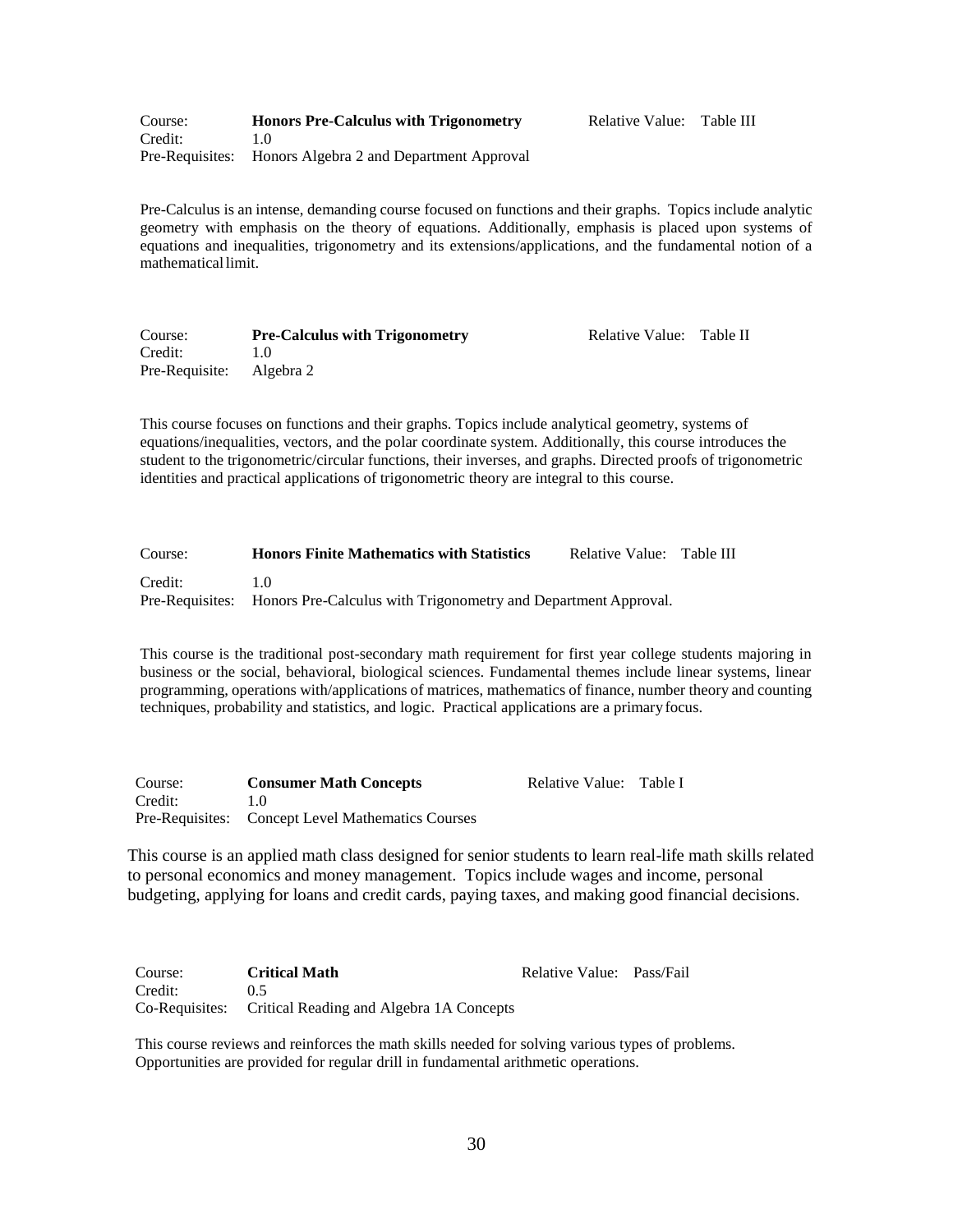| Course: | <b>Honors Calculus</b>                                       |
|---------|--------------------------------------------------------------|
| Credit: | 10                                                           |
|         | Pre-Requisites: Honors Pre-Calculus and Department Approval. |

This course includes all theory contained in a one-semester college course for Mathematics/Science majors, and begins with an extensive review of relevant concepts from Trigonometry and Pre-Calculus. The objectives include techniques of differentiation and integration, limits, continuity, and logical extensions to practical applications.

Relative Value: Table III

| Course: | <b>A.P. Calculus</b>                                                  | Relative Value: Table IV |  |
|---------|-----------------------------------------------------------------------|--------------------------|--|
| Credit: |                                                                       |                          |  |
|         | Pre-Requisites: Honors Pre-Calculus, Teacher and Department Approval. |                          |  |

Advanced Placement Calculus consists of a full collegiate course in calculus and related topics in accordance with the A.P. Calculus AB Syllabus. This course is intended for students with an in-depth knowledge of college preparatory mathematics, including algebra, axiomatic geometry, trigonometry, analytic geometry, and pre-calculus. Topics include applications to physics/engineering/biological sciences and differential equations. A graphing calculator is required and all students must take the Advanced Placement Examination upon completions of this course.

| Course: | <b>Personal Finance with Consumer Applications</b>  | Relative Value: Table II |
|---------|-----------------------------------------------------|--------------------------|
| Credit: |                                                     |                          |
|         | Pre-Requisites: Algebra I and College Prep Geometry |                          |

This course is an elective math class offered to junior/senior students who seek a better understanding of applied mathematics in personal finance. Topics include cash purchases and smart shopping, loans and mortgages, credit card accounts, insurance costs, automobile buying, and taxes and income. This course does not satisfy the math requirements for graduation.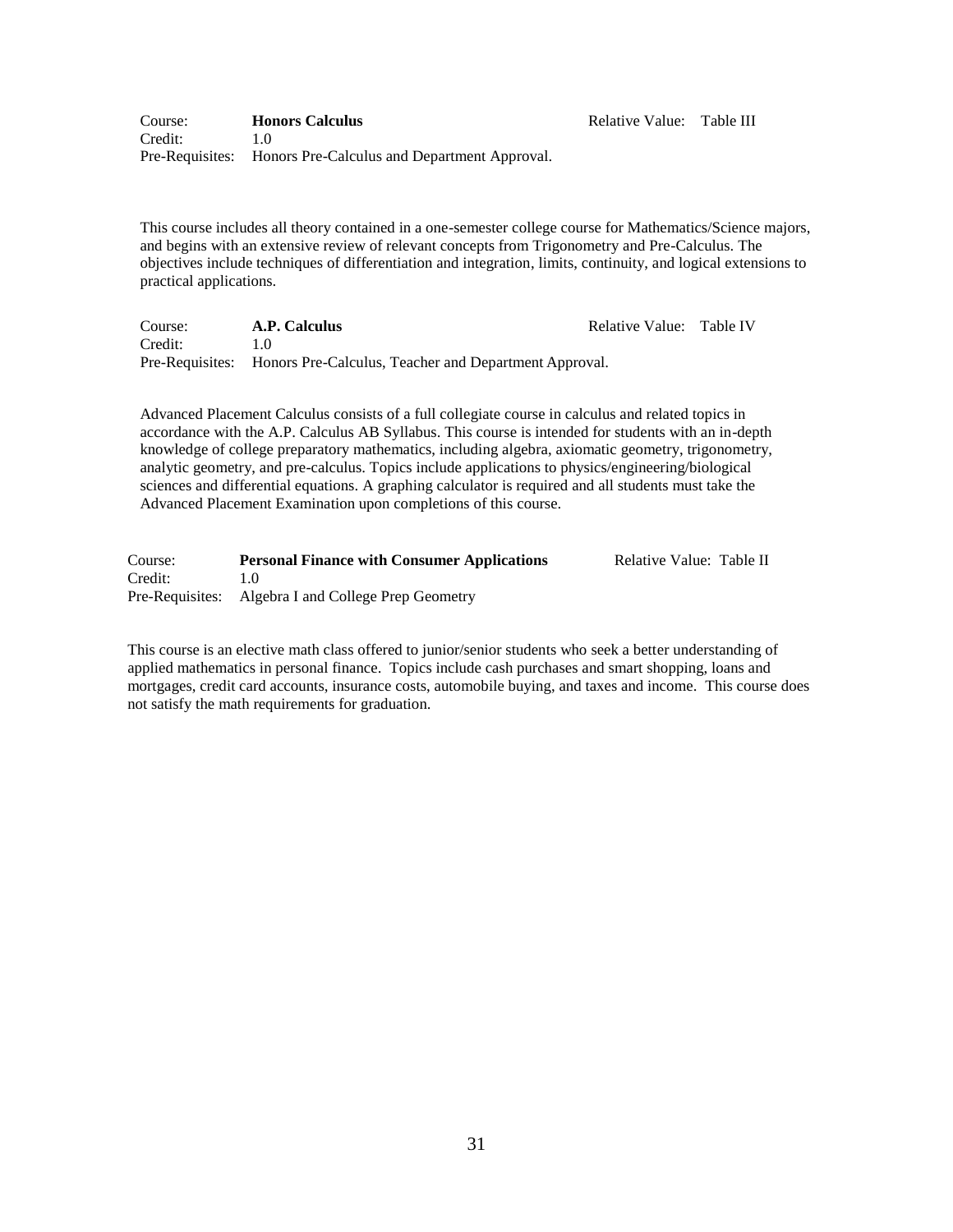#### **SCIENCE DEPARTMENT**

**Course: Physical Science Concepts Relative Value: Table I** Credit: 1.0 Pre-Requisite: None

Concentrating on the needs and abilities of the students, the purpose of Physical Science Concepts is to give a beginning knowledge of chemistry and physics and to offer an insight into the means by which scientific knowledge is acquired. A calculator is required for this course. Laboratory work is an essential component of the curriculum.

| Course:             | <b>Physical Science</b> | Relative Value: Table II |  |
|---------------------|-------------------------|--------------------------|--|
| Credit:             |                         |                          |  |
| Pre-Requisite: None |                         |                          |  |

Physical Science introduces the student to the scientific method as it applies to the sciences of chemistry and physics. The basics of these two sciences are examined as pure science and as they relate to everyday life and industry. Laboratory work is an essential component of the curriculum. An understanding of the S.I. system is developed through use and application. This course is designed to serve as a solid foundation for those students taking later courses in Biology, Chemistry and Physics. A calculator is required for this course.

| Course:       | <b>Honors Physical Science</b> | Relative Value: Table III |  |
|---------------|--------------------------------|---------------------------|--|
| Credit:       |                                |                           |  |
| Co-Requisite: | Freshman Honors Track          |                           |  |

The purpose of this course is to give students a beginning knowledge of chemistry and physics and to offer an insight into the means by which scientific knowledge is acquired. It should serve as a solid foundation for later courses in science. Laboratory work is an essential component of the curriculum. Students are required to work at an accelerated pace, utilize higher level thinking skills, and submit high quality work. A research project will be required. A calculator is required for this course.

| Course: | <b>Biology Concepts</b>                                      | Relative Value: Table I |  |
|---------|--------------------------------------------------------------|-------------------------|--|
| Credit: |                                                              |                         |  |
|         | Pre-Requisite: Physical Science or Physical Science Concepts |                         |  |

Biology Concepts involves the study of organisms. Students will be introduced to the fundamental concepts of biology with an emphasis on the way biology affects their daily lives. Characteristics of living things, classification of organisms, and structure and function of organisms are the major topics for this course. Students are introduced to the laboratory skills that are specific to the field of biology. Laboratory work is an essential component of the curriculum. Scientific articles from a variety of sources and special projects are used to enrich the curriculum.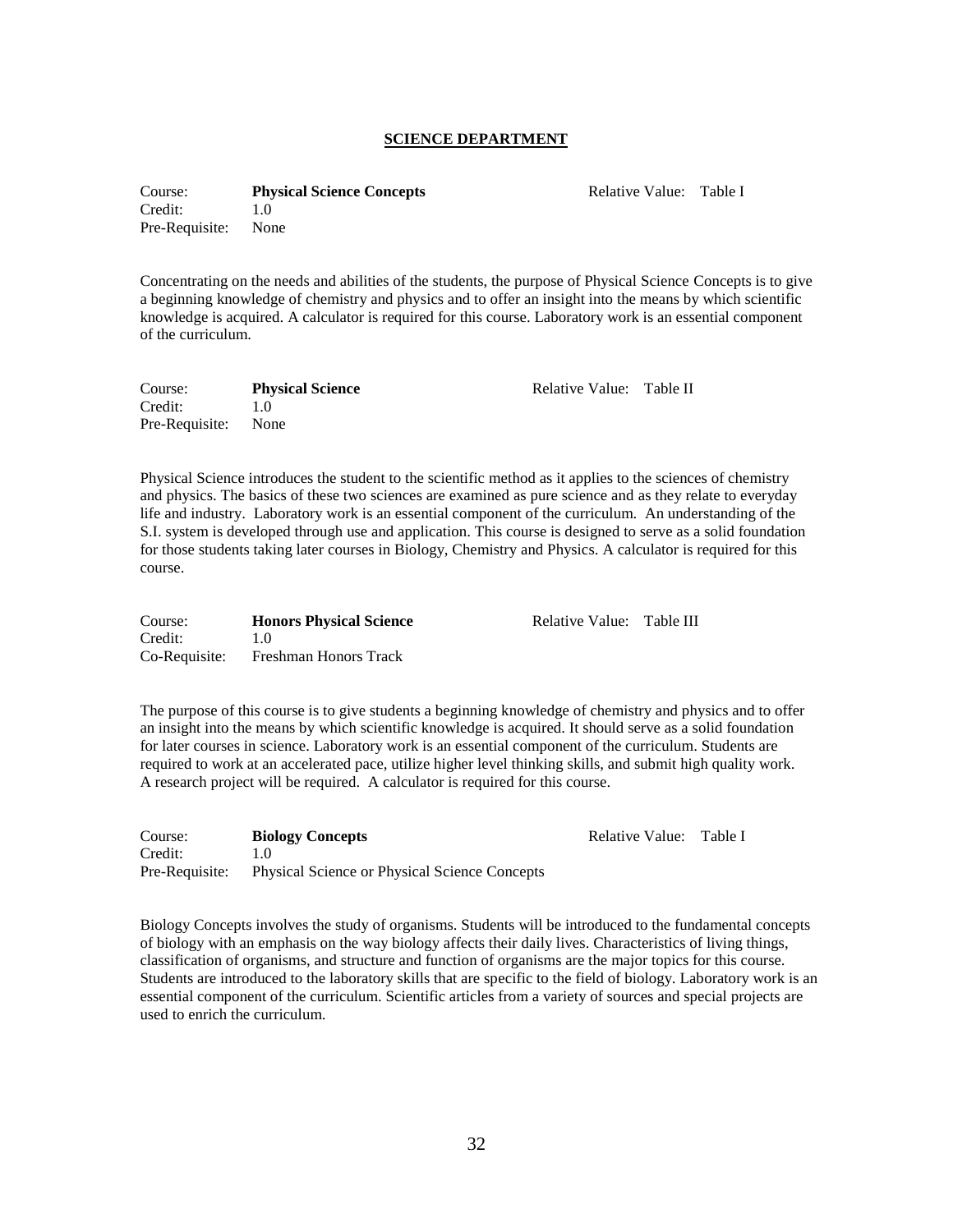Course: **Biology Biology** Relative Value: Table II Credit: 1.0 Pre-Requisite: Physical Science

Biology is the study of living things. Its primary purpose is to relate to and develop an appreciation of and respect for all living things. All levels of biological organization are discussed from the molecule through cells, tissues, organs, individuals, populations, species, communities and the world biome. Major topics include: scientific method, cell structure and function, genetics, evolution, classification, and the diversity of life. Laboratory work is an essential component of the curriculum. This Biology course is recommended for college-bound students and is required for a career in science, nursing, medicine and related fields.

**Course: Honors Biology Relative Value: Table III** Credit: 1.0 Pre-Requisites: Recommendation of Physical Science teacher and Department Approval.

Biology is the study of living things. Included in this course is a study of life systems and the dissection of various representative classes of animals. All levels of biological organization are discussed from the molecule through cells, tissues, organs, individuals, populations, species, communities and the world biome. In addition, a variety of research projects as well as scientific articles are assigned to encourage students to read and to further challenge the more gifted student. Placement in this course is based on teacher recommendation and performance in the freshman year. Laboratory work is an essential component of the curriculum. A research project will be required.

| Course: | <b>Honors Biology 2</b>                                                        | Relative Value: Table III |  |
|---------|--------------------------------------------------------------------------------|---------------------------|--|
| Credit: |                                                                                |                           |  |
|         | Pre-Requisites: Honors Biology and/or Honors Chemistry and Department Approval |                           |  |

Honors Biology 2, an advanced science elective, introduces new topics that are a continuation of Honors Biology. Because this class emphasizes depth of understanding, a limited number of topics are selected for study. Examples of course material include, but are not limited to, biochemistry, animal behavior, evolutionary biology, genetics, and structure and function of organisms. Scientific articles from a variety of sources and special projects are used to enrich the course. Laboratory work is an essential component of the curriculum. This class is recommended for students who are interested in a major in the life sciences or have an interest in specific biological concepts. Students are required to work at an accelerated pace, utilize higher level thinking skills, and submit high quality work.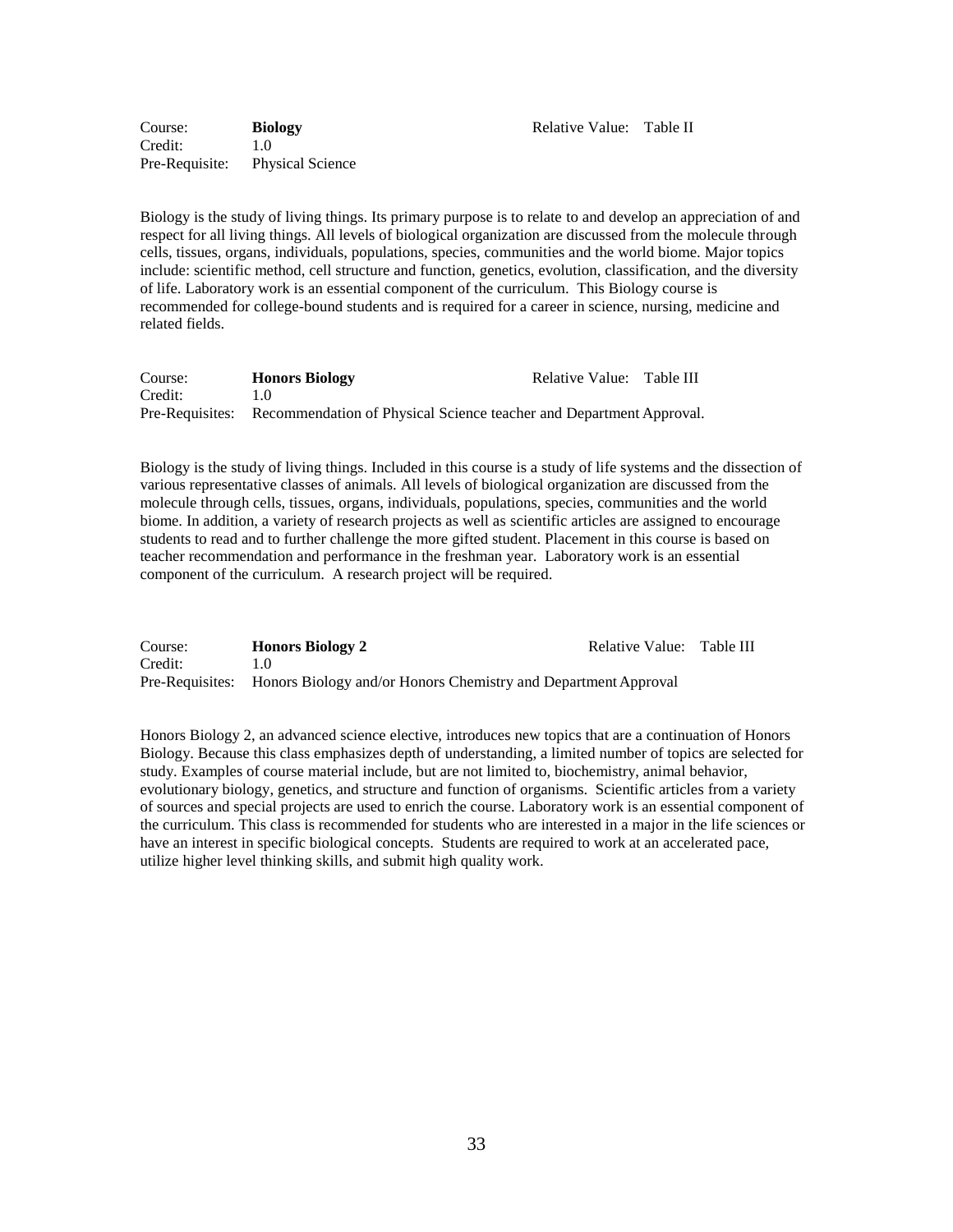| Course:        | <b>Chemistry Concepts</b>          |
|----------------|------------------------------------|
| Credit:        | 1.0                                |
| Pre-Requisite: | <b>Biology or Biology Concepts</b> |

Relative Value: Table I

Chemistry Concepts introduces the student to the concepts and laws of chemistry and their application to real life experiences. The fundamentals of matter, its composition, and reactions are explored. Laboratory work is an essential component of the curriculum.

| Course: | <b>Chemistry</b>                                                                         | Relative Value: Table II |  |
|---------|------------------------------------------------------------------------------------------|--------------------------|--|
| Credit: |                                                                                          |                          |  |
|         | Pre-Requisites: Algebra 2 or concurrent enrollment in Algebra 2 and Department Approval. |                          |  |

Chemistry is a physical science dealing chiefly with the microstructure of matter and all aspects and implications of the structure. Chemistry introduces the student to the mathematical analysis and the verification of the concepts and laws of chemistry. The principle of atomic structure is used to explain the differences occurring in the various types of matter and the changes in composition that matter can undergo. Some course topics included are: the gas laws, nuclear chemistry, the mole concept, carbon chemistry, the modern theories of acids and bases and different types of chemical reactions. Laboratory work is an essential component of the curriculum. Chemistry is necessary for anyone planning careers in science, medicine, nursing, engineering and related fields. A calculator is required.

| Course: | <b>Honors Chemistry</b>                                                           | Relative Value: Table III |  |
|---------|-----------------------------------------------------------------------------------|---------------------------|--|
| Credit: | 1 O                                                                               |                           |  |
|         | Pre-Requisites: Recommendation of Honors Biology teacher and Department Approval, |                           |  |
|         | Honors Algebra 2 or concurrent enrollment in Honors Algebra 2                     |                           |  |

Chemistry is a physical science dealing chiefly with the microstructure of matter and all aspects and implications of the structure. The principle of atomic structure is used to explain the differences occurring in the various types of matter and the changes in composition that matter can undergo. Some course topics included are: the gas laws, nuclear chemistry, the mole concept, carbon chemistry, the modern theories of acids and bases and different types of chemical reactions. Laboratory work is an essential component of the curriculum. A research project will be required. Students are required to work at an accelerated pace, utilize higher level thinking skills, and submit high quality work. A calculator is required.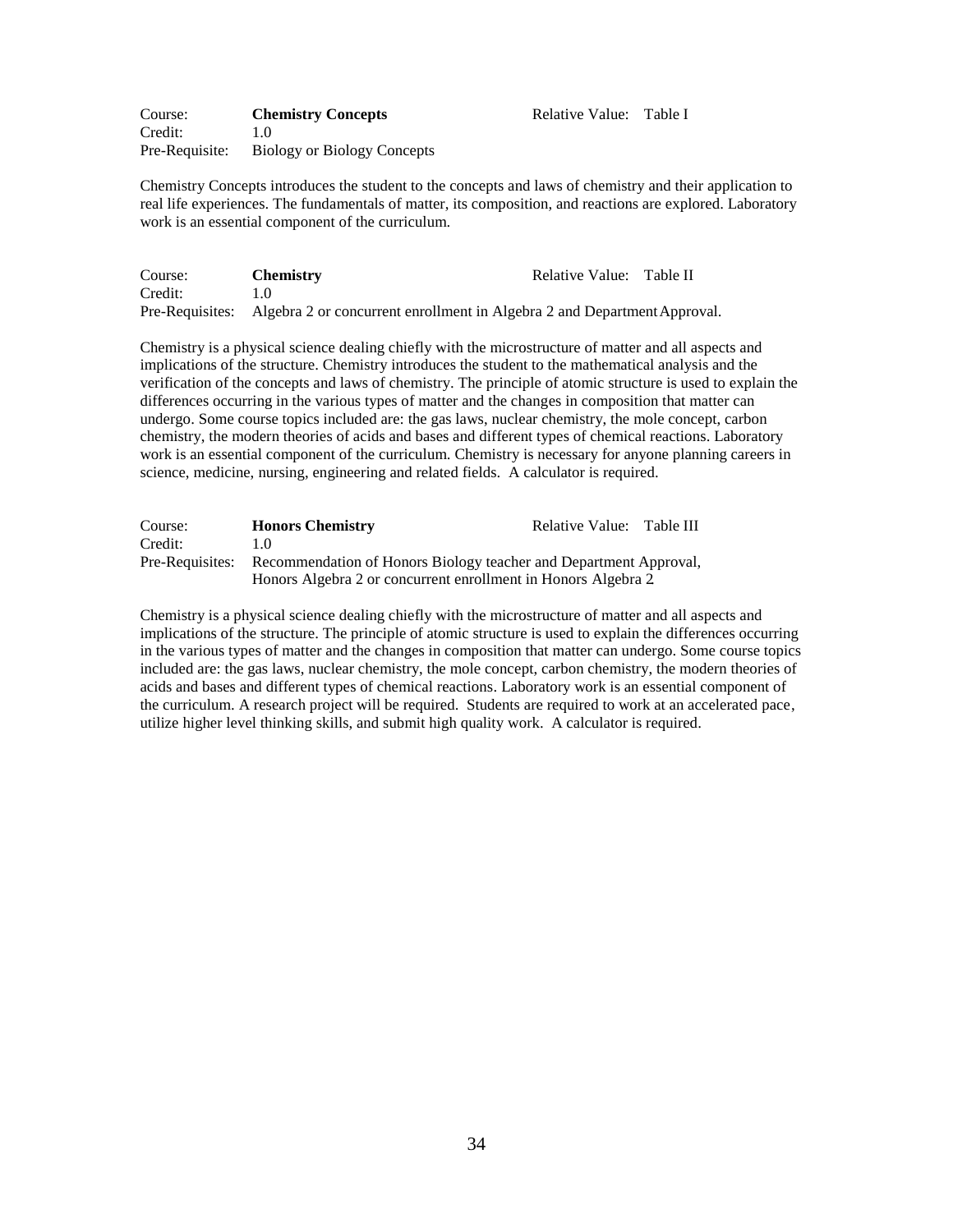| Course: | <b>Honors Chemistry 2</b>                                                                             | Relative Value: Table III |  |
|---------|-------------------------------------------------------------------------------------------------------|---------------------------|--|
| Credit: |                                                                                                       |                           |  |
|         | Pre-Requisites: Honors Chemistry, Concurrent Enrollment in Honors Physics and Department<br>Approval. |                           |  |

This advanced course is a comprehensive study of the laws, theories and principles of chemistry, emphasizing problem-solving techniques. The major topics covered in this course are molecular structure, thermochemistry, reaction spontaneity, equilibrium, chemical kinetics, oxidation-reduction reactions and solubility prediction. This course uses a college level textbook and requires independent student work. Students are required to work at an accelerated pace, utilize higher level thinking skills, and submit high quality work. A calculator is required.

| Course: | <b>Physics Concepts</b>                         | Relative Value: Table I |  |
|---------|-------------------------------------------------|-------------------------|--|
| Credit: |                                                 |                         |  |
|         | Pre-Requisites: Chemistry or Chemistry Concepts |                         |  |

Physics Concepts is a course that places primary emphasis on the study of matter-energy relationships through words rather than mathematical relationships. This course will help students to appreciate the world around them through the study of fundamental physical laws. The topics covered include linear motion, sound, light, two-dimensional motion, Newton's Laws of Motion, impulse and momentum, energy, wave motion and electricity. Laboratory work is an essential component of the curriculum.

| Course: | <b>Physics</b>                                    | Relative Value: Table II |  |
|---------|---------------------------------------------------|--------------------------|--|
| Credit: | 10                                                |                          |  |
|         | Pre-Requisites: Chemistry and Department Approval |                          |  |
|         | Pre-/Co-Requisite: Pre-Calculus and Trigonometry  |                          |  |

Physics is a study of the physical world as seen through matter-energy relationships. This classical approach to the study of physics acquaints students with the fundamental physical laws and enables development of logical thought processes. This course is designed to help students think and analyze problems in the real world. This physics course will cover measurement, linear motion, two-dimensional motion, sound, light, Newton's Laws of Motion, impulse and momentum, energy, wave motion, and electricity. Vectors are used in certain subject areas. Laboratory work is an essential component of the curriculum. A calculator is required.

| Course: | <b>Honors Physics</b>                                                                         | Relative Value: Table III |  |
|---------|-----------------------------------------------------------------------------------------------|---------------------------|--|
| Credit: | 10                                                                                            |                           |  |
|         | Pre-Requisites: Honors Chemistry and Department Approval.                                     |                           |  |
|         | Co-Requisites: Pre-Calculus and Trigonometry, Honors Calculus, A.P. Calculus or Honors Finite |                           |  |
|         | Mathematics with Statistics                                                                   |                           |  |

Physics is a study of the physical world as seen through matter-energy relationships. This classical approach to the study of physics acquaints students with the fundamental physical laws and enables development of logical thought processes. This course is designed to help students think and analyze problems in the real world. This physics course will cover measurement, linear motion, two-dimensional motion, sound, light, Newton's Laws of Motion, impulse and momentum, energy, wave motion, and electricity. The use of vectors is extensive. Laboratory work is an essential component of the curriculum. A calculator is required. The Honors students will be required to design projects pertinent to the concepts presented in this class. A research project will be required. Students are required to work at an accelerated pace, utilize higher level thinking skills, and submit high quality work.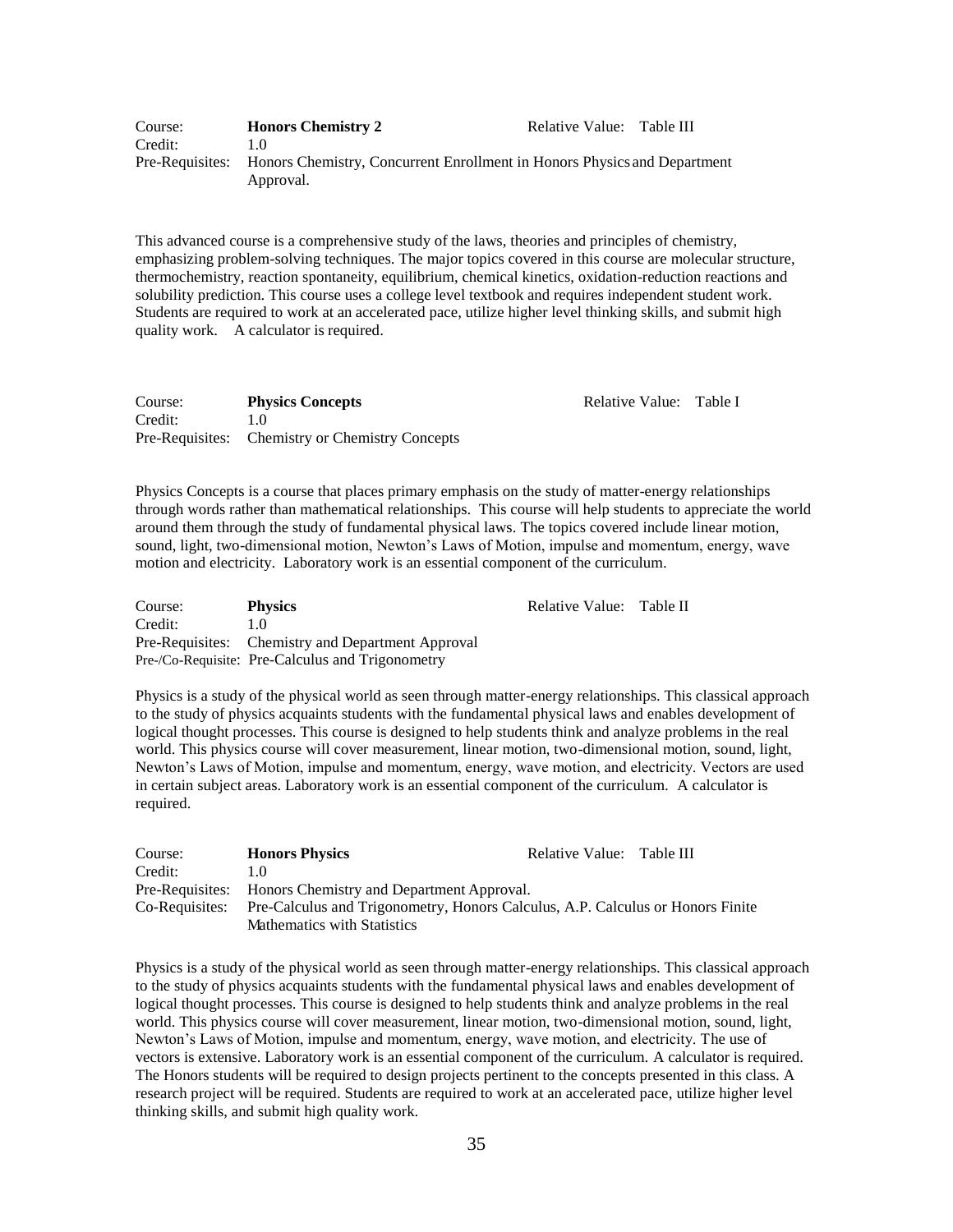| Course:        | <b>Honors Anatomy and Physiology</b>                                    | Relative Value: Table III |  |
|----------------|-------------------------------------------------------------------------|---------------------------|--|
| Credit:        |                                                                         |                           |  |
| Co-Requisites: | Concurrent Enrollment in Honors Chemistry, Chemistry, Honors Physics or |                           |  |
|                | Physics and Department Approval.                                        |                           |  |

Honors Anatomy and Physiology is designed for students who are interested in a career that involves study of the structure and function of the human body. The focus of this course is on the relationship between structures and their functions as each system is presented. Laboratory work is an essential component of the curriculum. Students will dissect a variety of preserved specimens, conduct physiology experiments, and examine objects under the microscope. Scientific articles are utilized to discuss current research information as well as historical information. Students are required to work at an accelerated pace, utilize higher level thinking skills, and submit high quality work. Special projects may be assigned. This course is highly recommended for college-bound students contemplating a career as a biologist, physician, physical therapist, pharmacist, or a myriad of other professions requiring extensive knowledge of the human body.

| Course:                | <b>Human Anatomy</b> | Relative Value: Table II |  |
|------------------------|----------------------|--------------------------|--|
| Credit:                |                      |                          |  |
| Pre-Requisite: Biology |                      |                          |  |

Human Anatomy is designed for students who are interested in a career that involves the structure and function of the human body. The emphasis for this course is the anatomy of the human body. Some attention will be given to human physiology. Laboratory work is an important component of the curriculum. Students will examine a variety of preserved specimens and examine objects under the microscope. Scientific articles are utilized to discuss current research information as well as historical information. Special projects may be assigned. This course is recommended for students contemplating a career in the sciences, especially a medically-related field.

| Course: | <b>Environmental Science</b>                                              | Relative Value: Table II |  |
|---------|---------------------------------------------------------------------------|--------------------------|--|
| Credit: |                                                                           |                          |  |
|         | Pre-Requisites: Biology and Concurrent enrollment in Chemistry or Physics |                          |  |

This interdisciplinary class is of special interest to the student who is interested in environmental issues. The history of environmental science, major concepts in environmental science, and current topics are the focus of the course. Scientific articles from a variety of sources are used to enrich the curriculum. Laboratory work and special projects enhance the curriculum. This course is recommended for college- bound students who anticipate a career in the sciences as well as those with a specific interest in environmental science. Local environmental issues will be examined.

| Course: | <b>Forensic Science</b>                                                   | Relative Value: | Table II |
|---------|---------------------------------------------------------------------------|-----------------|----------|
| Credit: |                                                                           |                 |          |
|         | Pre-Requisites: Biology and Concurrent enrollment in Chemistry or Physics |                 |          |

Forensic science is a quickly growing and competitive field. Forensic science will focus on the crime scene, trace evidence (e.g., DNA fingerprinting), document analysis, entomology, forensic anthropology, and portrayal in the media. Laboratory work is an essential component of the curriculum. This course is intended for college bound students who anticipate a career in science as well as those with a special interest in forensic science.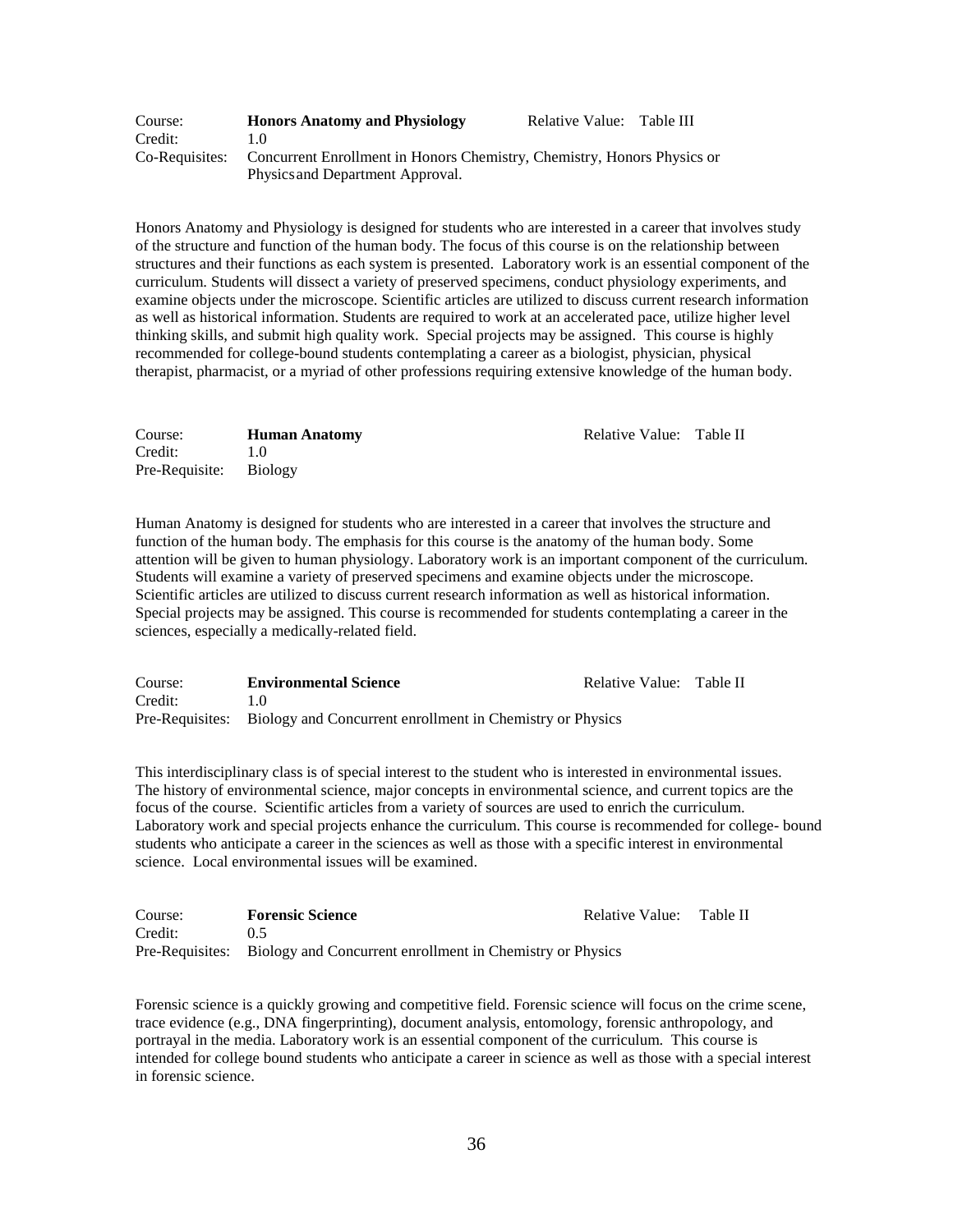| Course:        | Introduction to Design and Basic Engineering  | <b>Relative Value:</b> | Table II |
|----------------|-----------------------------------------------|------------------------|----------|
| Credit:        | 05                                            |                        |          |
| Pre-Requisite: | Concurrent enrollment in Chemistry or Physics |                        |          |

Careers in design and engineering fields take abstract ideas and apply science and mathematics to build products to meet the needs of mankind. This course will explore principles of engineering and design fields through a project-based learning approach, which incorporates the areas of science, technology, engineering, and mathematics (STEM). For example, students will have the opportunity to use modeling supplies to construct prototypes, work with computer modeling software, learn about the basics of circuitry, and be introduced to computer programming syntax and theories needed to run computer operations and create code for video games. Emphasis will be placed on the engineering design process. Students will also have the opportunity to explore trends, current innovation, and career opportunities. Grades will be based on student process and products, assignments, and reflections.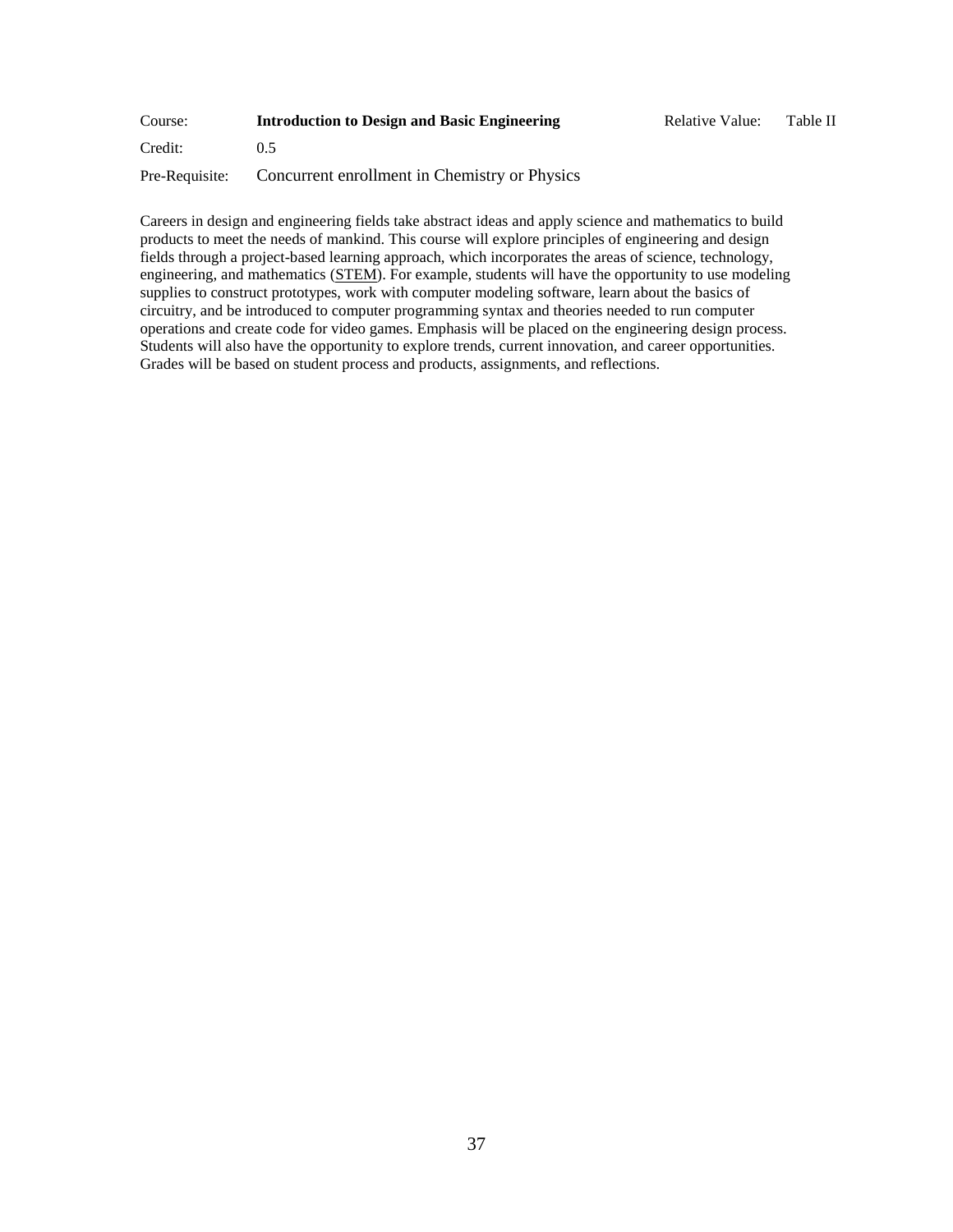#### **SOCIAL STUDIES DEPARTMENT**

Course: **Life Skills Course: Life Skills Relative Value: Pass/Fail** Credit: 1.0 Pre-Requisite: None

This course is designed to reinforce basic life skills, relevant to a variety of life areas. Included are: student input on life skills ideas, character development, reviewing the driver's manual, focus on finding a career (including filling out job applications and looking up jobs in the classifieds), managing finances, checkbook application (including writing deposit slips, writing checks, and keeping a running ledger balance), and discussion of credit card usage (pros and cons). Also provided are opportunities to cover timely topics, such as, peer pressure, self-esteem, assertiveness training and other confidence building skills. A written reflection paper about the course is completed at the end of the fourth quarter.

Course: **U.S. History 2** Relative Value: Table II Credit: 1.0 Pre-Requisite: None Grade Level Freshman

U.S. History 2 is a course that will study the rapid economic, political, and social changes in the United States and focus on U.S. developments and accomplishments. This course will emphasize America's involvement in both world wars as well as their participation in global conflicts and limited wars. Additionally, the students will be responsible for analyzing current events, evaluating the changes that occurred in the recent centuries  $(20<sup>th</sup>$  and  $21<sup>st</sup>$ ) and how they affect our country today, assessing their impact on current and future societies.

**Course: Honors U.S. History 2 2 2 Relative Value: Table III** Credit: 1.0 Co-Requisites: Honors Freshman Courses

Honors U.S. History 2 is a course that will study the rapid economic, political, and social changes in the United States and focus on U.S. developments and accomplishments. This course will emphasize America's involvement in both world wars as well as the nation's participation in global conflicts and limited wars. Additionally, the students will be responsible for analyzing current events, evaluating the changes that occurred in the recent centuries  $(20<sup>th</sup>$  and  $21<sup>st</sup>$ ) and how they affect our country today, and assessing their impact on current and future societies. The course will also explore various research methods with the goal of completing a research paper and/or project.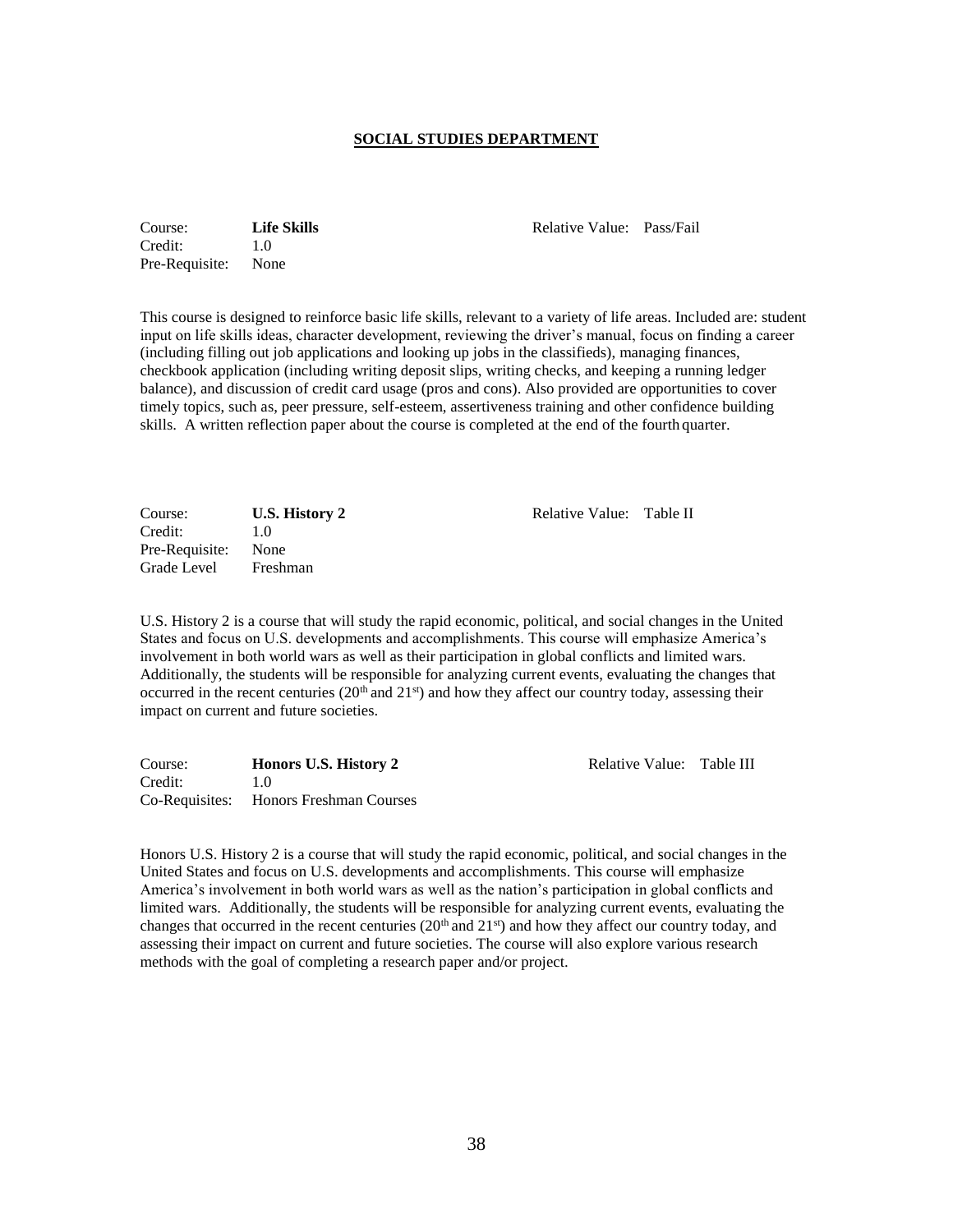| Course:      | <b>World History 2</b> |
|--------------|------------------------|
| Credit:      | 1.0                    |
| Grade Level: | Juniors                |

2 Relative Value: Table II

 World History 2 will focus on the rapid economic, political, and social changes in the world. It will cover the period from the Renaissance to the present. This course will emphasize the world's involvement and participation in global conflicts and limited wars. Additionally, the students will be responsible for analyzing current events, evaluating the changes that occurred in the 20<sup>th</sup> century and how they affect our world today, and assessing their impact on current and future societies.

| Course: | <b>Honors World History 2</b>       | Relative Value: Table III |  |
|---------|-------------------------------------|---------------------------|--|
| Credit: |                                     |                           |  |
|         | Pre-Requisite: Department Approval. |                           |  |

Honors World History 2 offers a comprehensive study of World History from the Renaissance to the present. This course will focus on selected topics, such as the cultural contributions of specific groups in history (i.e. religious, social, fundamentalist, etc.). Additionally, the students will be responsible for analyzing current events, evaluating the changes that occurred in the 20<sup>th</sup> century and how they affect our world today, and assessing their impact on current and future societies. Acceptance into this course is based on academic achievement, high level of interest, and teacher recommendation.

| Course:                     | <b>American Government</b> | Relative Value: Table II |  |
|-----------------------------|----------------------------|--------------------------|--|
| Credit:                     |                            |                          |  |
| Pre-Requisite: US History 2 |                            |                          |  |

American Government will mainly focus on the workings of our government and the concepts of our democracy as established in the U.S. Constitution from its foundation to its ever-changing present. Students in this course will study about the activities and composition of the three levels of government as well as the branches of government. Other issues, such as voting, non-voting, the formation and roles of political parties and the issues and candidates concerning local, state, and national elections, will also be studied. Additionally, international events and issues as they relate to U.S. policy will be examined and discussed as these events unfold.

| Course: | <b>Honors American Government</b>                          | Relative Value: Table III |
|---------|------------------------------------------------------------|---------------------------|
| Credit: | $\Box$                                                     |                           |
|         | Pre-Requisites: US History 2 and Department Recommendation |                           |

Honors American Government will mainly focus on the workings of our government and the concepts of our democracy as established in the US Constitution from its foundation to its ever-changing present. Students in this course will study about the activities and composition of the three levels of government as well as the branches of government. Students will learn the rights and responsibilities of citizenship. Other issues, such as voting, non-voting, the formation and roles of political parties and the issues and candidates concerning local, state, and national elections, will also be studied. Additionally, international events and issues as they relate to US policy will be examined and discussed as these events unfold. Other skills that will be enhanced, include (but are not limited to) data interpretation and analysis of primary documents.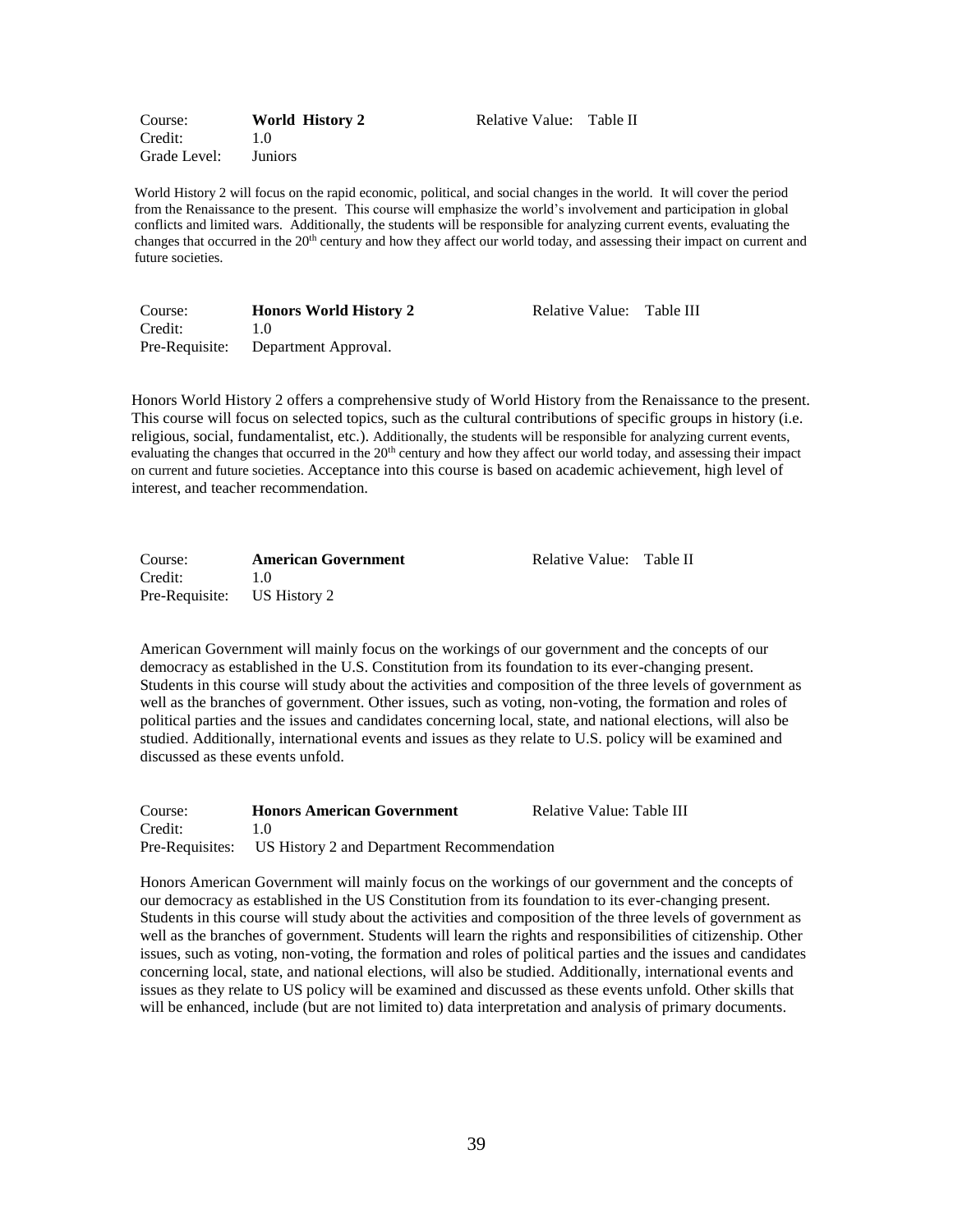| Course: | A.P. United States History                                       | Relative Value: Table IV |  |
|---------|------------------------------------------------------------------|--------------------------|--|
| Credit: |                                                                  |                          |  |
|         | Pre-Requisites: Honors World. History 2 and Department Approval. |                          |  |

Advanced Placement U.S. History is offered to select students in the senior Social Studies program. Students will engage in an outlined course of study emphasizing the nineteenth and twentieth centuries through considerable classroom time spent mastering techniques of essay writing and analyzing historical documents. The students will describe the major political, economic, social, literary, and cultural history of the United States by the following frames:

| Period 1: 1491 – 1607    |
|--------------------------|
| Period 2: 1607 - 1754    |
| Period 3: 1754 - 1800    |
| Period 4: 1800 - 1848    |
| Period 5: 1844 - 1877    |
| Period 6: 1865 - 1898    |
| Period 7: 1890 - 1945    |
| Period 8: 1945 - 1980    |
| Period 9: 1980 - Present |

An examination using the standard test from the Advanced Placement Program will be given in May. Participating students must take the A.P. Examination upon completion of the course. This evaluation score can qualify the student for undergraduate college credit.

| Course: | A.P. U.S. Government and Politics   | Relative Value: Table IV |  |
|---------|-------------------------------------|--------------------------|--|
| Credit: |                                     |                          |  |
|         | Pre-Requisites: Department Approval |                          |  |

AP United States Government and Politics is an elective that will give students an analytical perspective on government and politics in the United States. This course includes both the study of general concepts used to interpret U.S. government and politics and the analysis of specific examples. It also requires familiarity with the various institutions, groups, beliefs, and ideas that constitute U.S. government and politics. Students will be expected to become acquainted with the variety of theoretical perspectives and explanations for various behaviors and outcomes.

| Course: | <b>Modern American History</b>                                       | Relative Value: Table II |
|---------|----------------------------------------------------------------------|--------------------------|
| Credit" | 10                                                                   |                          |
|         | Pre-Requisites: US History 2, American Government, and World History |                          |
|         | Senior requirement for non A.P. students.                            |                          |

The purpose of this course is to expand on US History 2. The course will examine  $20<sup>th</sup>$  and  $21<sup>st</sup>$  century US History. Great emphasis will be placed on the presidencies of the era, as well as major events and current affairs. Areas of study include: The Cold War; The Korean Conflict; The UN; Vietnam; Civil Rights Movements; The Middle East; America and the World.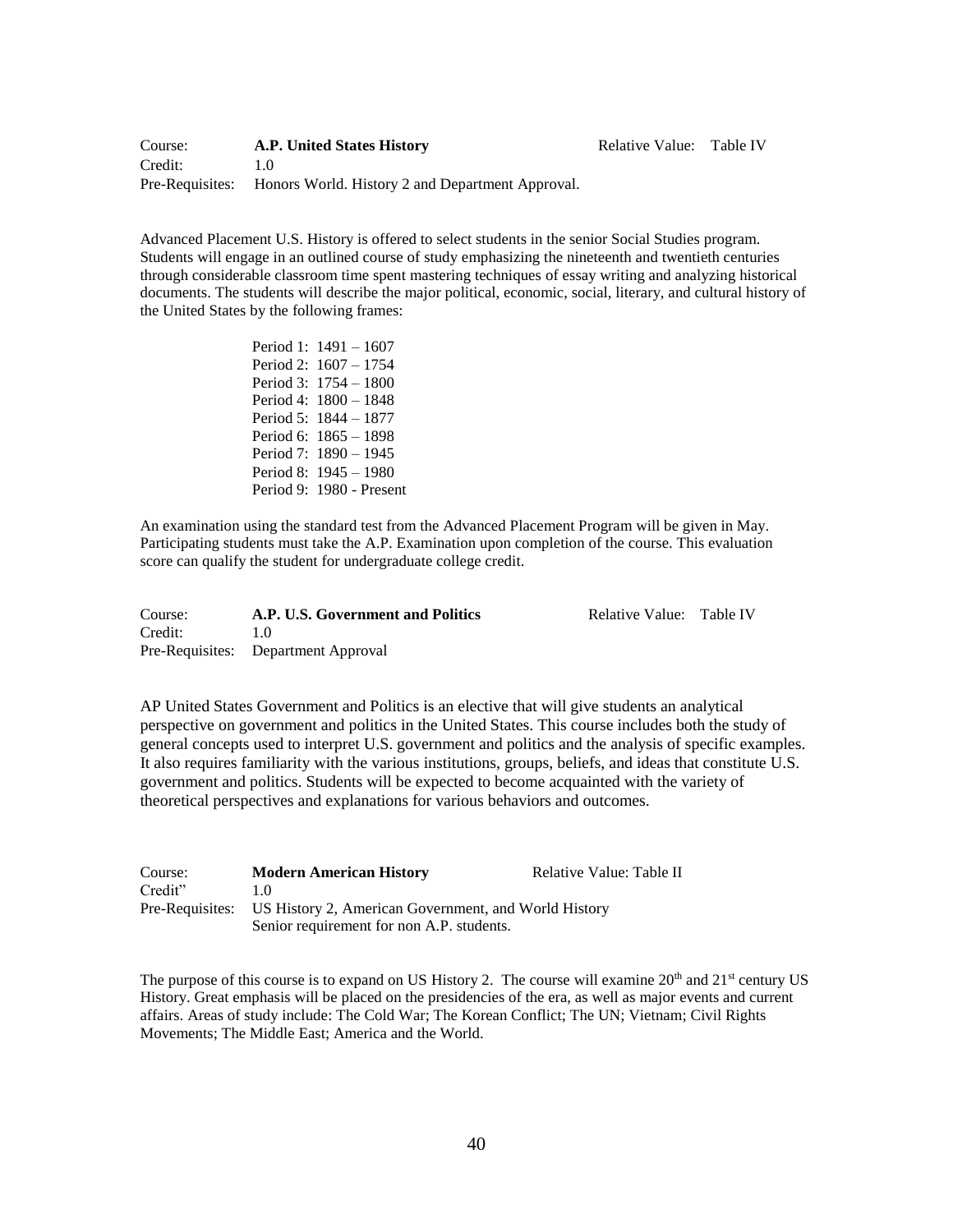| Course: | <b>Honors Modern American History</b>                                                   | Relative Value: Table III |
|---------|-----------------------------------------------------------------------------------------|---------------------------|
| Credit" | $\Box$                                                                                  |                           |
|         | Pre-Requisites: US History 2, American Government, Honors World History, and Department |                           |
|         | Recommendation                                                                          |                           |

The purpose of this course is to expand on US History 2. The course will examine  $20<sup>th</sup>$  and  $21<sup>st</sup>$  century US History. Great emphasis will be placed on the presidencies of the era, as well as major events and current affairs. Areas of study include: The Cold War; The Korean Conflict; The UN; Vietnam; Civil Rights Movements; The Middle East; America and the World. The Honors class will include a more in-depth look at the topics using document analysis and a variety of research and writing skills. .

| Course:             | <b>Criminal Law</b> | Relative Value: Table II |  |
|---------------------|---------------------|--------------------------|--|
| Credit:             | 0.5                 |                          |  |
| Pre-Requisite: None |                     |                          |  |

This course is designed to assist students with identification of criminal behaviors and activities. The course defines crime and helps students to classify the different categories of crimes. Students will also examine the philosophies of criminals and identify causes and effects of crime on individuals and society. This course will also identify the individual rights of the accused and the constitutionality of crime and criminals.

| Course:             | <b>Psychology</b> | Relative Value: Table II |  |
|---------------------|-------------------|--------------------------|--|
| Credit:             |                   |                          |  |
| Pre-Requisite: None |                   |                          |  |

Psychology is an elective course that surveys the science of psychology, its theoretical foundations, and practical applications. The areas surveyed include motivation, emotion, learning, sensation and perception, personality, social behavior and techniques of measurement and developmental psychology. It includes both individual and group activities.

| Course:             | <b>Sociology</b> | Relative Value: Table II |  |
|---------------------|------------------|--------------------------|--|
| Credit:             | 0.5              |                          |  |
| Pre-Requisite: None |                  |                          |  |

Sociology emphasizes learning through inquiry requiring a high level of student participation. Students study the elements of sociological theory and the elements of social research while investigating the various societies, their customs, cultures, institutional roles, and social problems such as: poverty, racism, drugs, delinquency, alcoholism, child abuse, and teenage suicide. Role-playing is encouraged.

Course: **World Geography and International Relations** Relative Value: Table II Credit: 1.0 Pre-Requisite: None

Through this course, students gain a greater awareness of the world community in which they live. The content focuses on the physical, cultural and economic geography of various nations in Europe, Asia, South America, North America and Africa, as well as emphasizing map skills and general geographic concepts and themes. This course will also examine political and economic systems throughout the world. This course will examine world relations, focusing on areas of conflict and turmoil.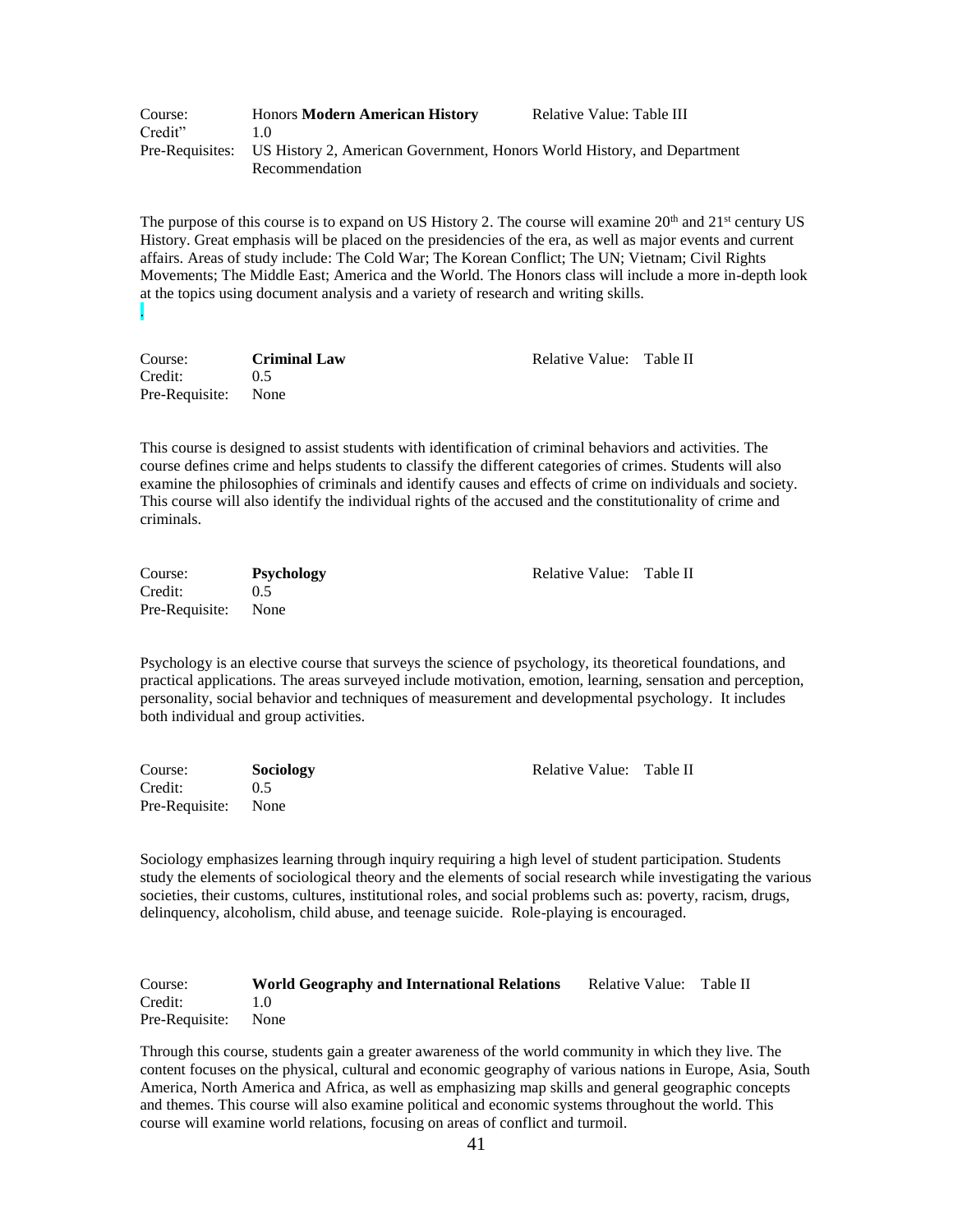#### **THEOLOGY DEPARTMENT**

#### **Overview**

The secondary Religious Education Program seeks to formthe whole Christian person in an integrated faith life within the Church community by interweaving the four components of catechesis: word, worship, community, and service. First, young people develop their understanding of the **Catholic tradition**  through the study of content of the Church'sfaith.

Second, the Secondary Religious Education Program acknowledges the tremendous need for the accompanying spiritual development of the teen. Students integrate the knowledge gained about the Church's faith with their own lived religious experience. They are invited to participate in various forms of prayer and worship that are essential to the life of a believer. Young people encounter the Scriptures not simply as a textual object for study but as the living word.

Third, the young person's commitment to God in faith finds expression in a corresponding commitment to the **community of the church**. In the Church's ministry to young people in the Religious Education Program, the students may recognize their own vital place within the community of disciples. They are welcomed, valued, supported, and guided.

Finally, young people are initiated into the gospel mandate of **service to others**. Teachers present love of neighbor not so much as a command, but as a way of life. The communion with God overflows into action in the service of others, particularly those most in need. Secondary students engage in service hours as a necessary component of their progress in the program.

#### **Christian Service Relative Value: Pass/Fail**

To be a student at Holy Cross High School is to make a positive commitment to serve others. This is the gift and responsibility of every Christian. Holy Cross High School recognizes this call to serve as a vital element in the student's growth in faith.

All students are required to participate in the service program sponsored by Holy Cross High School. This program reaches out to 1) the school community; 2) the parish community; 3) the local civic community; and 4) the global community. Underclassmen are required to complete twenty (20) hours of service during each year as part this structured service program. Seniors are required to complete forty (40) hours of service.

#### **REQUIREMENTS**:

A designated Bible must be purchased through the  $9<sup>th</sup>$  Grade Theology class. The Bible will be used for four (4) years of study.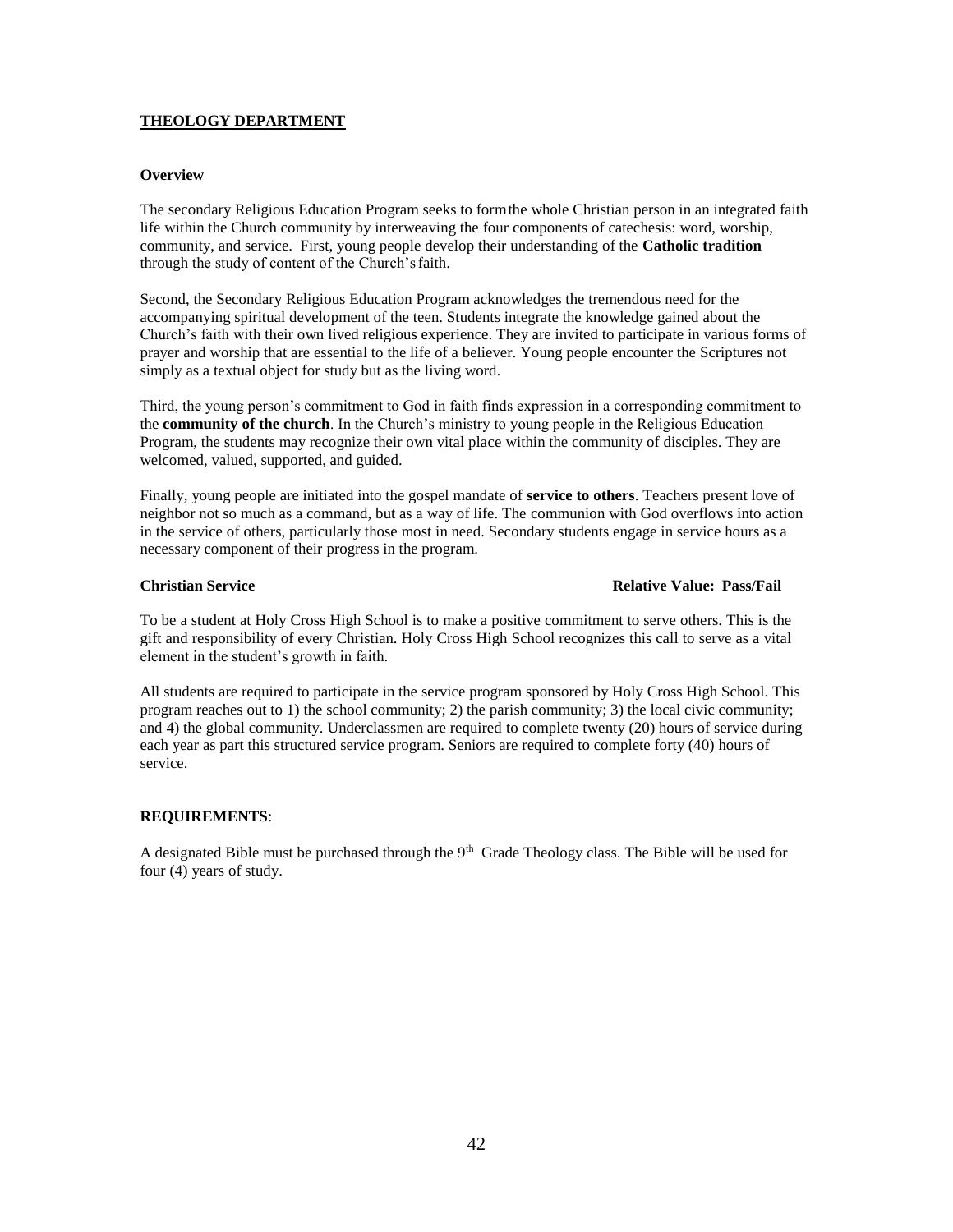**Course: Theology 1 Relative Value: Table III** Credit: 1.0 Pre-Requisite: None

Theology 1 is divided into two parts: The Revelation of Jesus Christ in Scripture and Who is Jesus Christ?

#### **The Revelation of Jesus Christ in Scripture**

The purpose of this course is to give students a general knowledge and appreciation of the Sacred Scriptures. Through their study they will come to encounter the living Word of God, Jesus Christ. In the course they will learn about the Bible, authored by God through Inspiration, and its value to people throughout the world. They will learn how to read the Bible and will become familiar with the major sections of the Bible and the books included in its section. The student will pay particular attention to the Gospels where they may grow to know and love Jesus Christ more personally. **Who is Jesus Christ?**

The purpose of this course is to introduce students to the Mystery of Jesus Christ, the Living Word of God, the second Person of the Blessed Trinity. In the course the student will understand that Jesus Christ is the ultimate revelation to us from God. In learning about who He is, the student will also learn what He calls them to be.

**Course:** Theology 2 **Relative Value: Table III** Credit: 1.0 Pre-Requisite: None

Theology 2 is divided into two parts: The Mission of Jesus Christ (The Paschal Mystery) and Jesus Christ's Mission Continues in the Church.

#### **The Mission of Jesus Christ (The Paschal Mystery)**

The purpose of this course is to help students understand all that God had done for us through His Son, Jesus Christ. Through this course of study, students will learn that for all eternity, God has planned for us to share eternal happiness with Him which is accomplished through the Redemption Christ won for us. Students will learn that they share in this Redemption only in and through Jesus Christ. They will be introduced to what it means to be a disciple of Christ and what life as a disciple entails.

#### **Jesus Christ's Mission Continues in the Church**

The purpose of this course is to help the student understand that in and through the Church they encounter the Living Jesus Christ. They will understand the fact that the Church was founded by Christ through the Apostles and is sustained by Him through the Holy Spirit. The students will come to know that the Church is the living Body of Christ today. This Body had both divine and human elements. In this course, students will learn not so much about events in the life of the Church but about the sacred nature of the Church.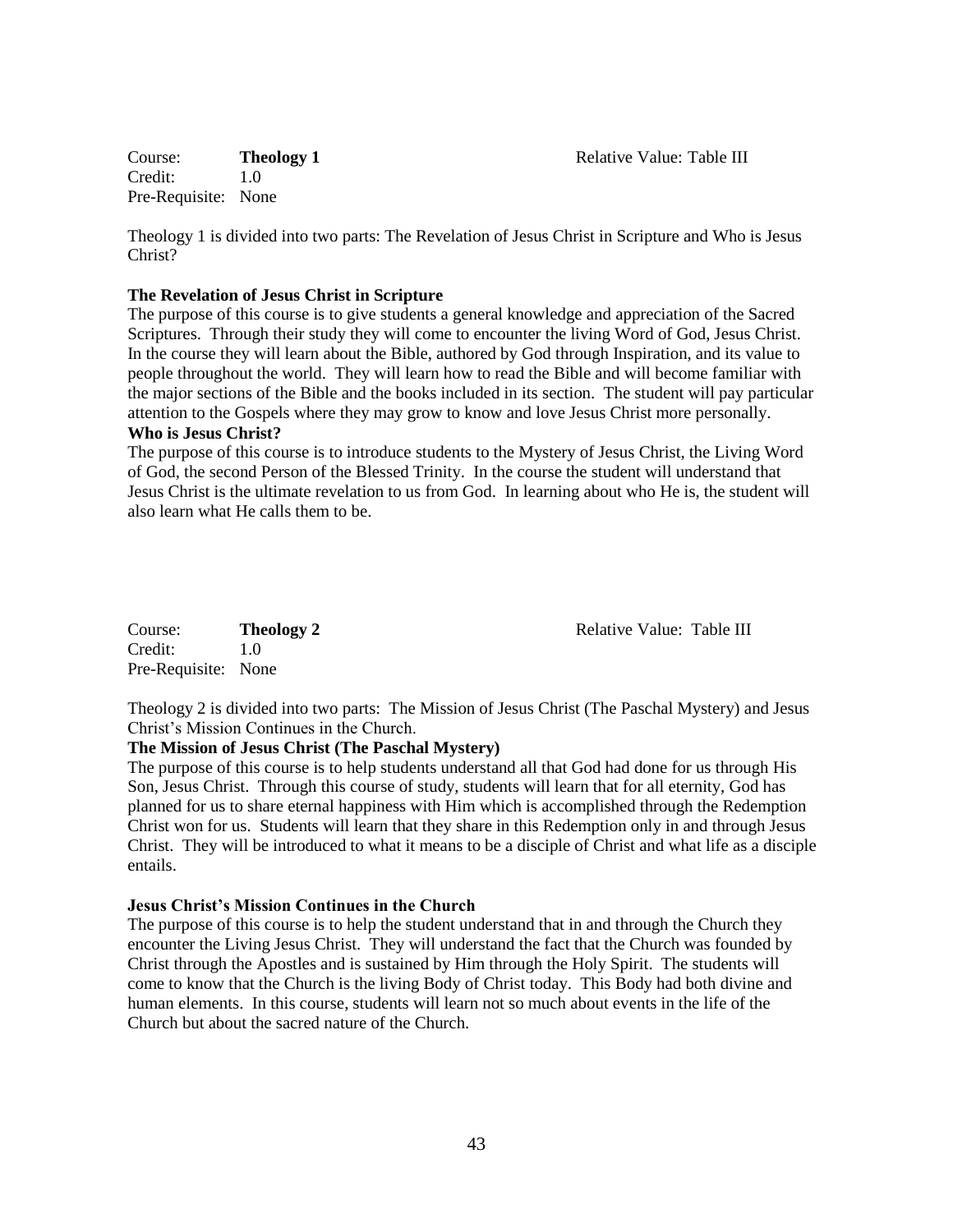**Course:** Theology 3 **Relative Value: Table III** Credit: 1.0 Pre-Requisite: None

Theology 3 is divided into two parts: Sacraments as Privileged Encounters with Jesus Christ and Life in Jesus Christ.

#### **Sacraments as Privileged Encounters with Jesus Christ**

The purpose of this course is to help students understand that they can encounter Christ today in a full and real way in and through the Sacraments, and especially through the Eucharist. Students will examine each of the sacraments in detail so as to learn how they may encounter Christ throughout life.

#### **Life in Jesus Christ**

The purpose of this course is to help students understand that it is only through Christ that they can fully live out God's plans for their lives. Students are to learn the moral concepts and precepts that govern the lives of Christ's disciples.

| Course:             | Theology 4 | Relative Value: Table III |  |
|---------------------|------------|---------------------------|--|
| Credit:             |            |                           |  |
| Pre-Requisite: None |            |                           |  |

Theology 4 is divided into two parts: Sacred Scripture and The History of the Church

#### **Sacred Scripture**

The purpose of this course is to give an overview of Sacred Scripture with an introduction to the basic principles for understanding and interpreting the Bible. Because of the extent of the scriptural material, this outline will not try to cover the vast content but rather offer comments about Scripture's purpose and religious significance. Given the limits of a semester of study, it will not be possible to introduce all the books of the Bible. But every effort is made to project a sense of the unity of the narrative for the divine plan of salvation, the presence of God's action in this record of his Revelation, and his desire to share his merciful love with us.

#### **History of the Church**

This course presents a catechesis of the Church and the Body of Christ in history: its nature and meaning, images, marks, life and ministry, guide to moral life, and the role of prayer. The purpose of the course is to supply the students with a general knowledge of the Church's history from apostolic times to the present. They will be introduced to the fact that the Church was founded by Christ through the Apostles and is sustained by him throughout history through the Holy Spirit. The students will come to know that the Church is the living Body of Christ today and, as such, has both divine and human elements. In this course, the students will learn about the Church's 2,000 years of history and about how the Church is led and governed by the successors of the Apostles.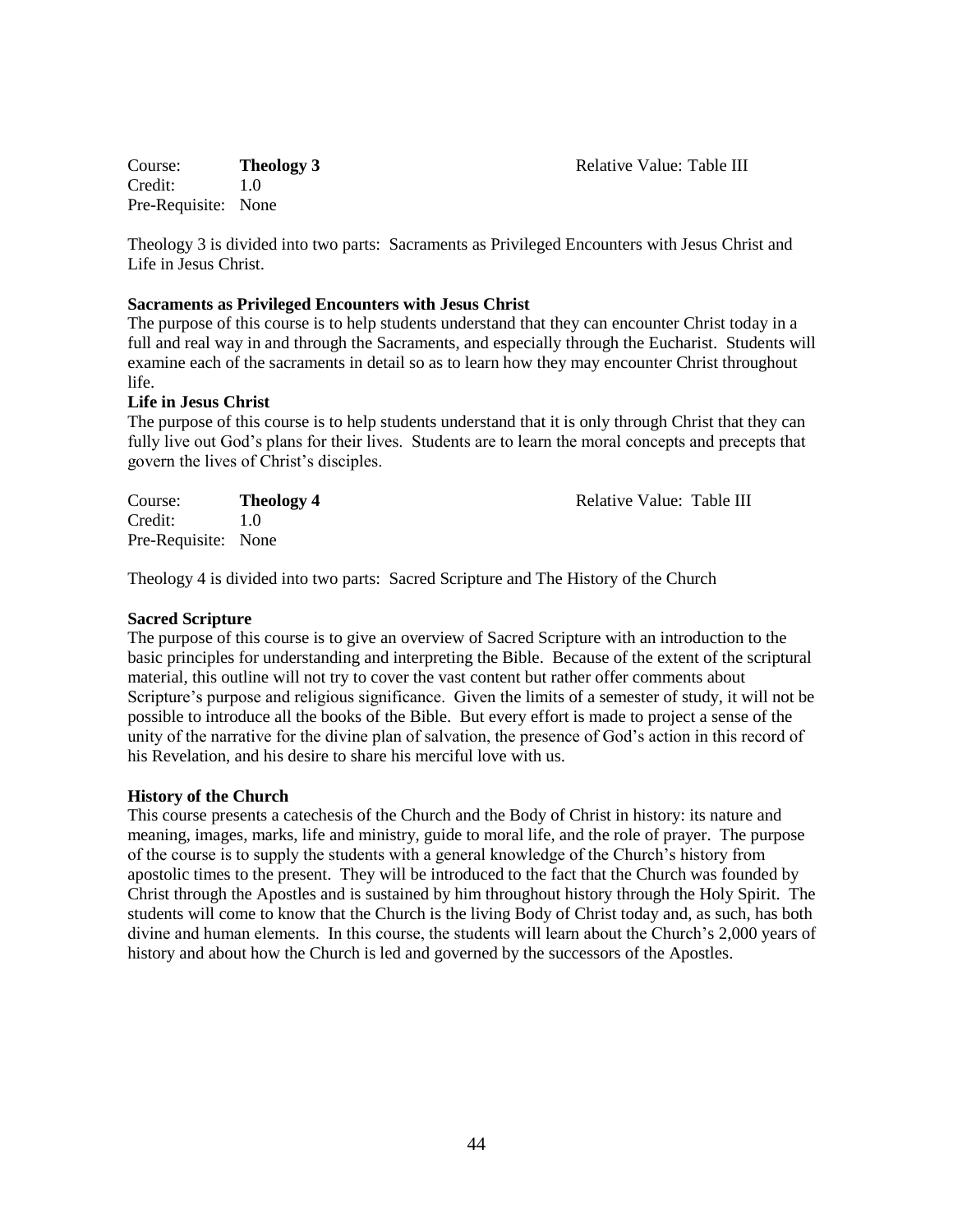| Course:        | <b>Awaken to Prayer</b> |
|----------------|-------------------------|
| Credit:        | 0.5                     |
| Pre-Requisite: | Department Approval     |

In this elective course, students will "experience" the meaning of prayer. What is prayer? How can I pray? The course will include an overview of the classic texts of Catholic spirituality and prayer, the prayer of the saints, the use of scripture for prayer, meditation, and contemplation. The elective will explore the Mass, Liturgy of the Hours, *Lectio Divina* the *Our Father*, litanies, conscious breathing and mindfulness, and centering prayer. No text is required other than the students' copies of The *New American Bible*.

Relative Value: Pass/Fail